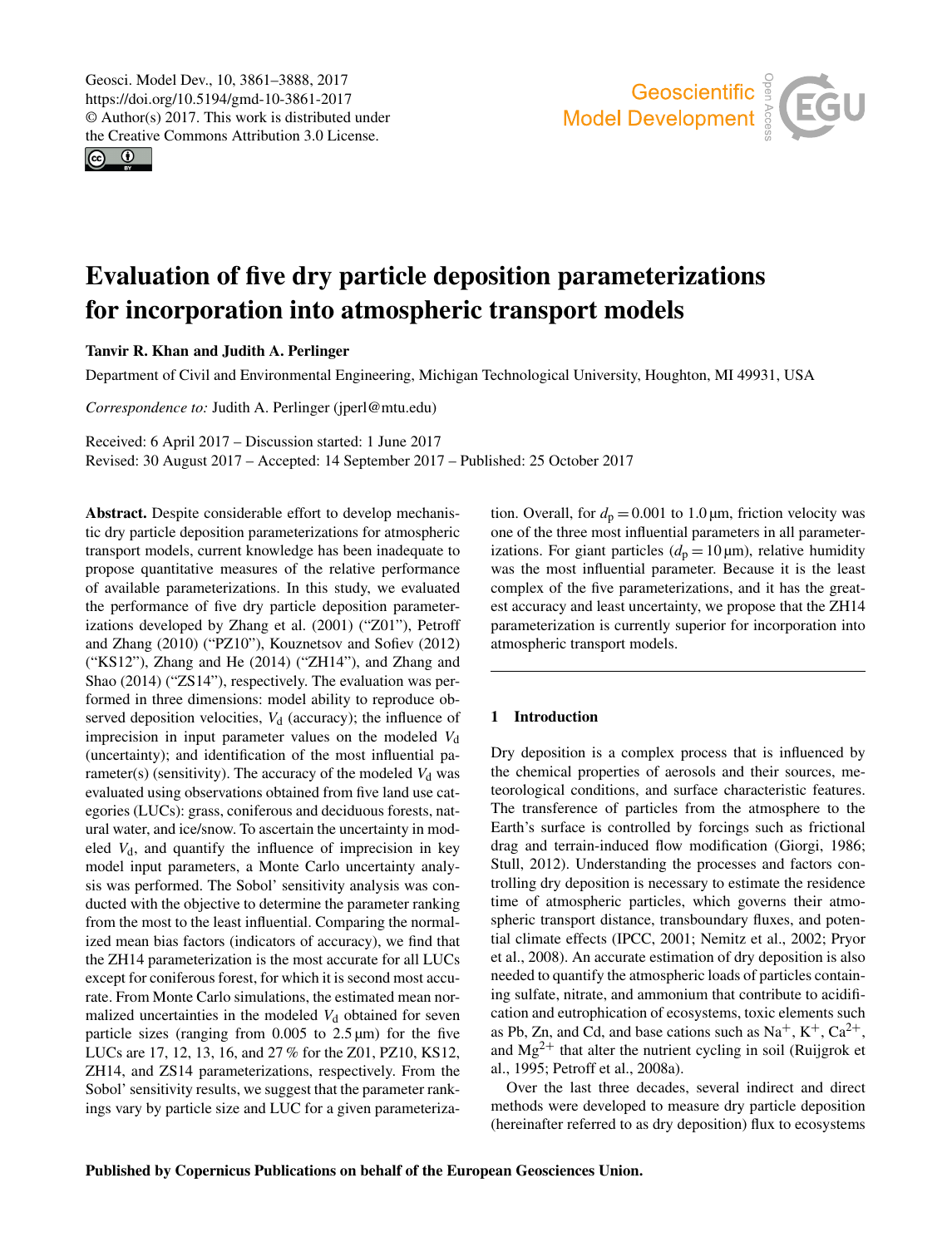(McMahon and Denison, 1979; Sehmel, 1980; Gallagher et al., 1997; Zhang and Vet, 2006; Pryor et al., 2008). Dry deposition velocity  $V_d$  at height z is defined as the ratio of the total flux  $F(z)$  divided by the particle concentration at the same height  $C(z)$  (Pryor et al., 2013; Rannik et al., 2016) and is mathematically expressed as

$$
V_{\mathbf{d}} = -\frac{F(z)}{C(z)}.\tag{1}
$$

One of the major limitations of direct flux measurement is limited spatial coverage because the measurement stations are confined to only a limited number of sites (Nemitz et al., 2002). The application of spatially and temporally resolved 3-D atmospheric transport models, from regional to global scale, can produce estimates of dry deposition fluxes for a suite of atmospheric species over various natural surfaces such as bare soil, grass, forest canopies, water, and ice/snow. To predict the dry deposition fluxes using atmospheric transport models, a parameterization/scheme that can adequately account for the major physical processes of particle deposition (e.g., turbulent diffusion, gravitational settling, interception, impaction, and Brownian diffusion) must be embedded in the host model.

Many dry deposition models have been developed for scientific research and operational purposes (see model review by Petroff et al., 2008a). Significant advances in understanding the governing mechanisms of dry deposition were made through use of experimental deposition data on walls of vertical pipes in the developments of size-resolved parameterizations for atmospheric particle deposition on ground surface (Muyshondt et al., 1996; Noll et al., 2001; Feng, 2008). In mechanistic or process-based dry deposition models, an electrical resistance-based approach is widely used to parameterize the dry deposition velocity (Venkatram and Pleim, 1999). In this approach, dry deposition occurs via two parallel pathways: turbulent diffusion (expressed as aerodynamic resistance) and gravitational settling (expressed as resistance due to gravitation). In addition, particle collection by surfaces via Brownian diffusion, interception, and impaction is represented using separate surface resistance terms (Slinn, 1982; Hicks et al., 1987; Wesely and Hicks, 2000; Zhang et al., 2001; Seinfeld and Pandis, 2006; Petroff and Zhang, 2010; Zhang and He, 2014). In all these models, the conventional resistance-based approach does not consider surface inhomogeneity or terrain complexity (i.e., deposition over flat terrain is assumed). However, Hicks (2008) argued about the importance of considering terrain complexity in dry deposition models because the assumption of surface homogeneity in existing deposition models limits the accuracy of pollutant load estimation in sensitive ecosystems that are located in complex terrain (e.g., on mountaintops or hills).

Despite considerable efforts in developing dry deposition parameterizations of varying complexity, there remain considerable gaps in systematic performance evaluation of existing schemes with reliable field measurements. We note that the evaluation of dry deposition parameterizations with field measurements is very limited and not up to date. Van Aalst (1986) evaluated the performance of six dry deposition parameterizations against field measurements and reported large discrepancies in terms of the modeled deposition velocities. He reported that over water surfaces the modeled deposition velocities for  $1.0 \mu m$  particles by the Williams (1982) scheme were factors of 10 to 50 higher than those predicted by the Sehmel and Hodgson (1978) scheme. For forest canopy, the Wiman and Ågren (1985) model overpredicted the deposition velocities of the Slinn (1982) model by a factor of 5. In a recent study, Hicks et al. (2016) compared five deposition models with measurements conducted over forests. They found that for particle sizes less than approximately 0.2 µm, the modeled deposition velocities agreed fairly well with measured velocities. The largest discrepancy was observed for particle sizes of 0.3 to approximately 5.0  $\mu$ m. Studies also suggest that in many dry deposition parameterizations, the largest uncertainty exists for 0.1– 1.0 µm particles because of the differing treatments of some key particle deposition processes such as Brownian diffusion (Van Aalst, 1986; Petroff and Zhang, 2010; Zhang and Shao, 2014).

Uncertainty in modeled dry deposition velocities is an area that requires a thorough investigation. Only a few studies have been conducted in quantifying the uncertainties in dry deposition parameterizations. Ruijgrok (1992) performed an uncertainty evaluation of the Slinn (1982) model by assessing the variabilities in nine input parameters to the model outputs. Using Slinn's model, Gould and Davidson (1992) determined the influence of uncertainties in the size of the collection elements, roughness length, canopy wind profile, and wind speed on the modeled deposition velocities. As far as we know, a detailed uncertainty analysis to address the influence of varying particle size, meteorological conditions, and surface features has not been performed on existing dry deposition parameterizations. The results from an uncertainty analysis could be used as one of the model's performance indicators and help guide the modeling community to adequately account for uncertainties in the modeled deposition fluxes of pollutants to ecosystems.

Sensitivity analysis is often performed to determine the most influential parameters to the model outputs. Typically, a dry deposition model incorporates a large number of input parameters, which are subject to variability. In addition to identifying the most sensitive parameter(s), a sensitivity analysis can provide important insight as to the processes that control the overall deposition process and identify those that may require further improvement. However, a detailed sensitivity test that encompasses exploring the entire parameter spaces of the input parameters of a dry deposition parameterization has not yet been performed. Some researchers conducted one-at-a-time (OAT) sensitivity analysis (SA) (Ruijgrok et al., 1997; Zhang et al., 2001) of dry deposition models. In OAT-SA, the effect of varying one model input param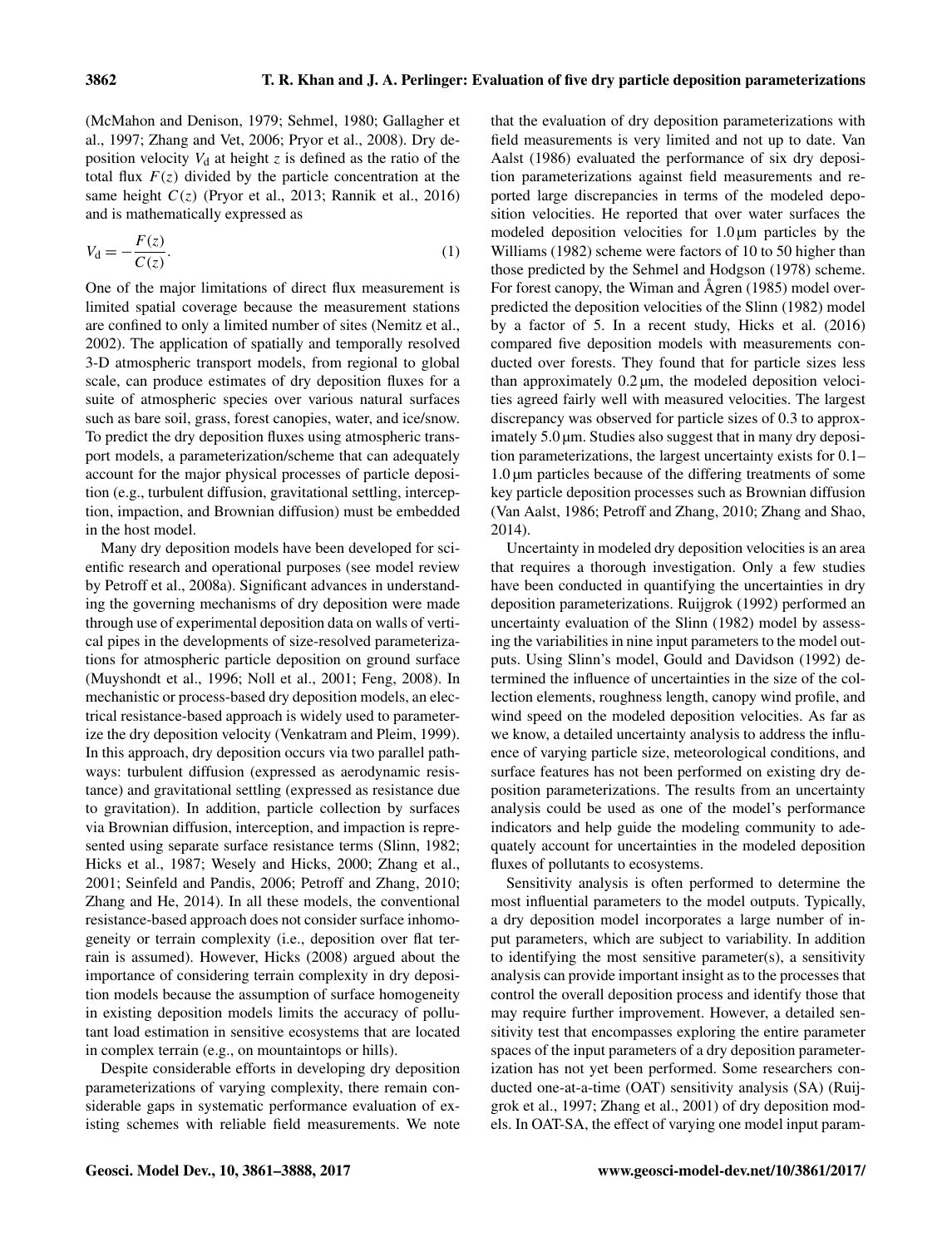eter is tested at a time while keeping all others fixed (Saltelli and Annoni, 2010). Because in reality the variabilities in a set of model input parameters are expected to occur simultaneously, an OAT-SA is not a useful tool to determine the most influential parameter(s) in the deposition models. Rather, a variance-based global sensitivity test approach is needed. In global sensitivity analysis, the potential effects from simultaneous variabilities of model input parameters over their plausible range is considered (Lilburne and Tarantola, 2009).

In the present study, five dry deposition parameterizations, developed by Zhang et al. (2001), Petroff and Zhang (2010), Kouznetsov and Sofiev (2012), Zhang and He (2014), and Zhang and Shao (2014), are selected for an intercomparison of performance in terms of accuracy, uncertainty, and sensitivity. Throughout this paper, these models are referred to as Z01, PZ10, KS12, ZH14, and ZS14, respectively. The objectives of this study are threefold. The first objective is to evaluate the accuracy of five dry deposition parameterizations using measured dry deposition velocities obtained from field observations. Data of measured deposition velocities were collected from the literature, which was comprised of measurements conducted over land use categories (LUCs) including grass, coniferous and deciduous forests, natural water, and ice/snow. The second objective is to perform an uncertainty analysis of the modeled dry deposition velocities related to imprecision in model input parameter values. The third objective is to quantify the most influential parameters in the modeled dry deposition velocities by applying a global variance-based sensitivity analysis.

# 2 Background

The five dry deposition schemes used in this paper are described briefly below. For each scheme, the major expressions/equations used to compute the dry deposition velocities are provided.

#### 2.1 Zhang et al. (2001) (Z01) scheme

The Z01 scheme estimates dry deposition velocity as a function of particle size and density, meteorological variables, and surface properties. In the Z01 scheme, the dry deposition velocity  $(V_d)$  is expressed as

$$
V_{\rm d} = V_{\rm g} + \frac{1}{R_{\rm a} + R_{\rm s}},\tag{2}
$$

where  $V_g$  is the gravitational settling velocity,  $R_a$  is the aerodynamic resistance above the canopy, and  $R_s$  is the surface resistance. The expression for gravitational settling velocity  $(V_g)$  is given as

$$
V_{\rm g} = \frac{\rho d_{\rm p}^2 g C}{18 \eta \text{v}},\tag{3}
$$

where  $\rho$  is the dry density of the particle,  $d_p$  is the particle aerodynamic diameter, g is the gravitational acceleration, C is the Cunningham correction factor, and  $\eta_V$  is the temperature-dependent viscosity coefficient of air. The correction factor C is applied to account for the molecular structure of the air and is expressed as

$$
C = 1 + \frac{2\lambda}{d_p} \left( 1.257 + 0.4e^{-\frac{0.55d_p}{\lambda}} \right),
$$
 (4)

where  $\lambda$  is the mean free path of air molecules.

The aerodynamic resistance  $(R_a)$  is calculated as

$$
R_{\rm a} = \frac{\ln\left(\frac{z_{\rm R}}{z_{\rm 0}}\right) - \psi_{\rm H}}{\kappa u_*},\tag{5}
$$

where  $z_R$  is the reference height where  $V_d$  is typically computed,  $z_0$  is the roughness height,  $\kappa$  is the von Kármán constant,  $u_*$  is the friction velocity, and  $\psi_H$  is the stability function for heat. The expression for  $\psi_H$  is  $\psi_H$  =  $2\ln\left[0.5(1+(1-16x)^{0.5}\right]$  when  $x \in [-2,0]$ , and  $\psi_H = -5x$ when  $x \in [0; 1]$ . Here,  $x = z/L_0$ , where z is the measurement height and  $L<sub>O</sub>$  is the Monin–Obukhov length.

The surface resistance term,  $R_s$  in Eq. (2), is a function of particle collection efficiencies due to Brownian diffusion  $(E_B)$ , impaction  $(E_{IM})$ , and interception  $(E_{IN})$ . Accordingly,  $R<sub>s</sub>$  is parameterized as

$$
R_{\rm s} = \frac{1}{\varepsilon_0 u_* \left( E_{\rm B} + E_{\rm IM} + E_{\rm IN} \right) R_1},\tag{6}
$$

where  $\varepsilon_0$  is an empirical constant and its value is taken as 3 for all LUCs, and  $R_1$  is the correction factor for particle rebound, which is included to modify the collection efficiencies at the surface.  $R_1$  is parameterized as a function of Stokes number (*St*) as

$$
R_1 = \exp\left(-St^{-0.5}\right). \tag{7}
$$

The parameterizations for  $E_B$ ,  $E_{IM}$ , and  $E_{IN}$  are expressed by Eqs. (8), (10), and (14), respectively. The particle collection efficiency  $(E_B)$  is parameterized as a function of Schmidt number (*Sc*) as

$$
E_{\rm B} = Sc^{-\gamma},\tag{8}
$$

where *Sc* is the ratio of kinematic viscosity of air  $(v)$  to the particle Brownian diffusivity  $(D)$ .  $\gamma$  is a LUC-dependent variable, and the typical values of  $\gamma$  range from 0.54 to 0.56 for rough surfaces and from 0.50 to 0.56 for smooth surfaces. Brownian diffusivity  $(D)$  is calculated as

$$
D = \frac{Ck_{\rm B}T}{3\pi\mu d_{\rm p}},\tag{9}
$$

where  $C$  is the Cunningham correction factor as expressed by Eq. (4),  $k_B$  is Boltzmann's constant (1.38 × 10<sup>-23</sup> J K<sup>-1</sup>), and  $\mu$  is the dynamic viscosity of air at temperature  $T$ .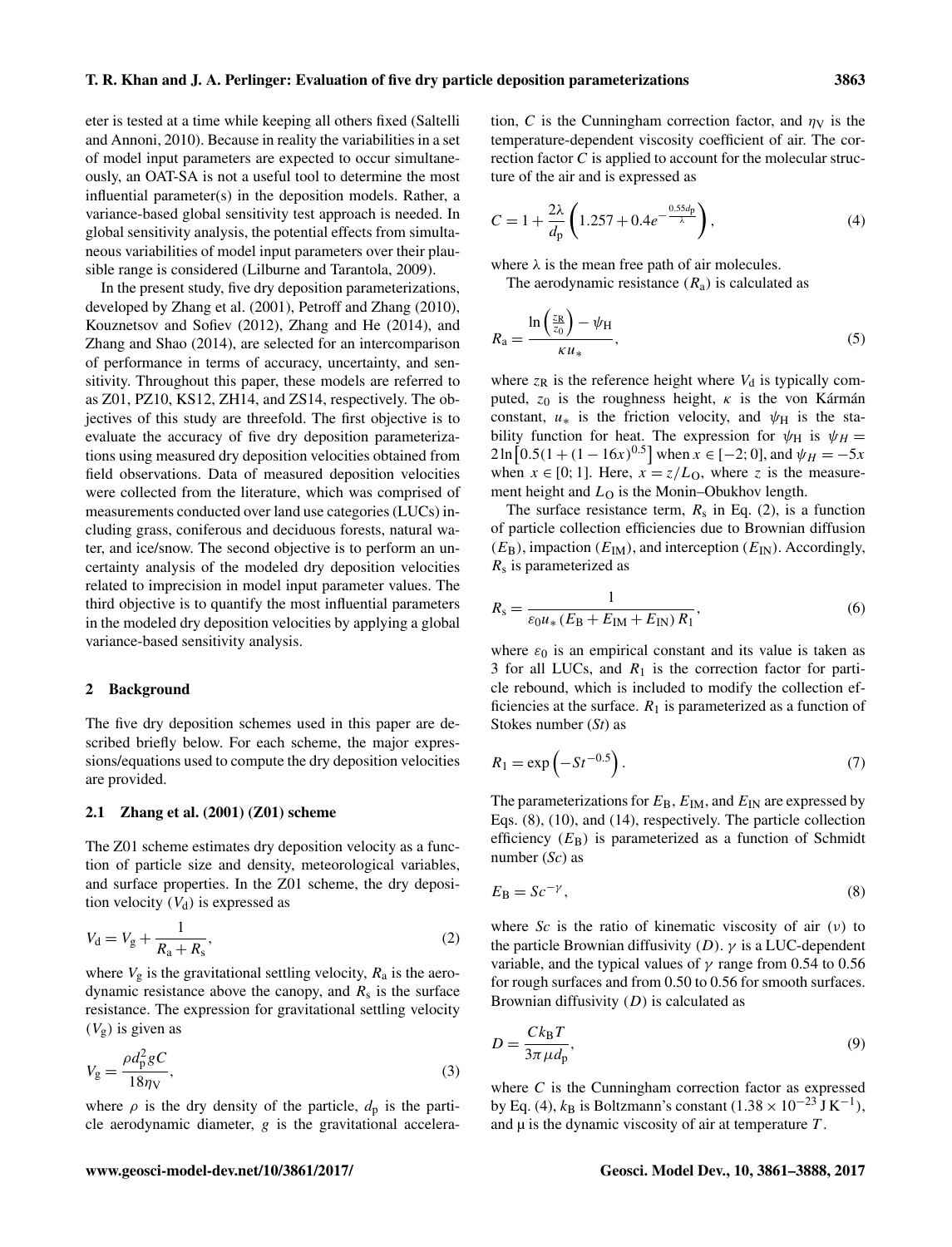For smooth surfaces, particle collection efficiency by impaction  $(E_{IM})$  is parameterized as

$$
E_{\rm IM} = 10^{-\frac{3}{St}}.\tag{10}
$$

In addition, for rough surfaces,

$$
E_{\rm IM} = \left(\frac{St}{\alpha + St}\right)^{\beta},\tag{11}
$$

where  $\alpha$  and  $\beta$  are constants; values of  $\alpha$  are LUC dependent, and  $\beta$  is taken as 2. In Eqs. (10)–(11), the Stokes number (*St*) is expressed as

$$
St = \frac{V_g u_*}{gA}
$$
 (for vegetative surfaces), (12)

$$
St = \frac{V_g u_*^2}{v} \quad \text{(for smooth surfaces)}, \tag{13}
$$

where A is the characteristic radius of the surface collector elements. The values of A are given for different LUCs for various seasons by Zhang et al. (2001).

Collection efficiency by interception  $(E_{\text{IN}})$  is calculated as

$$
E_{\rm IN} = \frac{1}{2} \left( \frac{d_{\rm p}}{A} \right)^2.
$$
 (14)

Growth of particles under humid conditions is considered in the Z01 scheme by replacing the  $d_p$  with a wet particle diameter  $(d_w)$ , which is calculated as

$$
d_{\rm w} = \left[ \frac{C_1 \left(\frac{d_{\rm p}}{2}\right)^{C_2}}{C_3 \left(\frac{d_{\rm p}}{2}\right)^{C_4} - \log \rm RH} + \left(\frac{d_{\rm p}}{2}\right)^{C_3} \right]^{\frac{1}{3}},\tag{15}
$$

where  $C_1$ ,  $C_2$ ,  $C_3$ , and  $C_4$  are the empirical constants (values given in Table 1 of Zhang et al., 2001), and RH is the relative humidity.

## 2.2 Petroff and Zhang (2010) (PZ10) scheme

Petroff and Zhang (2010) parameterized dry deposition velocity using an expression similar to Eq. (2) with some improvements of the surface resistance and collection efficiency terms. In the PZ10 scheme, the effect of gravity and drift forces (e.g., phoretic effects) was taken into account by introducing the term drift velocity  $(V<sub>drift</sub>)$ . Thus, dry deposition velocity  $(V_d)$  at a reference height  $(z_R)$  is given as

$$
V_{\rm d} = V_{\rm drift} + \frac{1}{R_{\rm a} + R_{\rm s}}.\tag{16}
$$

Here, the drift velocity  $V_{\text{drift}}$  is equal to the sum of gravitational settling velocity and phoretic velocity, and the expression of V<sub>drift</sub> is

$$
V_{\text{drift}} = V_{\text{g}} + V_{\text{phor}}.\tag{17}
$$

 $V<sub>g</sub>$  is calculated using Eq. (3). The LUC-dependent values of Vphor were given by Petroff and Zhang (2010).

Surface resistance  $(R_s)$  is commonly expressed as an inverse of the surface deposition velocity,  $V_{ds}$  (i.e.,  $R_s =$  $1/V_{ds}$ ). In the PZ10 scheme,  $V_{ds}$  is parameterized as

$$
\frac{V_{\rm ds}}{u_*} = E_g \frac{1 + \left[\frac{Q}{Q_g} - \frac{\alpha}{2}\right] \frac{\tanh(\eta)}{\eta}}{1 + \left[\frac{Q}{Q_g} + \alpha\right] \frac{\tanh(\eta)}{\eta}}.
$$
\n(18)

The parameters (e.g.,  $Q$ ,  $Q_g$ ,  $\alpha$ , and  $\eta$ ) used in Eq. (18) are dependent on the aerodynamic and surface characteristic features. The parameterization of the total particle collection efficiency on the ground below the vegetation  $(E_{g})$  has two components: (i) collection by Brownian diffusion  $(E_{gb})$ and (ii) collection by turbulent impaction ( $E_{gt}$ ). In the PZ10 scheme, formulation of  $E_{gb}$  is expressed as

$$
E_{\text{gb}} = \frac{Sc^{-\frac{2}{3}}}{14.5} \left[ \frac{1}{6} \ln \frac{(1+F)^2}{1-F+F^2} + \frac{1}{\sqrt{3}} \text{Arctan} \frac{2F-1}{\sqrt{3}} + \frac{\pi}{6\sqrt{3}} \right]^{-1},\tag{19}
$$

where  $F$  is a function of the Schmidt number  $(Sc)$  and is expressed as  $F = Sc^{\frac{1}{3}}/2.9$ .

Collection efficiency by turbulent impaction,  $E_{gt}$ , is a function of dimensionless particle relaxation time  $(\tau_{ph}^+)$  and a coefficient  $C_{IT}$  (taken as 0.14). In the PZ10 scheme,  $E_{gt}$  is parameterized as

$$
E_{\rm gt} = 2.5 \times 10^{-3} C_{\rm IT} \tau_{\rm ph}^{+2}.
$$
 (20)

 $\tau_{ph}^+$  is calculated as  $\tau_{ph}^+ = \tau_p u_f^2/v$ . The local friction velocity  $(\hat{u}_f)$  is expressed as

$$
u_{\rm f} = u_* e^{-\alpha},\tag{21}
$$

where  $\alpha$  is the aerodynamic extinction coefficient and is expressed as

$$
\alpha = \left(\frac{k_{x} \text{LAI}}{12\kappa^{2}\left(1 - \frac{d}{h}\right)^{2}}\right)^{\frac{1}{3}} \phi_{m}^{\frac{2}{3}}\left(\frac{h - d}{L_{\text{O}}}\right). \tag{22}
$$

In Eq. (20),  $k_x$  is the inclination coefficient of canopy elements, LAI is the leaf area index,  $d$  is the zero-plane displacement height,  $h$  is the height of the canopy,  $L<sub>O</sub>$  is the Monin–Obukhov length, and  $\phi_m$  is the non-dimensional stability function for momentum. The expressions for  $\phi_m$  is  $\phi_m(x) = (1 - 16x)^{-\frac{1}{4}}$  when  $x \in [-2:0]$  and  $\phi_m(x) = (1 +$  $(5x)^{-\frac{1}{4}}$  when  $x \in [0:1]$ .

In Eq. (18), the non-dimensional timescale parameter,  $Q$ , is defined as the ratio the turbulent transport timescale to the vegetation collection timescale. The magnitude of  $Q$  can be used to characterize the dominant mechanism of the vertical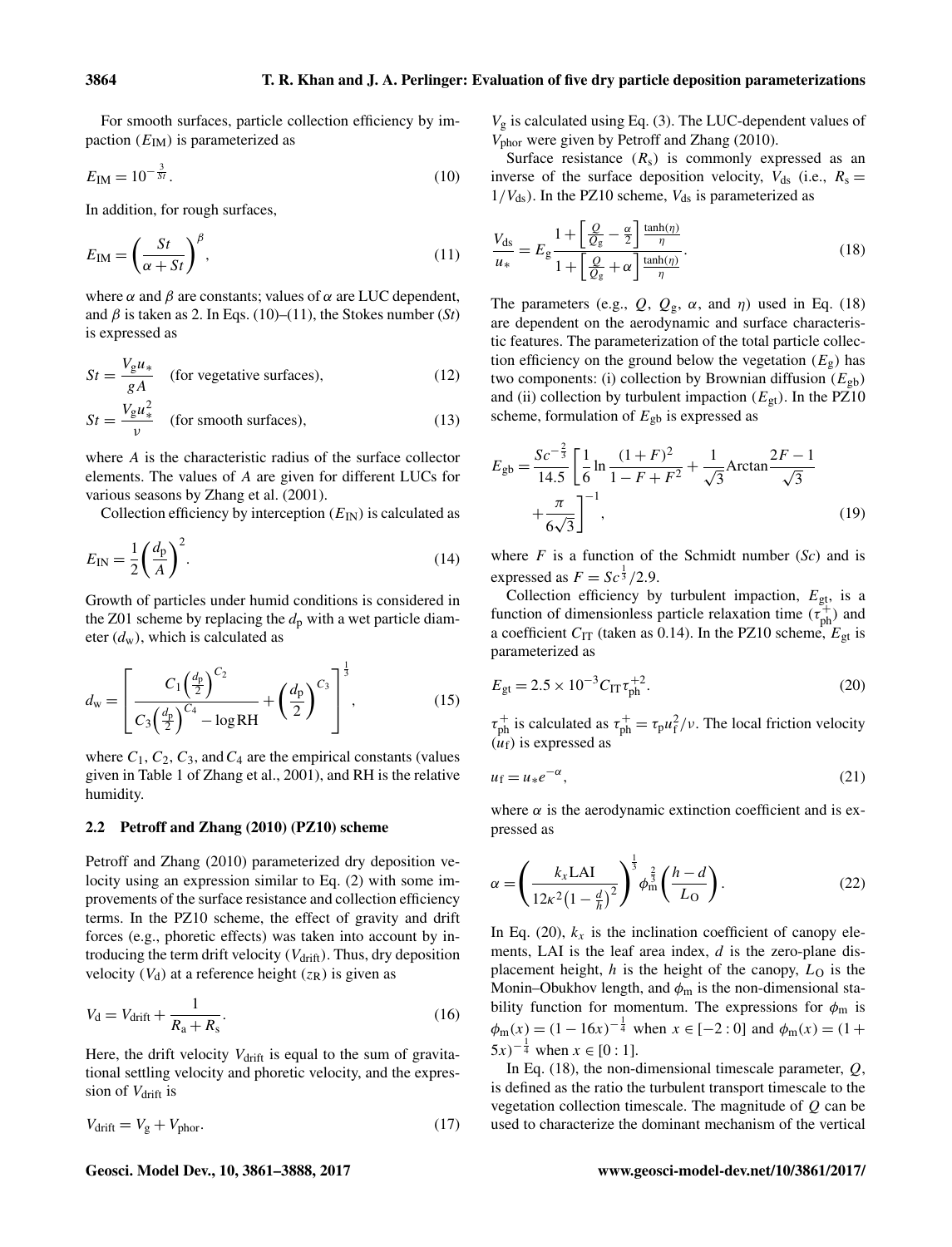transport of particles to the surface. For particle deposition over a canopy,  $Q \ll 1$  describes a condition in which homogeneous concentration of Aitken and accumulation mode particles prevails throughout the canopy. This condition occurs when turbulent mixing is very efficient and transfer of particles is limited by the collection efficiency on leaves. In contrast,  $0 \gg 1$  characterizes a situation in which an inhomogeneous particle concentration within the canopy prevails, which is typical for coarse mode particles. Under such conditions, efficient collection of particles by leaves takes place, and transfer to the surface is usually limited by the turbulent transport.

In the PZ10 scheme,  $Q$  and  $Q<sub>g</sub>$  are parameterized using Eqs. (23) and (24), respectively:

$$
Q = \frac{\text{LAIE}_{\text{T}}h}{l_{\text{mp}}(h)},\tag{23}
$$

$$
Q_{g} = \frac{E_{g}h}{l_{\rm mp}(h)},\tag{24}
$$

where  $E_T$  is the total particle collection efficiency by various physical processes and  $l_{mp}(h)$  is the mixing height for the particles. The mixing height for particles,  $l_{mp}(h)$ , is calculated as

$$
l_{\rm mp} (h) = \frac{\kappa (h - d)}{\phi_{\rm h} \left(\frac{h - d}{L_{\rm O}}\right)},\tag{25}
$$

where  $\phi_h$  is the stability function for heat and expressed as  $\phi_h(x) = (1 - 16x)^{-\frac{1}{2}}$  when  $x \in [-2, 0]$  and  $\phi_h(x) = 1 + 5x$ when  $x \in [0; 1]$ .

The total collection efficiency  $(E_T)$  is expressed as

$$
E_{\rm T} = \frac{U_{\rm h}}{u_{*}} (E_{\rm B} + E_{\rm IN} + E_{\rm IM}) + E_{\rm IT}, \qquad (26)
$$

where  $U_h$  is the horizontal wind speed at canopy height  $h$ , and  $E_B$ ,  $E_{\text{IN}}$ ,  $E_{\text{IM}}$ , and  $E_{\text{IT}}$  are the collection efficiencies by Brownian diffusion, interception, impaction, and turbulent impaction, respectively. Note that the physical meanings of the first three efficiency terms are similar to those of the Z01 scheme. However, the parameterizations of these terms differ from the Z01 scheme. The term describing turbulent impaction efficiency  $(E_{IT})$  is absent in the Z01 scheme.

Parameterizations of deposition efficiencies (i.e.,  $E_B$ ,  $E_{IN}$ ,  $E_{IM}$ , and  $E_{IT}$ ) are given below according to the PZ10 scheme.

Particle collection efficiency by Brownian diffusion  $(E_B)$ is given by

$$
E_{\rm B} = C_{\rm B} S c^{-\frac{2}{3}} R e_{\rm h}^{-\frac{1}{2}}.
$$
\n(27)

In Eq.  $(27)$ ,  $C_B$  is the LUC-dependent coefficient;  $Re_h$  is the Reynolds number of the horizontal air flow calculated at top of the canopy height h as  $Re_h = \frac{U_h L}{v}$ . Here, L is the LUCdependent characteristic length of the canopy obstacle elements.

Particle collection efficiency by interception  $(E_{\text{IN}})$ :

$$
E_{\rm IN} = C_{\rm B} \frac{d_{\rm p}}{L}
$$
 (for needle-like obstacle), (28)

$$
E_{\rm IN} = C_{\rm B} \frac{d_{\rm p}}{L} \left[ 2 + \ln \frac{4L}{d_{\rm p}} \right]
$$
 (for leaf of plane obstacle). (29)

In Eqs. (28)–(29),  $C_B$  is the LUC-dependent coefficient.

Particle collection efficiency by impaction  $(E_{IM})$ :

$$
E_{\rm IM} = C_{\rm IM} \left( \frac{St_{\rm h}}{St_{\rm h} + \beta_{\rm IM}} \right)^2.
$$
 (30)

In Eq. (30),  $St<sub>h</sub>$  is the Stokes number on top of the canopy, which is calculated as  $St_h = \frac{\tau_p U_h}{L}$  $\frac{\partial u}{\partial L}$ .  $\tau_p$  is the particle relaxation time calculated as  $\tau_p = V_g/g$ .  $C_{IM}$  and  $\beta_{IM}$  are LUCdependent coefficients.

Particle collection efficiency by turbulent impaction  $(E_{IT})$ is parameterized as

$$
E_{\rm IT} = 2.5 \times 10^{-3} C_{\rm IT} \tau_{\rm ph}^{+2} \quad \text{if} \quad \tau_{\rm ph}^{+} \le 20,\tag{31}
$$

$$
E_{\rm IT} = C_{\rm IT} \quad \text{if} \quad \tau_{\rm ph}^+ \ge 20. \tag{32}
$$

In Eqs. (31)–(32), the dimensionless particle relaxation time is calculated as  $\tau_{ph}^+ = \tau_p u_*^2/v$ .

The term  $\eta$  in Eq. (18) is taken as

$$
\eta = \sqrt{\frac{\alpha^2}{4}} + Q. \tag{33}
$$

For non-vegetative surfaces, such as bare soil, natural water and ice/snow, a modified form of Eq. (16) is used in the form of Eq. (34), which is expressed as

$$
V_{\rm d} = V_{\rm drift} + \frac{1}{R_{\rm a} + 1/(E_{\rm gb} u_*)}.
$$
\n(34)

## 2.3 Kouznetsov and Sofiev (2012) (KS12) scheme

Kouznetsov and Sofiev (2012) developed a dry deposition parameterization by extending the conventional resistancebased analogy using the exact solution of the steady-state equation for aerosol flux. According to the KS12 scheme, for rough surfaces, dry deposition velocity  $(V_d)$  is computed as

$$
V_{\rm d} = V_{\rm diff} + V_{\rm int} + V_{\rm imp} + V_{\rm g},\tag{35}
$$

where  $V_{\text{diff}}$ ,  $V_{\text{int}}$ ,  $V_{\text{imp}}$ , and  $V_{\text{g}}$  are the velocities for the depositing particles due to Brownian diffusion, interception, impaction, and gravitational settling, respectively. The parameterizations for these terms are provided below.

V<sub>diff</sub> was parameterized as

$$
V_{\text{diff}} = 2u_* Re_*^{-\frac{1}{2}} Sc^{-\frac{2}{3}},\tag{36}
$$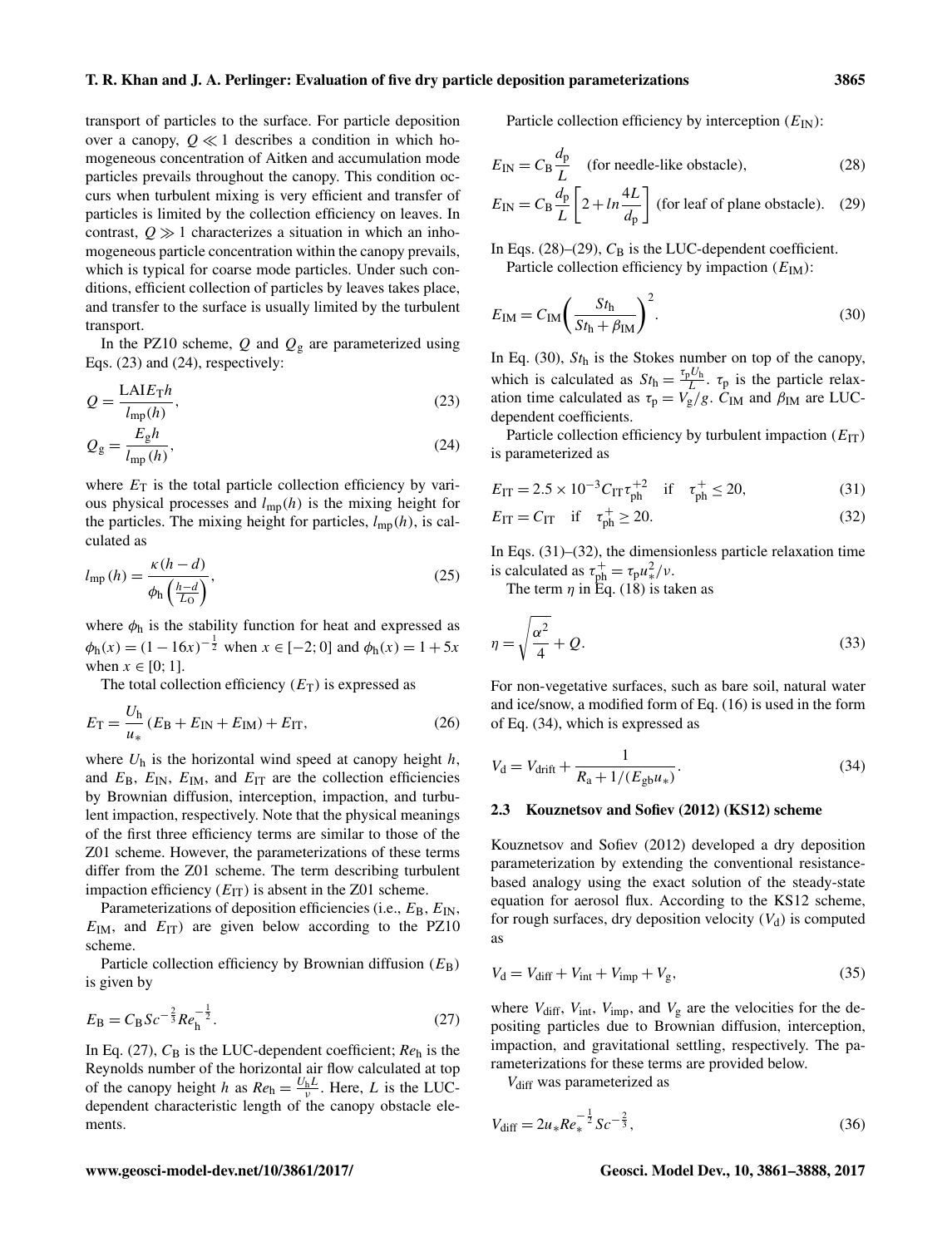where *Re*∗ is the canopy Reynolds number given by

$$
Re_* = \frac{u_* a}{v},\tag{37}
$$

where  $a$  is the length scale for different LUCs.

Vint is parameterized as

$$
V_{\rm int} = u_* R e_*^{\frac{1}{2}} \left(\frac{d_{\rm p}}{a}\right)^2.
$$
 (38)

Vimp is parameterized as

$$
V_{\rm imp} = \frac{2u_*^2}{U_{\rm top}} \eta_{\rm imp} \left( St - \frac{u_*}{U_{\rm top}} Re_*^{-\frac{1}{2}} \right),\tag{39}
$$

where  $U_{top}$  is the mean horizontal wind speed on top of the canopy,  $\eta_{\text{imp}}$  is the particle collection efficiency due to impaction, and *St* is the Stokes number. Kouznetsov and Sofiev (2012) used Eq. (40) to parameterize  $\frac{u_*}{U_{\text{top}}}$  as

$$
\frac{u_*}{U_{\text{top}}} = \min\left[ (C_s + C_R \text{LAI}/2)^2, \left( \frac{u_*}{U_{\text{top}}} \right)_{\text{max}} \right],\tag{40}
$$

where  $C_s = 0.003$ ,  $C_R = 0.3$ , and  $\left(\frac{u_*}{U_{\text{top}}}\right)_{\text{max}} = 0.3$  are constants.

The Stokes number *St* is expressed as

$$
St = \frac{\tau_{\mathbf{p}} u_*}{a},\tag{41}
$$

where  $\tau_p$  is the particle relaxation time calculated as  $\tau_p =$  $V_g/g$ .

The expression for  $\eta_{\text{imp}}$  is given as

$$
\eta_{\rm imp} = \exp\left\{\frac{-0.1}{St_{\rm e} - 0.15} - \frac{1}{\sqrt{St_{\rm e} - 0.15}}\right\}
$$
\nif  $St_{\rm e} > 0.15$ , (42)

$$
\eta_{\rm imp} = 0 \quad \text{if} \quad St_{\rm e} \le 0.15,\tag{43}
$$

where  $St_e$  is the effective Stokes number calculated as

$$
St_{e} = St - Re_{c}^{-\frac{1}{2}},
$$
\n(44)

where  $Re<sub>c</sub>$  is the critical Reynolds number calculated as

$$
Re_{\rm c} = \left(\frac{U_{\rm top}}{u_*}\right)^2 Re_*.
$$
 (45)

The term  $V<sub>g</sub>$  in Eq. (35) is parameterized using Eq. (3).

Note that, in the KS12 scheme, the parameterization of  $V_d$ over smooth surfaces requires solving the universal velocity profiles (either numerically or analytically) described by Kouznetsov and Sofiev (2012). We exclude the details of the solution procedure in this paper. We used the analytical solutions of the velocity profile obtained from the authors of the KS12 scheme through personal communication.

#### 2.4 Zhang and He (2014) (ZH14) scheme

Zhang and He (2014) developed an empirical resistancebased parameterization for dry deposition by modifying the Z01 scheme. The overall structure of the ZH14 scheme is similar to that of the Z01 scheme (i.e.,  $V_d$  is calculated using Eq. 2). In the ZH14 scheme, the parameterizations of  $R_a$ and  $R<sub>g</sub>$  are similar to those of the Z01 scheme. However, in the ZH14 scheme, parameterizations for the surface resistance term  $R<sub>s</sub>$  were modified for three bulk particle sizes (i.e.,  $PM_{2.5}$ ,  $PM_{2.5-10}$ , and  $PM_{10+}$ ). Recalling  $R_s = 1/V_{ds}$ , the parameterizations of  $V_{ds}$  are given below.

For particle sizes less than or equal to 2.5  $\mu$ m (PM<sub>2.5</sub>),  $V_{ds}$ is expressed as

$$
V_{\text{ds}(\text{PM2.5})} = a_1 u_*,\tag{46}
$$

where  $a_1$  is an empirical constant derived by regression analysis. Values of  $a_1$  are given by Zhang and He (2014) for five groups of 26 LUCs.

For particle sizes between 2.5 and  $10 \mu m$  (PM<sub>2.5–10</sub>),  $V_{ds}$ is expressed as

$$
V_{\text{ds}(\text{PM2.5-10})} = \left(b_1 u_* + b_2 u_*^2 + b_3 u_*^3\right) e^{k1 \left(\frac{\text{LAI}}{\text{LAI}_{\text{max}}} - 1\right)},\tag{47}
$$

where  $b_1$ ,  $b_2$ , and  $b_3$  are LUC-dependent constants, LAI<sub>max</sub> is the maximum leaf area index for a given LUC, and  $k1$  is a constant, which is a function of  $u<sub>*</sub>$ , and expressed as

$$
k1 = c_1 u_* + c_2 u_*^2 + c_3 u_*^3,
$$
\n(48)

where  $c_1$ ,  $c_2$ , and  $c_3$  are the LUC-dependent constants.

For particle sizes larger than 10  $\mu$ m (PM<sub>10+</sub>),  $V_{ds}$  is expressed as

$$
V_{\text{ds}(PM10+)} = \left(d_1 u_* + d_2 u_*^2 + d_3 u_*^3\right) e^{k2 \left(\frac{\text{LAI}}{\text{LAI}_{\text{max}}} - 1\right)},\tag{49}
$$

where  $d_1$ ,  $d_2$ , and  $d_3$  are the LUC-dependent constants, and  $LAI<sub>max</sub>$  is the maximum leaf area index for a given LUC. The parameter k2 is a constant, which is a function of  $u<sub>*</sub>$ , and is expressed as

$$
k2 = f_1 u_* + f_2 u_*^2 + f_3 u_*^3,\tag{50}
$$

where  $f_1$ ,  $f_2$ , and  $f_3$  are the LUC-dependent constants.

# 2.5 Zhang and Shao (2014) (ZS14) scheme

Zhang and Shao (2014) used an analytical solution of the steady-state flux equation to derive an expression to compute dry deposition velocity  $V_d$  as

$$
V_{\rm d} = \left(R_{\rm g} + \frac{R_{\rm s} - R_{\rm g}}{\exp\left(\frac{R_{\rm a}}{R_{\rm g}}\right)}\right)^{-1}.\tag{51}
$$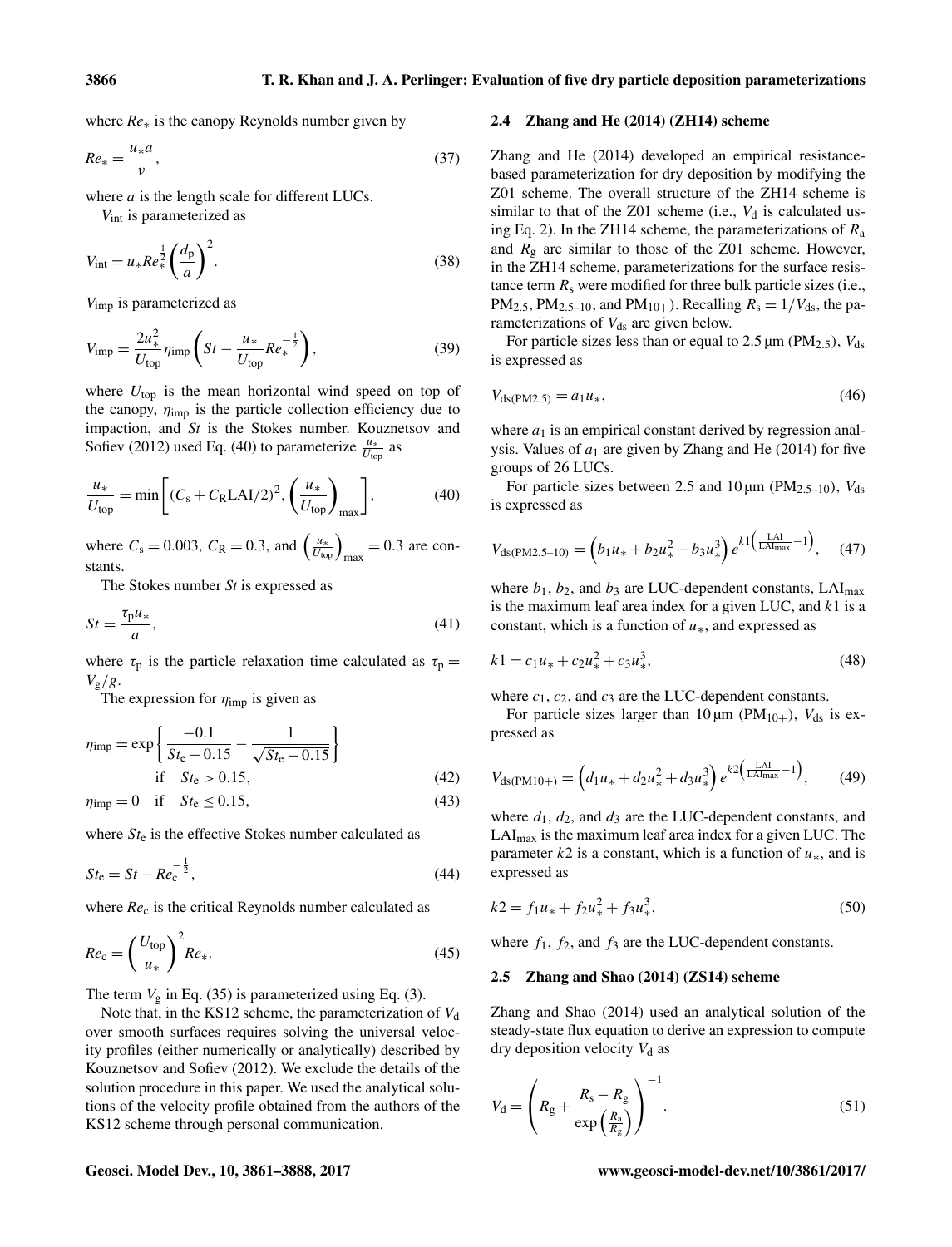For neutral atmospheric stability conditions, the parameterizations of  $R_a$  for rough and smooth surfaces are given in Eqs. (52) and (53), respectively:

$$
R_{\rm a} = \frac{Sc_{\rm T}}{\kappa u_*} \ln \left( \frac{z - d}{h_{\rm c} - d} \right), \quad \text{(rough surfaces)} \tag{52}
$$

$$
R_{\rm a} = \frac{B_1 S c_{\rm T}}{\kappa u_*} \ln \left( \frac{z}{z_0} \right), \quad \text{(smooth surfaces)}, \tag{53}
$$

where  $B_1$  is an empirical constant (0.45), and  $Sc<sub>T</sub>$  is the turbulent Schmidt number expressed as

$$
Sc_{\rm T} = \left(1 + \frac{\alpha^2 V_{\rm g}^2}{u_*^2}\right),\tag{54}
$$

where  $\alpha$  is a dimensionless coefficient taken as 1.

The gravitational resistance term  $R_g$  is calculated as  $R_g =$  $1/V<sub>g</sub>$ . The parameterization of the surface resistance term  $R<sub>s</sub>$ is given by Zhang and Shao (2014) as follows:

$$
R_{\rm s} = \left\{ R V_{\rm dm} \left[ \frac{E}{C_{\rm d}} \frac{\tau_{\rm c}}{\tau} + \left( 1 + \frac{\tau_{\rm c}}{\tau} \right) S c^{-1} + 10 \frac{-3}{T_{\rm p,\delta}^2} \right] + V_{\rm g,w} \right\}^{-1},\tag{55}
$$

where  $R = \exp(-b)$ √  $St$ ), and b is an empirical constant, E is the total collection efficiency,  $C_d$  is the drag partition coefficient, Sc is the Schmidt number,  $T_{p,\delta}^+$  is the dimensionless particle relaxation time near the surface, and  $V_{g,w}$  is the gravitational settling velocity of particle after humidity correction.  $\frac{\tau_c}{\tau}$  is the ratio of the drag on the roof of the roughness element ( $\tau_c$ ) to the total shear stress ( $\tau$ ) and is calculated as

$$
\frac{\tau_{\rm c}}{\tau} = \frac{\beta \lambda_{\rm e}}{1 + \beta \lambda_{\rm e}},\tag{56}
$$

where  $\beta$  is the ratio of the pressure-drag coefficient to friction-drag coefficient, and  $\lambda_e$  is the effective frontal area index. The parameter  $\lambda_e$  is a function of frontal area index or roughness density  $(\lambda)$ , and plane area index  $(\eta)$ . The expression of  $\lambda_e$  is

$$
\lambda_{\rm e} = \frac{\lambda}{(1-\eta)^{c_2}} \exp\left(-\frac{c_1\lambda}{(1-\eta)^{c_2}}\right),\tag{57}
$$

where  $c_1 = 6$  and  $c_2 = 0.1$ .

Equation (56) is used to compute  $T_{p,\delta}^+$  as

$$
T_{\mathbf{p},\delta}^{+} = \frac{T_{\mathbf{p},\delta}u_*^2}{\nu},\tag{58}
$$

where  $T_{p,\delta}$  is the particle relaxation time near the surface  $(T_{\text{p},\delta}=V_{\text{g}}/g).$ 

Vdm is calculated using two separate expressions for rough and smooth surfaces, as expressed in Eqs. (59) and (60), respectively:

$$
V_{\rm dm} = \frac{u_*}{u_a h_c} \quad \text{(for rough surfaces)}, \tag{59}
$$

where  $u_a$  is the horizontal air speed and  $h_c$  is the height of the roughness element.

$$
V_{\rm dm} = B_2 u_* \quad \text{(for smooth surfaces)}, \tag{60}
$$

where  $B_2$  is an empirical constant taken as 3.

In Eq. (55), the total collection efficiency  $(E)$  is comprised of collection efficiencies by Brownian diffusion  $(E_B)$ , impaction  $(E_{\text{IM}})$ , and interception  $(E_{\text{IN}})$ . The parameterizations for each of these three terms are given below:

$$
E_{\rm B} = C_{\rm B} S c^{-\frac{2}{3}} R e^{n_{\rm B} - 1},\tag{61}
$$

where  $C_B$  and  $n_B$  are empirical parameter functions of flow regimes and are given by Zhang and Shao (2014).

$$
E_{\rm IM} = \left(\frac{St}{0.6 + St}\right)^2,\tag{62}
$$

where *St* is the Stokes number and is expressed as  $St =$  $\tau_p u_*/d_c$ . Here,  $d_c$  is the diameter of the surface collection element. Values of  $d_c$  are given by Zhang and Shao (2014) for various surfaces.

$$
E_{\rm IN} = A_{\rm in} u_* 10^{-St} \frac{2d_{\rm p,w}}{d_{\rm c}},\tag{63}
$$

where  $A_{\text{in}}$  is a surface-dependent micro-roughness characteristic element, and  $d_{p,w}$  is the wet diameter of the particle.

# 3 Methods

# 3.1 An evaluation of the dry deposition parameterizations

To assess the accuracy of the five parameterizations, the modeled dry deposition velocities were compared with field measurements from both rough and smooth surfaces. The measurement studies conducted on various natural surfaces were collected from the literature. More specifically, the studies cited in the review article on particle flux measurements by Pryor et al. (2008) were collected to acquire the metadata on particle deposition. The availability of the measured and/or reported parameters (e.g., particle size and density, air temperature, relative humidity, horizontal wind speed, friction velocity, atmospheric stability parameter, canopy height, roughness height, zero-plane displacement height, and leaf area index) from these measurement studies was thoroughly investigated and compiled. It was found that many (approximately 50 %) of the studies cited by Pryor et al. (2008) did not report most of the aforementioned parameters necessary to run the parameterizations to perform a valid comparison between the model output and measurements. To reduce uncertainty, those studies were excluded from the parameterization accuracy evaluation. In addition, a literature search was performed in Web of Science® to find measurement studies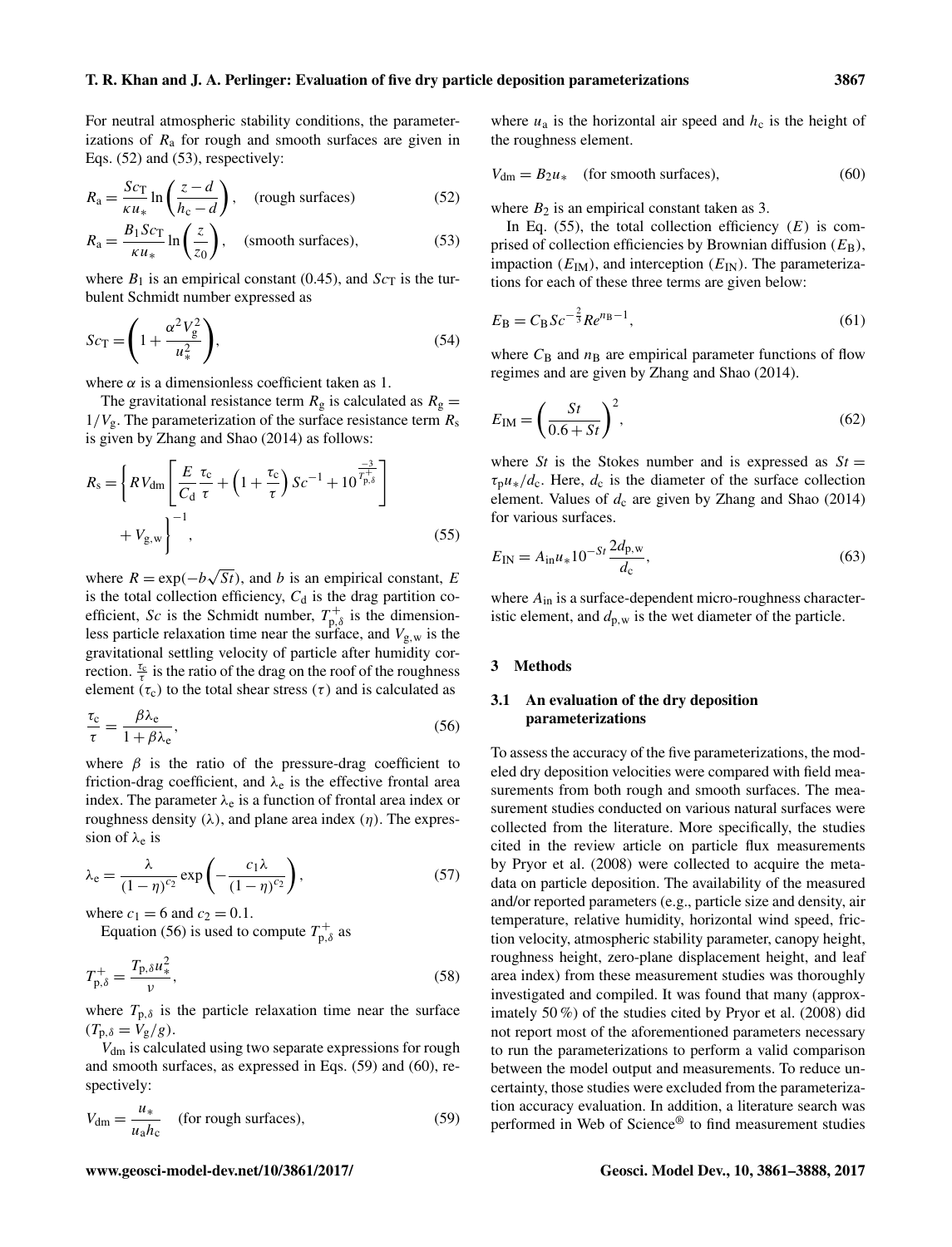

Figure 1. Global distribution of dry deposition measurement locations (listed in Table 1) used to evaluate the Z01, PZ10, KS12, ZH14, and ZS14 parameterizations. Note that for multiple measurement campaigns conducted in one location, only one data point is shown. Two wind tunnel studies on water surfaces are not shown.

published after 2008, and those studies were thoroughly assessed to determine the availability of required input parameters to run the dry deposition models. Finally, 29 measurement studies covering five LUCs were selected to evaluate the accuracy of the five parameterizations. The five LUCs include grass, deciduous and coniferous forests (rough surfaces), and natural water and ice/snow (smooth surfaces). Table 1 summarizes information related to sampling location, latitude, longitude, elevation above mean sea level (AMSL), sampling periods, and particle sizes reported in the measurement studies. The global spatial distribution of these measurement studies is shown in Fig. 1 according to the five LUCs.

Measurements conducted over grass by Wesely et al. (1977), Neumann and den Hartog (1985), Allen et al. (1991), Nemitz et al. (2002), and Vong et al. (2004) were used to evaluate the performance of the five parameterizations. For coniferous forest, modeled deposition velocities were compared with measurements from Lamaud et al. (1994), Wyzers and Duyzer (1996), Gallagher et al. (1997), Ruijgrok et al. (1997), Buzorius et al. (2000), Rannik et al. (2000), Gaman et al. (2004), Pryor et al. (2007), and Grönholm et al. (2009). Experiments conducted over deciduous forest are limited, and only three studies (Wesely et al., 1983; Pryor, 2006; Matsuda et al., 2010) were used in the present paper.

To evaluate the performance of the parameterizations over water surfaces, studies by Möller and Schumann (1970), Sehmel et al. (1974), Zufall et al. (1998), and Caffrey et

al. (1998) were used. We note that the studies by Möller and Schumann (1970) and Sehmel et al. (1974) were conducted in the wind tunnels, and thus the observed deposition does not necessarily reflect deposition under natural conditions. Particle deposition measurements on ice/snow pack were collected from eight studies: Ibrahim et al. (1983), Duan et al. (1988), Nilsson and Rannik (2001), Gronlund et al. (2002), Contini et al. (2010), Held et al. (2011a, b), and Donateo and Contini (2014). The parameterizations were fed using reported values of particle properties (diameter and density), meteorological conditions (stability parameter, temperature, wind speed, etc.), and surface properties (canopy height, roughness length, leaf area index, etc.). However, reasonable values of the missing parameters were used when needed.

In the present study, the accuracy of the dry deposition parameterizations was evaluated using the normalized mean bias factor ( $B<sub>NMBF</sub>$ ). The  $B<sub>NMBF</sub>$  provides a statistically robust and unbiased symmetric measure of the factor by which the modeled dry deposition velocities differ from the measured ones, and the sense of that factor (i.e., the positive and negative values imply the overprediction and underprediction by models, respectively). The interpretation of the  $B<sub>NMBF</sub>$  is simple (i.e., average amount by which the ratio of modeled and measured quantities differs from unity), and it avoids any inflation that may be caused by low values of measured quantities (Yu et al., 2006).

To quantify the disagreement between the modeled and observed quantities, the normalized mean bias factors were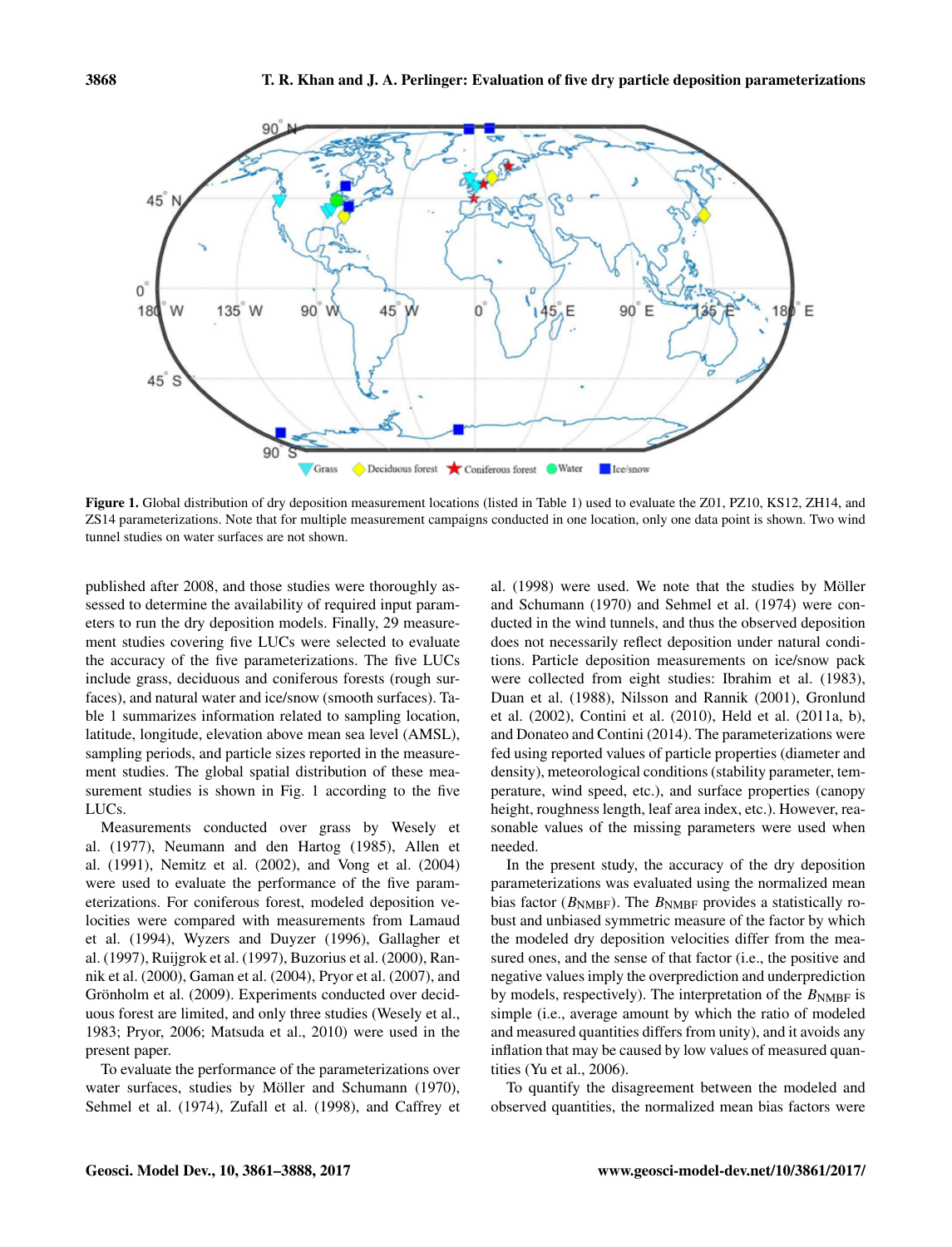| $\frac{1}{2}$<br>$\overline{1}$<br>į |
|--------------------------------------|
| ׇ֘֒<br>ł                             |
| i                                    |
| a via la se                          |
|                                      |
| こくそ くくこく                             |
| ı<br>$\ddot{\phantom{a}}$            |
| i                                    |
|                                      |
| ı<br>j                               |

| Land use<br>category | ş.                  | Title                                                                                                                                                                                  | Authors                                            | Location                           | Latitude                               | Longitude                                          | Elevation<br>a.m.s.l. (m) | Sampling dates                             | Particle size                 |
|----------------------|---------------------|----------------------------------------------------------------------------------------------------------------------------------------------------------------------------------------|----------------------------------------------------|------------------------------------|----------------------------------------|----------------------------------------------------|---------------------------|--------------------------------------------|-------------------------------|
| Grass                | $-2$                | An eddy-correlation measurement of particulate deposition from the at-<br>Dry deposition of fine aerosol to a grass surface                                                            | Wesely et al. (1977)<br>Allen et al. (1991)        | ĔS                                 | $51.88^{\circ}$ N<br>38.84° N          | $90.06^{\circ}$ W<br>$0.94^{\circ}$ E              | 28                        | February-March 1976<br>June 1988-June 1989 | 0.075                         |
|                      | 3                   | Eddy correlation measurements of atmospheric fluxes of ozone, sulfur,<br>mosphere                                                                                                      | Neumann and den Hartog (1985)                      | $\mathop{\mathrm{SU}}$             | 40.11°N                                | 88.27° W                                           | 225                       | June 1982                                  | $0.10 - 2.28$                 |
|                      | 4                   | Micrometeorological measurements of particle deposition velocities to<br>and particulates during the Champaign intercomparison study                                                   | Nemitz et al. (2002)                               | UК                                 | 55.79° N                               | $3.23^{\circ}$ W                                   | 109                       | May-October 1999                           | $0.12 - 0.45$                 |
|                      | S                   | Eddy correlation measurements of aerosol deposition to grass<br>moorland vegetation                                                                                                    | Vong et al. $(2004)$                               | SU                                 | 44.46° N                               | $123.11^{\circ}$ W                                 | $\overline{81}$           | May-June 2000                              | 0.52                          |
| Coniferous<br>forest | $\circ$             | The Landes experiment: biosphere-atmosphere exchanges of ozone and                                                                                                                     | Lamaud et al. (1994)                               | France                             | 44.84° N                               | $0.58^{\circ}\,\rm W$                              | 58                        | June 1992                                  | 0.04                          |
|                      | $\overline{ }$      | Micrometeorological measurement of the dry deposition flux of sulfate<br>aerosol particles above a pine forest                                                                         | Wyers and Duyzers (1997)                           | the Netherlands                    | $52.27^{\circ}$ N                      | 5.71°E                                             | 26                        | April-December 1993                        | 0.6                           |
|                      | $\circ$<br>$\infty$ | The dry deposition of particles to a forest canopy: a comparison of<br>Atmospheric particles and their interactions with natural surfaces<br>and nitrate aerosols to coniferous forest | Gallagher et al. (1997)<br>Ruijgrok et al. (1997)  | the Netherlands<br>the Netherlands | $52.27^{\circ} N$<br>$52.27^{\circ} N$ | $5.71^{\circ} \text{E}$<br>$5.71^{\circ} \text{E}$ | 26                        | June–July 1993<br>June–July 1993           | $0.1 - 0.50$<br>$0.35 - 0.60$ |
|                      | $\approx$           | Deposition velocities of nucleation mode particles into a Scots pine for-<br>model and experimental results                                                                            | Rannik et al. (2000)                               | Finland                            | $61.85^{\circ}$ N                      | 24.28° E                                           | 181                       | September 2000                             | $0.015 - 0.35$                |
|                      | $\equiv$            | Vertical aerosol fluxes measured by the eddy-covariance method and<br>deposition of nucleation mode particles above a Scots pine forest in<br>southern Finland                         | Buzorious et al. (2000)                            | Finland                            | $61.85^{\circ}$ N                      | 24.28° E                                           | 181                       | March-May 1997                             | 0.015                         |
|                      | $\overline{c}$      | Relaxed eddy accumulation system for size-resolved aerosol particle                                                                                                                    | Gaman et al. (2004)                                | Finland                            | $61.85^{\circ}$ N                      | $24.28^{\circ}$ E                                  | 181                       | September-October 2001                     | 0.05                          |
|                      | 13                  | Analyses of flux methods and functional dependencies<br>flux measurements                                                                                                              | Pryor et al. (2007)                                | Finland                            | $61.85^{\circ}$ N                      | 24.28° E                                           | 181                       | January-December 2004                      | $0.01 - 0.07$                 |
| Deciduous<br>forest  | $\overline{4}$      | Aerosol particle dry deposition to canopy and forest floor measured by<br>two-layer eddy-covariance system                                                                             | Grönholm et al. (2009)                             | Finland                            | $61.85^{\circ}$ N                      | 24.28°E                                            | 181                       | March 2003                                 | $0.01 - 0.05$                 |
|                      | 16<br>51            | Size-resolved particle deposition velocities of sub-100 nm diameter par-<br>Fluxes of gases and particles above a deciduous forest in wintertime<br>ticles over a forest               | Wesely et al. (1983)<br>Pryor (2006)               | Dennark<br>SJ                      | 35.98° N<br>55.48° N                   | 78.91°W<br>$11.64^{\circ}$ E                       | 77                        | January-February 1981<br>May-June 2004     | 0.48<br>$0.025 - 0.065$       |
|                      | $\overline{17}$     | Deposition velocity of PM <sub>2.5</sub> sulfate in the summer above a deciduous<br>forest in central Japan                                                                            | Matsuda et al. (2010)                              | Japan                              | $36.40^{\circ}$ N                      | 138.58°E                                           | 1380                      | July 2009                                  | 2.5                           |
| Water                | $\frac{8}{19}$      | function of particle<br>Mechanisms of transport from the atmosphere to the Earth's surface<br>Particle deposition rates on a water surface as a                                        | Möller and Schumann (1970)<br>Sehmel et al. (1974) | (Wind tunnel)<br>(Wind tunnel)     | $\mathbf{I}$                           | $\mathbf{I}$                                       | L                         | $\mathbf{I}$                               | $0.25 - 29$<br>$0.03 - 1.13$  |
|                      | $\approx$           | Airborne concentrations and dry deposition fluxes of particulate species<br>to surrogate surfaces deployed in southern Lake Michigan<br>diameter and air velocity                      | Zufall et al. (1998)                               | SU                                 | 44.00°N                                | 87.00°W                                            |                           | July 1994; January 1995                    | $0.4 - 24.0$                  |
|                      | $\overline{c}$      | Determination of size-dependent dry particle deposition velocities with<br>multiple intrinsic elemental tracers                                                                        | Caffrey et al. (1998)                              | SU                                 | 44.00°N                                | 87.00°W                                            | $\mathbb{I}$              | July 1994                                  | $0.05 - 48.0$                 |
| <b>Ice/snow</b>      | $\mathfrak{L}$      | Aerosol dry deposition measured with eddy-covariance technique at<br>Wasa and Aboa, Dronning Maud Land, Antarctica                                                                     | Gronlund et al. (2002)                             | Antarctica                         | 73.00°S                                | $13.41^{\circ}$ W                                  | 584                       | January 2000                               | $0.02 - 0.2$                  |
|                      | 23                  | Deposition velocity of ultrafine particles measured with the eddy-                                                                                                                     | Contini et al. (2010)                              | Antarctica                         | $74.88^{\circ}$ S                      | $163.17^{\circ}$ W                                 | 84.7                      | December 2006                              | $0.06 - 0.070$                |
|                      | $\overline{z}$      | On the potential contribution of open lead particle emissions to the cen-<br>correlation method over the Nansen Ice Sheet (Antarctica)                                                 | Held et al. (2011a)                                | Arctic Ocean                       | $87.00^{\circ}$ N                      | $6.00^{\circ}\,\textrm{W}$                         | J.                        | August-September 2008                      | 0.045                         |
|                      | 25                  | Near-surface profiles of aerosol number concentration and temperature<br>tral Arctic aerosol concentration                                                                             | Held et al. (2011b)                                | Arctic Ocean                       | 87.00°N                                | $6.00^{\circ}$ W                                   | т                         | August-September 2008                      | 0.045                         |
|                      | 26                  | velocity over differ-<br>Correlation of dry deposition velocity and friction<br>over the Arctic Ocean                                                                                  | Donateo and Contini (2014)                         | Antarctica                         | $74.88^\circ$ S                        | $163.17^{\circ}$ W                                 |                           | December 2006                              | 0.015, 0.13                   |
|                      | 27                  | An experimental and theoretical investigation of the dry deposition of<br>ent surfaces for PM <sub>2.5</sub> and particle number concentrations                                        | Ibrahim et al. (1983)                              | Canada                             | 51.25°N                                | 85.32° W                                           | 450                       | February 1980; March 1981                  | 0.7, 0.8, 7.0                 |
|                      | $^{28}$             | Eddy correlation measurements of the dry deposition of particles in win-<br>particles to snow, pine trees and artificial collectors                                                    | Duan et al. (1988)                                 | $\mathop{\rm \Xi}\nolimits$        | 40.70°N                                | $77.96^{\circ}\,\textrm{W}$                        | 177                       | December 1985                              | 0.22, 0.73                    |
|                      | $^{29}$             | Dry deposition over<br>Turbulent aerosol fluxes over the Arctic Ocean 1.<br>sea and pack ice<br>tertime                                                                                | Nilsson and Rannik (2001)                          | Arctic Ocean                       | $88.00^\circ\!\!\rm N$                 | $15.00^{\circ} \, \text{E}$                        |                           | August 1999                                | 0.02, 0.05                    |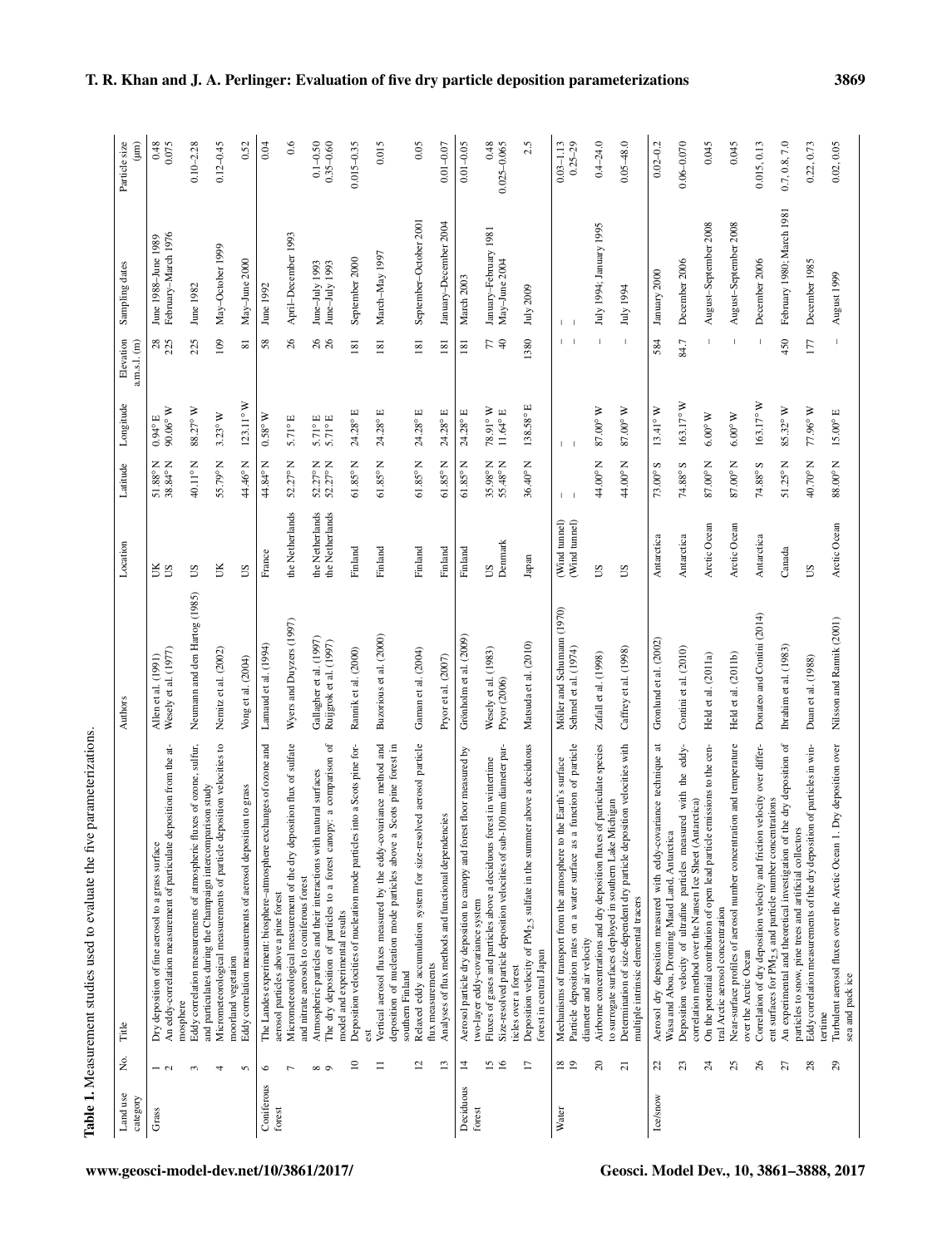calculated for the pairs of modeled  $(V_{d (modeled),i})$  and measured dry deposition velocities  $(V_{d(measured),i})$ , respectively. In this study, the expressions for computing  $B_{\text{NMBF}}$  used in two different forms, which are the following.

For the  $V_{d (modeled), i} > V_{d (measured), i}$  case (i.e., overestimation),

$$
B_{\text{NMBF}} = \frac{\sum V_{\text{d(modeled)},i}}{\sum V_{\text{d(measured)},i}} - 1.
$$
 (64)

For the  $V_{\text{d(moded)},i} < V_{\text{d(measured)},i}$  case (i.e., underestimation),

$$
B_{\text{NMBF}} = 1 - \frac{\sum V_{\text{d}(\text{measured}),i}}{\sum V_{\text{d}(\text{modeled}),i}}.
$$
 (65)

The stepwise derivation of Eqs. (64)–(65) and their application in training air quality datasets are illustrated by Yu et al. (2006).

# 3.2 Uncertainty analysis of the dry deposition parameterizations

To quantify the influence of imprecision in the model input parameter values on the modeled velocities, a classical Monte Carlo uncertainty analysis was applied. The Monte Carlo techniques have been widely used to evaluate the propagated uncertainty in the modeled outputs in many geophysical models (e.g., Alcamo and Bartnickj, 1987; Derwent and Hov, 1988; Chen et al., 1997; Tatang et al., 1997; Hanna et al., 1998, 2001; Bergin et al., 1999; Bergin and Milford, 2000; Beekman and Derognat, 2003; Mallet and Sportisse, 2006). Monte Carlo uncertainty evaluation techniques are relatively straightforward and flexible means for incorporating probabilistic values in the modeled dry deposition velocities. Indeed, the techniques are less reliant on assumptions about distributions of the input parameters (Hanna et al., 2001).

In this study, we define uncertainty in the parameterizations as the inability to confidently specify single-valued quantities because of the imprecision in the model input parameters. A classical Monte Carlo uncertainty method was applied to assess the overall uncertainty of a dry deposition parameterization with regard to the uncertainties in the following input parameters: RH,  $h$ ,  $z_0$ ,  $d$ , LAI,  $U$ ,  $u_*$ , and  $L_0$ . The uncertainty estimates for those input parameters were obtained from the literature and are presented in Table 2. Using the uncertainty ranges for each of these parameters, uniform probability distribution functions were assigned since information on their actual distributions is lacking. It is noted that a constant dry particle density of  $1500 \text{ kg m}^{-3}$  (Petroff and Zhang, 2010) was used in all Monte Carlo simulations. Because of the inhomogeneous nature of ambient particles, accurate measurement of particle density is challenging. In their work, Oskouie et al. (2003) developed methods using a time-of-flight instrument to minimize the effect of uncertainties in density estimation in particle size characterization.

The Monte Carlo simulations were performed using R statistical software (version 3.2.4). Each simulation was run by randomly drawing 100 samples from the assigned uniform probability density function (PDF). The simulations were repeated 10 000 times. Frequency distributions or the PDFs of the modeled dry deposition velocity are the basic results of the Monte Carlo simulations. These PDFs were approximated assuming normal distributions, and then the 5th, 50th, and 95th percentile dry deposition velocities were computed. We use the range of the central 90 % (the difference between 95th and 5th percentiles) of the PDFs as a convenient measure of uncertainty in the modeled deposition velocity. These steps were repeated for all five parameterizations using seven different particle sizes: 0.005, 0.05, 0.5, 1.0, 1.5, 2.0, and 2.5 µm on the five selected five LUCs (i.e., grass, deciduous and coniferous forests, water, and ice/snow). These particle sizes were selected to represent four distinct particle modes: nucleation  $(< 0.01 \,\mu m$ ), Aitken  $(0.01-0.1 \,\mu m)$ , accumulation  $(0.1-1.0 \,\mu\text{m})$ , and coarse  $(> 1.0 \,\mu\text{m})$ , respectively.

# 3.3 Sensitivity analysis

In this study, the Sobol' sensitivity method (Sobol', 1993) was applied to identify the most influential input parameter or the set of parameters of a dry deposition parameterization, and to characterize the relative contribution of the parameters to the overall variability in the modeled  $V<sub>d</sub>$ . As opposed to the local sensitivity analysis (e.g., OAT approach), the Sobol' method is a global sensitivity approach, in which a set of input parameters of a model can be varied simultaneously over their entire parameter value space to identify their relative contributions to the overall model output variance. The Sobol' method has been applied in environmental modeling applications (Tang et al., 2007; Pappenberger et al., 2008; van Werkhoven et al., 2008; Yang, 2011) but has not yet been applied in dry deposition modeling research. Given that in most of the dry deposition parameterizations, model inputs can span a wide range within their physical realms, the application of a global sensitivity analysis used in this study should be viewed as a critical step toward the understanding of different subphysical processes of particle deposition.

In the Sobol' method, the variance contributions to the total output variance of individual parameters and parameter interactions can be determined. These contributions are characterized by the ratio of the partial variance  $(V_i)$  to the total variance  $(V)$  as expressed in Eq. (66). This ratio is commonly termed as Sobol' first-order index (Si) (Saltelli et al., 2010; Nossent et al., 2011). The first-order indices represent the fractions of the unconditional model output variance. In this study, Sobol' first-order sensitivity indices were calculated as

$$
S_{i} = \frac{V_{i}}{V} = \frac{V_{X_{i}}(E_{\mathbf{X}_{\sim i}}(V_{d}|X_{i}))}{V(V_{d})},
$$
\n(66)

where  $X_i$  is the *i*th input parameter and  $X_{\sim i}$  denotes the matrix of all input parameters but  $X_i$ . The meaning of the inner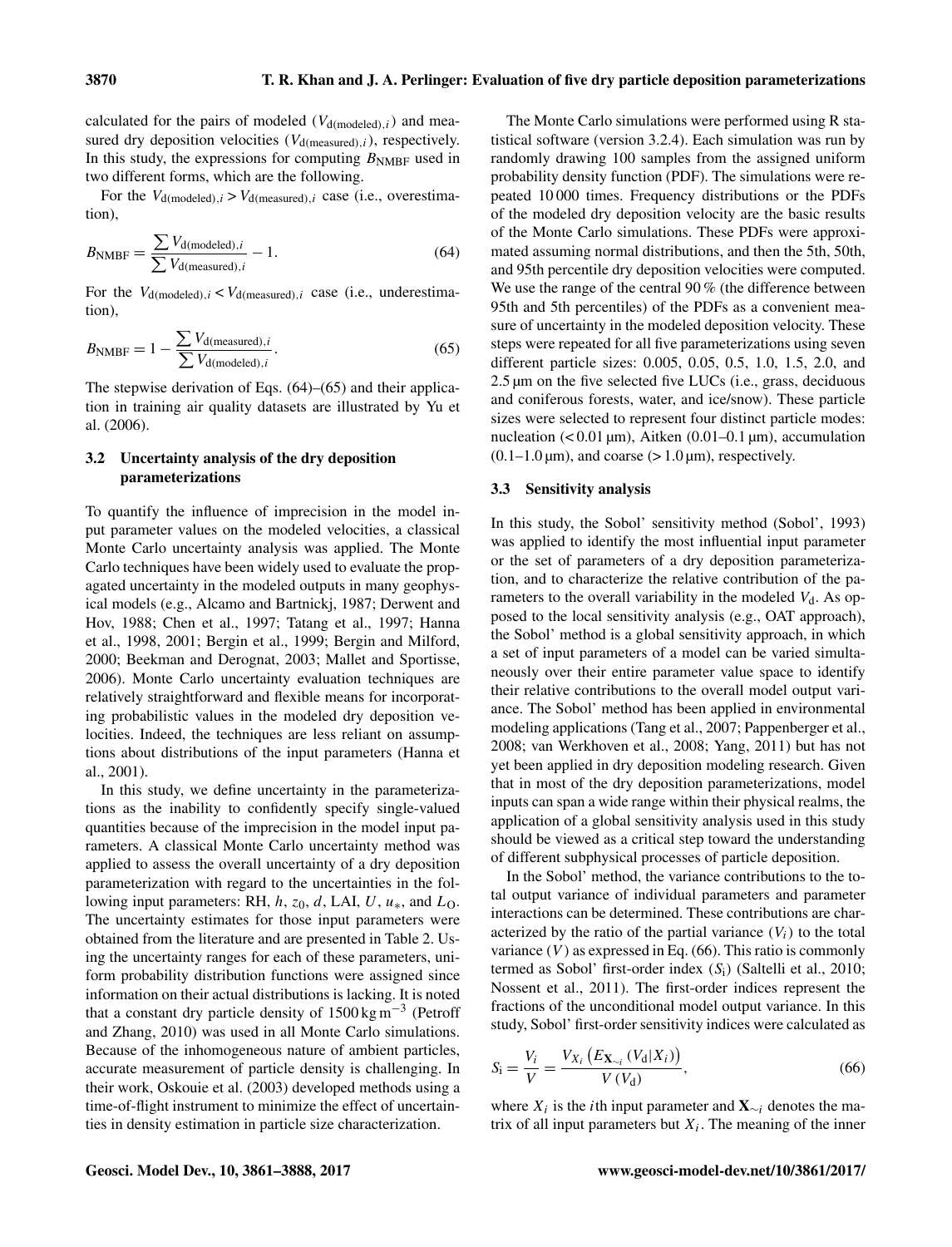| Parameter                                       | Base value (assumed)    | Uncertainty  | Reference*                          |
|-------------------------------------------------|-------------------------|--------------|-------------------------------------|
| Relative humidity, RH $(\%)$                    | 80 (all LUCs)           | $\pm$ 5 $\%$ | Heinonen (2002)                     |
| Wind speed, $U$ (m s <sup>-1</sup> )            | $4$ (all LUCs)          | $\pm 3\%$    | Högström and Smedman (2004)         |
| Friction velocity, $u_*$ (m s <sup>-1</sup> )   | $0.3$ (all LUCs)        | $\pm 10\%$   | Andreas (1992)                      |
| Monin-Obukhov length, $L_{\Omega}$ (m)          | $50$ (all LUCs)         | $\pm 10\%$   | Weidinger et al. (2000)             |
| Roughness length, $z_0$ (m)                     | $0.04$ (grass)          | $\pm 25\%$   | Su et al. (2001)                    |
|                                                 | 1.2 (coniferous forest) |              |                                     |
|                                                 | 1.5 (deciduous forest)  |              |                                     |
|                                                 | $0.001$ (ice/snow)      |              |                                     |
| Canopy height, $h(m)$                           | $0.5$ (grass)           | $\pm$ 5%     | Larjavaara and Muller-Landau (2013) |
|                                                 | 15 (coniferous forest)  |              |                                     |
|                                                 | 25 (dciduous forest)    |              |                                     |
| Zero-plane displacement height, $d(m)$          | $0.3$ (grass)           | $\pm 25\%$   | Su et al. (2001)                    |
|                                                 | 7 (coniferous forest)   |              |                                     |
|                                                 | 16 (deciduous forest)   |              |                                     |
| Leaf area index (one-sided), LAI $(m^2 m^{-2})$ | $4$ (grass)             | $\pm$ 5%     | Richardson et al. (2011)            |
|                                                 | 10 (coniferous forest)  |              |                                     |
|                                                 | 10 (deciduous forest)   |              |                                     |

Table 2. Parameter values and associated uncertainties used in Monte Carlo simulation.

<sup>∗</sup> The references are for the uncertainty values (in percentage).

expectation operator is that the mean of  $V_d$  is taken over all possible values of  $X_{\sim i}$  while keeping  $X_i$  fixed. The outer variance is taken over all possible values of  $X_i$ . The variance  $V(V_d)$  in the denominator is the total (unconditional) variance.

The numerator in Eq. (66) can be interpreted as follows:  $V_{X_i}(E_{\mathbf{X}_{\sim i}}(V_{\mathbf{d}}|X_i))$  is the expected reduction in variance that would be obtained if  $X_i$  could be fixed. In regard to the variability of the model input parameters in dry deposition schemes,  $S_i$  provides a means to quantify the effect of parameter  $X_i$  by itself. A higher order  $(S_{i,j})$  or total order  $(S_{Ti})$ can be computed when the total effect of a parameter, inclusive of all its interaction with other model input parameters, is of interest. In this paper, we confine the sensitivity analysis to Sobol' first-order indices only.

For each of the five parameterizations evaluated here, four to nine input parameters were selected for determining the first-order Sobol' sensitivity indices. An exception to applying the Sobol' method was made for the KS12 parameterization while evaluating the parameter sensitivity for smooth surfaces. Due to the complex nature of KS12 smooth surface parameterization, it was not computationally feasible to apply the Sobol' method. Instead, the OAT approach was applied for water and ice/snow surfaces. Note that the total number of input parameters that go into each model varies between parameterizations, and LUC types. For each parameterization, five particle sizes ( $d_p = 0.001, 0.01, 0.1, 1.0$ , and  $10 \,\mu m$ ) were assessed for Sobol' analysis. The sensitivity of each parameterization was tested for the following three sets of input parameters for five LUCs: (i) particle properties, (ii) aerodynamic parameters, and (iii) surface characteristics of particle deposition. First, the sensitivity of particle deposition to particle properties (aerodynamic diameter and density) was tested. Sensitivity indices were calculated for the particle size range of  $0.001$  to  $10 \mu m$ . Second, the sensitivity of the schemes was tested for aerodynamic parameters (friction velocity, wind speed, and stability condition) for different particle sizes, one at a time. Third, the sensitivity of the schemes to surface characteristics was tested. Surface characteristics include  $h$ ,  $z_0$ ,  $d$ , and LAI. The sensitivity ranges for the parameter values used for Sobol' analysis are reported in Table 3.

The Sobol 2007 package in the R statistical software package (version 3.2.4) was used to perform the Sobol' sensitivity analysis. In the Sobol' method, the Monte Carlo simulations were performed by drawing samples from the assigned parameter value distribution. In this study, all the selected parameters were approximated using uniform PDFs. To assert uncertainty in the simulations, bootstrapping (Efron and Tibshirani, 1994) with resampling was used to achieve 95 % confidence intervals on the Sobol' first-order indices. For a fixed particle size, the simulations were run 100 000 times and samples were bootstrapped 1000 times. To identify the most important parameters in each of the five dry deposition models with respect to particle size and LUC, a parameter ranking (e.g., from most to least influential) was conducted.

The results section is organized in the following manner. First, the accuracy of five dry deposition parameterizations (i.e., Z01, PZ10, KS12, ZH14, and ZS14) is compared with measured dry deposition velocities obtained from five LUCs. Second, the uncertainties in modeled dry deposition velocities due to the imprecision in the model input parameter values quantified using Monte Carlo simulation techniques are presented. Third, the sensitivity analysis results for mod-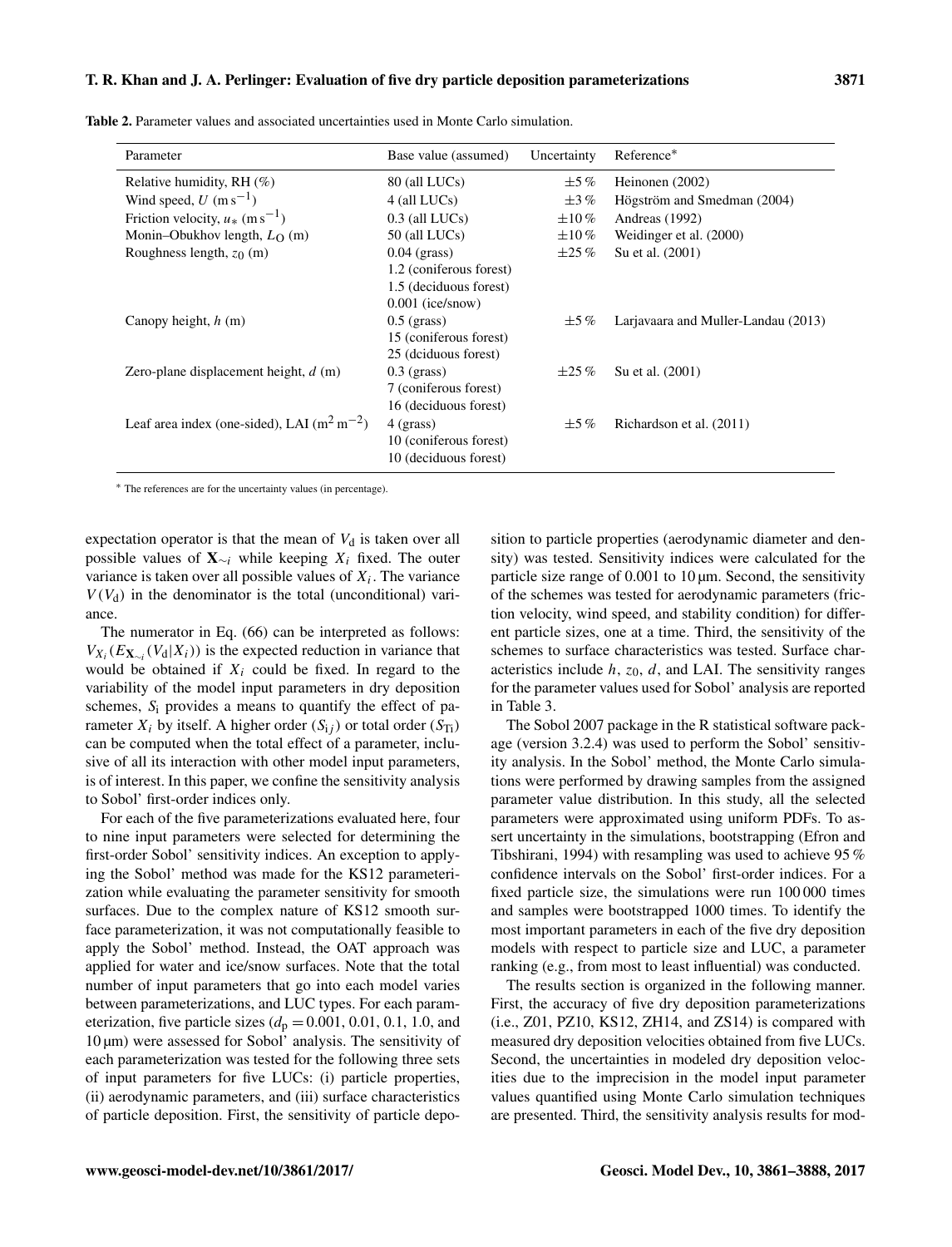Table 3. Input parameter ranges for the Sobol' sensitivity analysis.

| Parameter                                          | Range                           | Reference     |
|----------------------------------------------------|---------------------------------|---------------|
| Relative humidity, RH $(\%)$                       | $10-100$ (all LUCs)             | Assumed       |
| Dry particle density, $\rho$ (kg m <sup>-3</sup> ) | 1500–2000 (all LUCs)            | Studies 1–29  |
| Wind speed, $U(m s^{-1})$                          | $1-5$ (all LUCs)                | Studies 1–29  |
| Friction velocity, $u_*$ (m s <sup>-1</sup> )      | $0.1 - 0.5$ (all LUCs)          | Studies 1-29  |
| Monin-Obukhov length, $L_{\Omega}$ (m)             | $10-100$ (all LUCs)             | Studies 1-29  |
| Roughness length, $z_0$ (m)                        | $0.02 - 0.10$ (grass)           | Studies $1-5$ |
|                                                    | $0.9 - 3.0$ (coniferous forest) | Studies 6–14  |
|                                                    | $0.5-1.5$ (deciduous forest)    | Studies 15–17 |
|                                                    | $0.00002 - 0.0066$ (ice/snow)   | Studies 22–29 |
| Canopy height, $h(m)$                              | $0.15 - 0.77$ (grass)           | Studies 1–5   |
|                                                    | 14–20 (coniferous forest)       | Studies 6–14  |
|                                                    | 20–25 (deciduous forest)        | Studies 15–17 |
| Zero-plane displacement height, $d$ (m)            | $0.10 - 0.49$ (grass)           | Studies 1–5   |
|                                                    | 7–12 (coniferous forest)        | Studies 6-14  |
|                                                    | 8–16 (deciduous forest)         | Studies 15–17 |
| Leaf area index (one-sided), LAI $(m^2 m^{-2})$    | $1-4$ (grass)                   | Studies 1–5   |
|                                                    | $0.2-10$ (coniferous forest)    | Studies 6–14  |
|                                                    | $0.2-10$ (deciduous forest)     | Studies 15–17 |

<sup>∗</sup> Studies are listed in Table 1.

eled dry deposition velocities by the five parameterizations are presented.

## 4 Results

## 4.1 Evaluation of the dry deposition parameterizations

Field measurements conducted on five LUCs (grass, coniferous forest, deciduous forest, water surfaces, and ice/snow) were used to evaluate the agreement between measured and modeled dry deposition velocity  $(V_d)$ . The parameterizations were run using reported values of the meteorological (e.g., U,  $u_*$ , T, RH, and  $L_0$ ) and canopy (e.g., h,  $z_0$ , d, and LAI) parameters, and particle properties (e.g.,  $d_p$  and  $\rho$ ) from the measurement studies. Reasonable parameter values were assumed for any missing or unreported parameters. Normalized mean bias factors  $(B<sub>NMBF</sub>)$  were used as an indicator of the agreement between measured and modeled  $V_d$ .  $B_{\text{NMBF}}$  is a signed quantity – its magnitude indicates the factor by which the modeled and observed  $V<sub>d</sub>$  values differ from each other, and its sign provides an indicator as to whether the modeled  $V_d$  is greater or less than the measured  $V_d$ . It is to be noted that uncertainties in the measured dry deposition velocities were not considered while evaluating the performance of the five parameterizations in terms of accuracy.

## 4.1.1 Evaluation of dry deposition to grass

Five measurement studies conducted on grass (Wesely et al., 1977; Allen et al., 1991; Neumann and den Hartog, 1985; Nemitz et al., 2002; and Vong et al., 2004) were used to evaluate the accuracy of the parameterizations. In those studies, reported values of meteorological parameters, canopy properties, and particle size vary widely. For example, the  $u_*$  varies from 0.05 to 0.70 m s<sup>-1</sup>, wind speed (U) varies from 0.67 to 6.20 m s<sup>-1</sup>, particle size  $(d_p)$  varies from 0.05 to 2.28  $\mu$ m, and LAI varies from 2 to 4 m<sup>2</sup> m<sup>-2</sup>. The parameterizations were fed with reported values from each of the studies to reduce any uncertainty in the accuracy comparison; however, for any missing parameter value(s), the assumed input parameter values typically fell within the aforementioned ranges.

Table 4 summarizes the  $B<sub>NMBF</sub>$  for modeled  $V<sub>d</sub>$  computed against five measurement studies on grass. The  $B<sub>NMBF</sub>$  is interpreted as follows: for example, if  $B<sub>NMBF</sub>$  is positive, the parameterization overestimates the measured  $V<sub>d</sub>$  by a factor of  $B_{\text{NMBF}} + 1$ . If  $B_{\text{NMBF}}$  is negative, the model underestimates the measured  $V_d$  by a factor of 1- $B<sub>NMBF</sub>$ . For the case using the observations from Allen et al. (1991), the  $B_{\text{NMBF}}$ values of  $-17.61$ ,  $-18.12$ ,  $-0.55$ , and  $-5.13$  indicate that the Z01, KS12, ZH14, and ZS14 parameterizations underestimated the measured  $V_d$  by factors of 18.61, 19.12, 1.55, and 6.13, respectively, whereas the  $B<sub>NMBF</sub>$  value of  $+15.96$ indicates that the PZ10 parameterization overestimated the observations by a factor of 16.96.

These results provide means for a relative comparison of the parameterizations' accuracy. For instance, the  $B_{\text{NMBF}}$ values corresponding to the Allen et al. (1991) study suggest that the ZH14 parameterization is the most accurate and the KS12 parameterization is least accurate. Similar comparison between the modeled and observed  $V_d$  can be made using the  $B<sub>NMBF</sub>$  values for the remaining four studies in Table 4.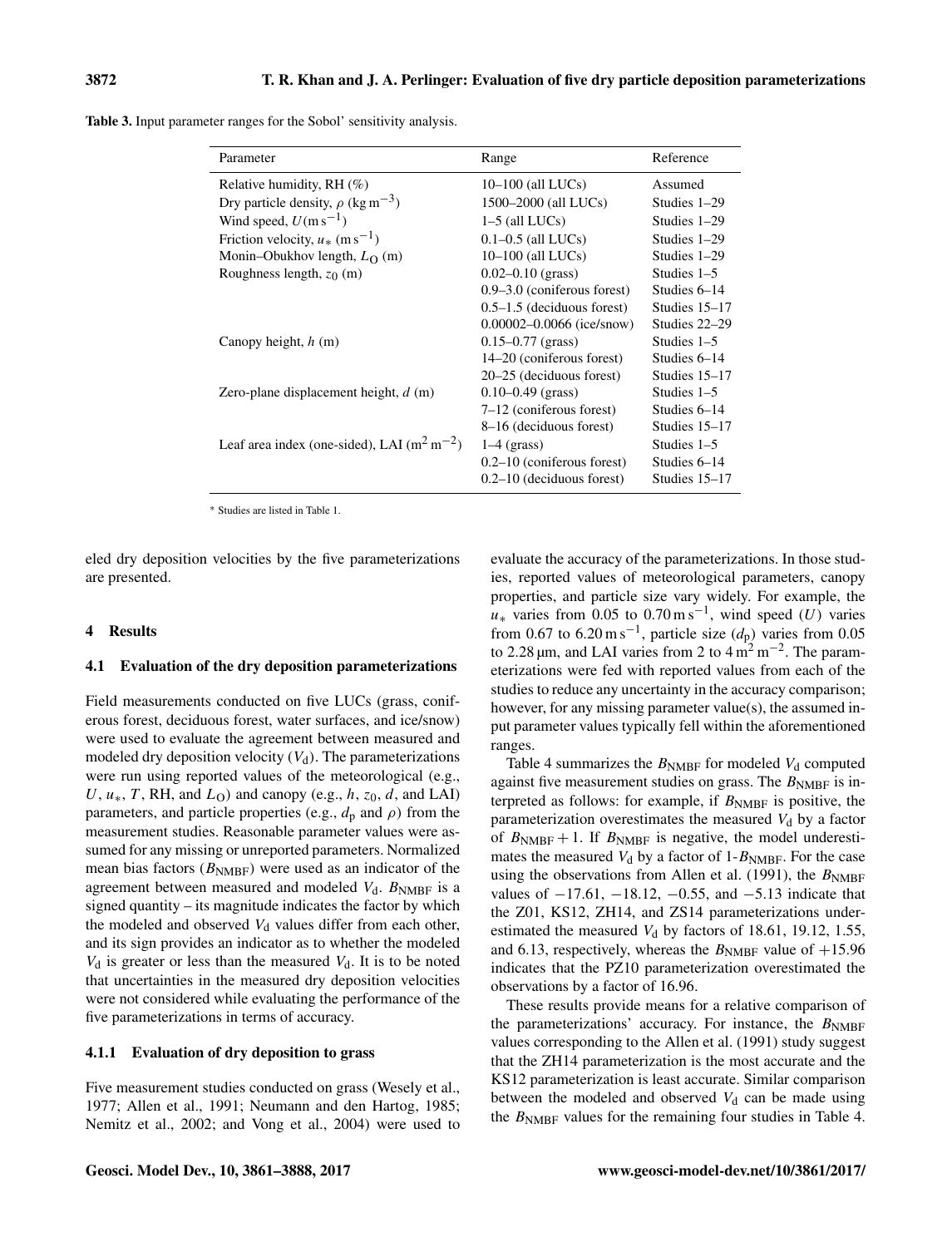|                               |          | Dry particle deposition parameterization |                  |          |                  |
|-------------------------------|----------|------------------------------------------|------------------|----------|------------------|
| Study                         | Z01      | PZ10                                     | KS <sub>12</sub> | ZH14     | ZS <sub>14</sub> |
| Allen et al. (1991)           | $-17.61$ | 15.96                                    | $-18.12$         | $-0.55$  | $-5.13$          |
| Wesely et al. (1977)          | $-2.78$  | $-28.78$                                 | $-7.56$          | $-10.62$ | $-102.92$        |
| Neumann and den Hartog (1985) | 0.96     | $-0.12$                                  | $-0.50$          | 4.79     | 0.56             |
| Nemitz et al. (2002)          | 5.15     | 1.12                                     | $-3.82$          | 2.17     | $-0.10$          |
| Vong et al. (2004)            | $-4.55$  | $-4.55$                                  | $-25.71$         | $-2.12$  | $-4.03$          |
| Five studies                  | 5.45     | $-1.80$                                  | $-9.37$          | $-0.54$  | $-4.30$          |

Table 4. Results of the normalized mean bias factors for grass (boldfaced value indicates the most accurate parameterization).

Nonetheless, it is evident that none of the parameterizations performed best in terms of accuracy for all of the five studies since the  $B<sub>NMBF</sub>$  values show high variability both in terms of the magnitude and direction of the bias (i.e., positive or negative) when assessed against all the five studies listed in Table 4.

The characteristics of a parameterization (e.g., Z01) to simultaneously overpredict (i.e., the positive  $B<sub>NMBF</sub>$  for Neumann and den Hartog, 1985, and Nemitz et al., 2002) and underpredict (i.e., the negative  $B_{\text{NMBF}}$  for Allen et al., 1991; Wesely et al., 1977; and Vong et al., 2004) the measurements could be misleading, resulting in erroneous judgement of the performance of the parameterizations. To address this limitation, an ensemble approach was taken, in which  $B_{\text{NMBF}}$  was calculated for each of the parameterizations using all the observations reported in the five studies. The results from this ensemble analysis indicate that, except for the Z01 parameterization, the other four parameterizations underestimated the measured  $V_d$  by factors ranging from 1.54 to 10.37. In contrast, the Z01 parameterization overestimated the observation by a factor of 6.45 (Table 4). Overall, these results indicate that the ZH14 parameterization provided the best agreement between the measured and modeled  $V<sub>d</sub>$  of the five parameterizations.

## 4.1.2 Evaluation of dry deposition to coniferous forest

Nine studies conducted on coniferous forest (Lamaud et al., 1994; Wyers and Duyzers, 1997; Gallagher et al., 1997; Ruijgrok et al., 1997; Rannik et al., 2000; Buzorious et al., 2000; Gaman et al., 2004; Pryor et al., 2007; and Grönholm et al., 2009) were used to evaluate the accuracy of the parameterizations. In these studies, the largest variations (ranges are given in the parentheses) were associated with  $u_*$  (0.06– 1.30 m s<sup>-1</sup>),  $\bar{U}$  (0.60–6.19 m s<sup>-1</sup>), LAI (6–10 m<sup>2</sup> m<sup>-2</sup>), and  $d_p$  (0.01–0.60 µm). For any missing parameter value(s), the assumed input parameter values typically fell within the aforementioned ranges.

Comparison of the computed  $B<sub>NMBF</sub>$  values for coniferous forest (Table 5) shows that the majority of the simulations performed using the five parameterizations underestimated the measured  $V<sub>d</sub>$ . For example, the PZ10 parameterization underestimated observed  $V_d$  by factors ranging from 1.51 to 27.98 ( $B<sub>NMBF</sub>$  values varied from  $-0.51$  to  $-26.98$ ) for eight of the nine studies on coniferous forest. Table 5 also illustrates that both the magnitude and sign of the  $B<sub>NMBF</sub>$  values varied widely when the accuracy of the five parameterizations was evaluated against only one study (e.g., Pryor et al., 2007). Of the  $B<sub>NMBF</sub>$  values associated with the Rannik et al. (2000) study, the Z01 and KS12 parameterizations overestimated the measured  $V_d$  by factors of 4.16 and 1.51, respectively, whereas the PZ10, ZH14, and ZS14 parameterizations underestimated the measured  $V_d$  by factors of 3.54, 2.13, and 19.75, respectively. The bias factors for the Z01 parameterization for the studies of Lamaud et al. (1994), Gallagher et al. (1997), Buzorious et al. (2000), and Gaman et al. (2004) were  $+0.77, -1.74, +0.75,$  and  $-0.90$ , respectively. Comparing these values with the corresponding  $B<sub>NMBF</sub>$  values of the other four parameterizations, it can be deduced that the Z01 parameterization is the most accurate against those observations reported in these four studies. However, the accuracy of the Z01 parameterization is not the best for the other five studies, as can be seen from Table 5.

An ensemble approach similar to the one described in the previous section was used to determine the most and the least accurate parameterizations. From this analysis, the bias factors for the Z01, PZ10, KS12, ZH14, and ZS14 parameterizations are  $-2.35, -3.93, -1.75, -2.31,$  and  $-3.67$ , respectively, suggesting that the KS12 is the most accurate parameterization (i.e., underpredicted the observations by a factor of 2.75), and the PZ10 is the least accurate parameterization (i.e., underpredicted the observations by a factor of 4.93) for coniferous forest. It can be noted that the performance of the Z01 and ZH14 parameterizations is nearly identical, while the ZH14 is the second most accurate (i.e., underpredicted the observations by a factor of 3.31).

#### 4.1.3 Evaluation of dry deposition to deciduous forest

A similar comparison between measured and modeled  $V<sub>d</sub>$ was performed using three studies (Wesely et al., 1983; Pryor, 2006; and Matsuda et al., 2010) for deciduous forest. In these studies, the largest variations (ranges are given in the parentheses) were associated with  $u_*$  (0.12–1.13 m s<sup>-1</sup>),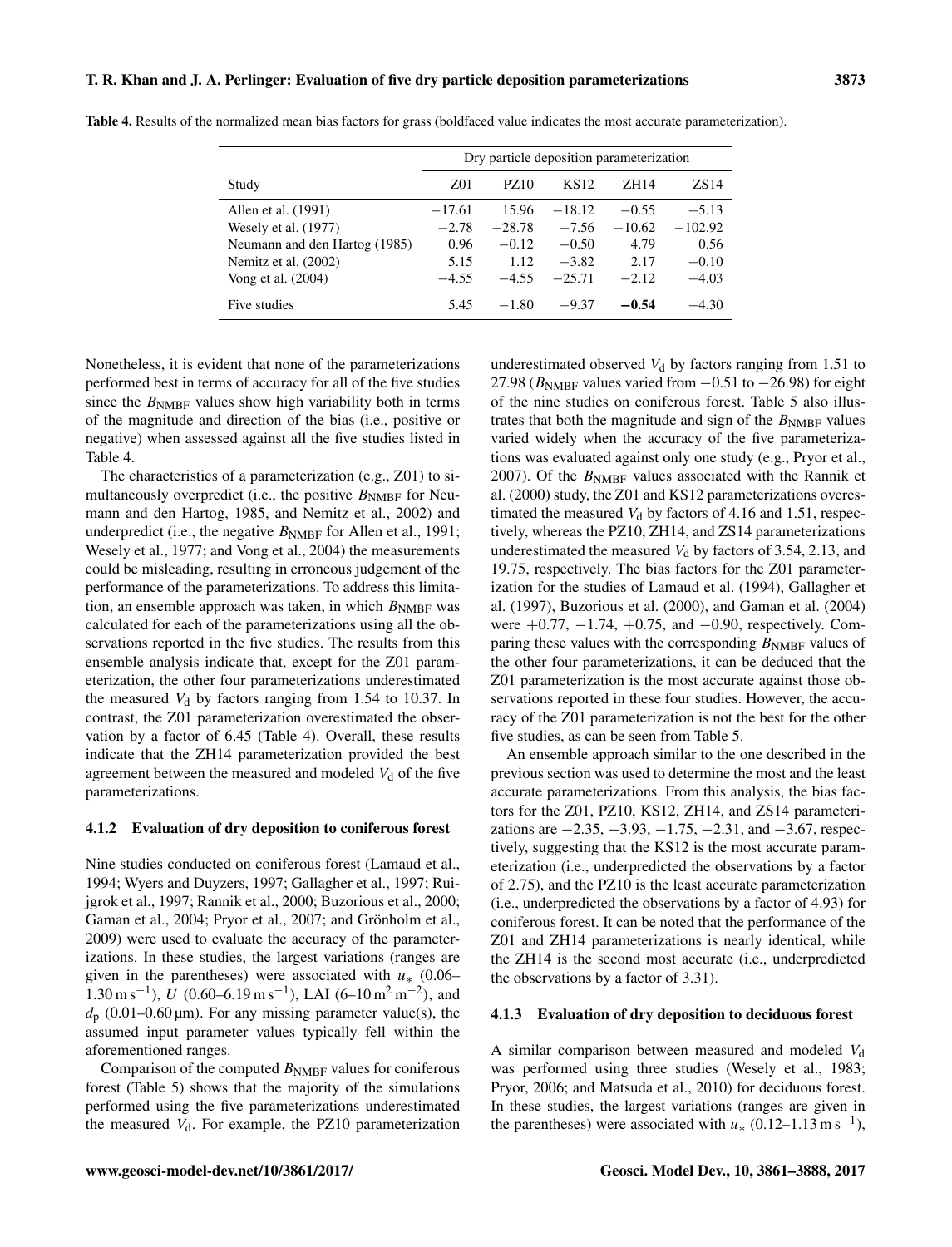|                          |          | Dry particle deposition parameterization |                  |          |                  |
|--------------------------|----------|------------------------------------------|------------------|----------|------------------|
| Study                    | Z01      | PZ10                                     | KS <sub>12</sub> | ZH14     | ZS <sub>14</sub> |
| Lamaud et al. (1994)     | 0.77     | $-12.75$                                 | $-1.91$          | $-2.14$  | $-16.71$         |
| Wyers and Duyzers (1997) | $-25.98$ | $-26.98$                                 | $-81.39$         | $-13.57$ | $-4.51$          |
| Gallagher et al. (1997)  | $-1.74$  | $-6.34$                                  | $-19.83$         | $-1.90$  | $-2.39$          |
| Ruijgrok et al. (1997)   | $-5.70$  | $-0.51$                                  | $-0.93$          | $-2.58$  | $-0.48$          |
| Rannik et al. (2000)     | 3.16     | $-2.54$                                  | 0.51             | $-1.13$  | $-18.75$         |
| Buzorious et al. (2000)  | 0.75     | $-6.65$                                  | $-2.91$          | $-4.53$  | $-67.41$         |
| Gaman et al. (2004)      | $-0.90$  | $-13.00$                                 | $-6.12$          | $-1.84$  | $-17.45$         |
| Pryor et al. (2007)      | 0.69     | $-5.37$                                  | $-0.26$          | $-0.84$  | $-12.22$         |
| Grönholm et al. (2009)   | 0.95     | 0.13                                     | 1.55             | 1.72     | $-1.90$          |
| Nine studies             | $-2.35$  | $-3.93$                                  | $-1.75$          | $-2.31$  | $-3.67$          |

Table 5. Results of the normalized mean bias factors for coniferous forest (boldfaced value indicates the most accurate parameterization).

Table 6. Results of the normalized mean bias factors for deciduous forest (boldfaced values indicate the most accurate parameterization).

|                       |         | Dry particle deposition parameterization |                  |         |          |
|-----------------------|---------|------------------------------------------|------------------|---------|----------|
| Study                 | Z01     | PZ10                                     | KS <sub>12</sub> | ZH 14   | ZS 14    |
| Wesely et al. (1983)  | $-9.25$ | $-130.30$                                | $-34.58$         | $-5.27$ | $-2.28$  |
| Pryor $(2006)$        | 1.55    | $-2.42$                                  | $-2.42$          | $-0.90$ | $-13.62$ |
| Matsuda et al. (2010) | $-5.19$ | $-1.34$                                  | $-191$           | $-2.37$ | $-0.15$  |
| Three studies         | $-8.11$ | $-4.51$                                  | $-4.96$          | $-3.75$ | $-10.93$ |

U (1.20–6.00 m s<sup>-1</sup>), LAI (0.20–10 m<sup>2</sup> m<sup>-2</sup>), and  $d_p$  (0.05–  $2.50 \,\mu$ m). For any missing parameter value(s), the assumed input parameter values typically fell within the aforementioned ranges.

Computed  $B<sub>NMBF</sub>$  values for deciduous forest are presented in Table 6. For the Wesely et al. (1983) study, comparison of the  $B<sub>NMBF</sub>$  values between the parameterizations shows that the performance of the ZS14 parameterization was the most accurate (i.e.,  $B<sub>NMBF</sub> = -2.28$ ; underpredicted the observations by a factor of 3.28). The  $B_{\text{NMBF}}$  values associated with the PZ10 parameterization showed strong variation between the studies (e.g., 2 orders of magnitude discrepancy between the Wesely et al., 1983 and Pryor, 2006 or Matsuda et al., 2010 studies).

Evidently, none of the parameterizations performed consistently better for all the three studies. Overall, the results from the ensemble approach show that all the parameterizations overestimated the observations reported in three studies. Considering the  $B_{\text{NMBF}}$  values obtained by this approach, it is apparent that the ZH14 is the most accurate parameterization (i.e.,  $B_{\text{NMBF}} = -3.75$ ; underestimated the observed  $V_d$  by a factor of 4.75), and the ZS14 is the least accurate of the five parameterizations (i.e.,  $B_{\text{NMBF}} = -10.93$ ; underestimated the observed  $V_d$  by a factor of 11.93) for deciduous forest.

#### 4.1.4 Evaluation of dry deposition to water surfaces

Only a limited number of measurement studies on sizesegregated dry deposition over natural water surfaces are available in the literature. In this research, four studies (Möller and Schumann, 1970, Sehmel et al., 1974, Zuffal et al., 1998, and Caffery et al., 1998) conducted over water surfaces were used to evaluate the parameterizations' accuracy. From these studies, the reported values of the parameters that show the largest variations (ranges are given in the parentheses) are  $u_*$  (0.11–0.40 m s<sup>-1</sup>) and  $d_p$  (0.03 to 48 µm).

Table 7 shows that the PZ10 parameterization performed best for two studies (i.e., Möller and Schumann, 1970 and Caffery et al., 1998), in which  $B_{\text{NMBF}}$  values were  $-1.65$ and  $+0.35$ , respectively. Comparison of the  $B<sub>NMBF</sub>$  values between the Z01 and ZH14 parameterizations reveals that the accuracy of the two parameterizations varied widely among the studies (e.g.,  $B_{\text{NMBF}}$  ranged from  $-0.144$  to  $+18.87$  and −0.33 to +10.28, respectively). Nevertheless, none of the five parameterizations was able to reproduce the measured  $V<sub>d</sub>$  satisfactorily for all the four studies. Comparison of the  $B<sub>NMBF</sub>$  values obtained by the ensemble approach showed that the ZH14 parameterization is the most accurate, which underestimated the measured  $V_d$  by a factor of 1.25 (i.e.,  $B<sub>NMBF</sub> = -0.25$ , and the PZ10 is the least accurate parameterization (i.e.,  $B_{\text{NMBF}} = -0.89$ ).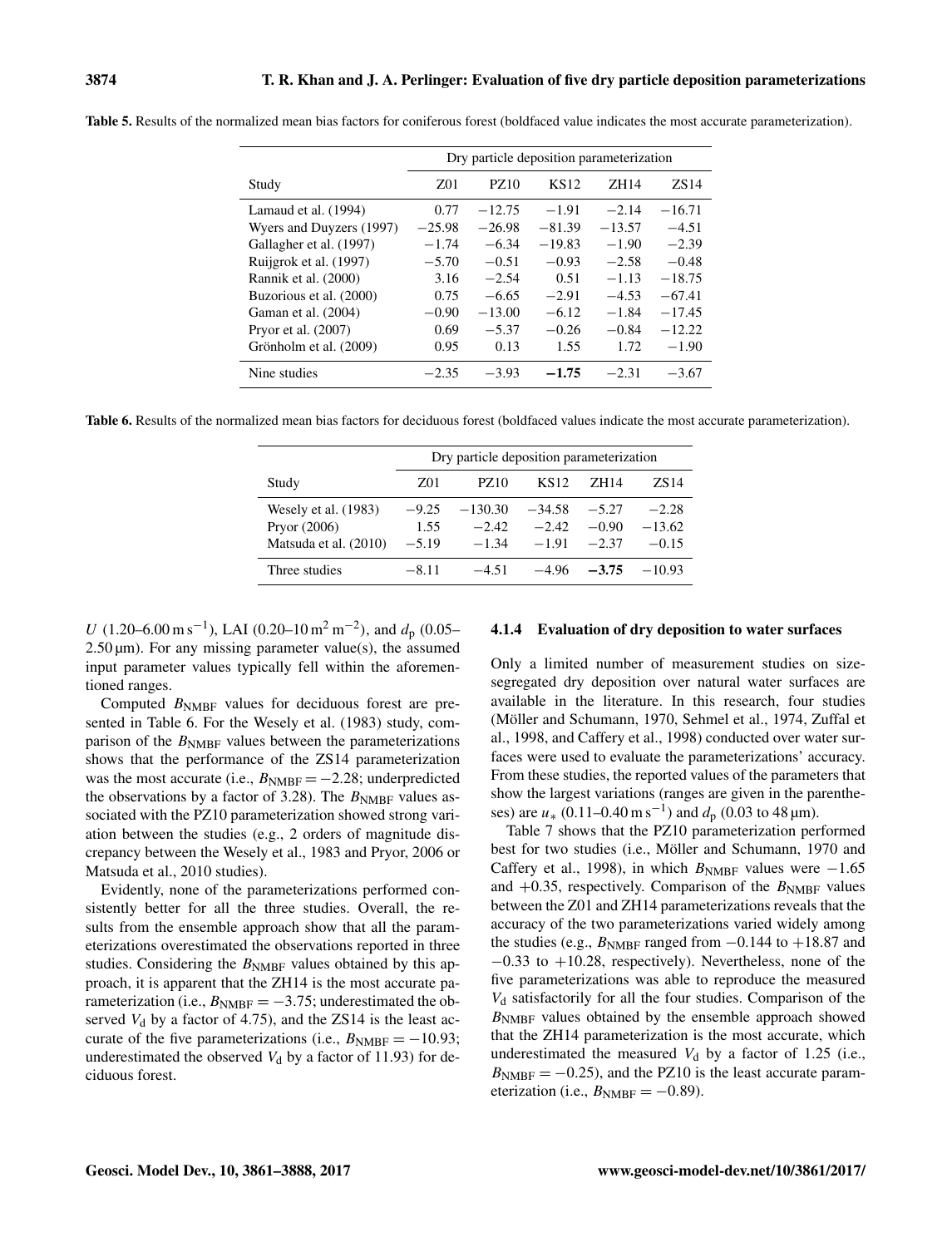|                            |          | Dry particle deposition parameterization |                  |         |        |
|----------------------------|----------|------------------------------------------|------------------|---------|--------|
| Study                      | Z01      | PZ10                                     | KS <sub>12</sub> | ZH14    | ZS 14  |
| Möller and Schumann (1970) | 18.87    | $-1.65$                                  | $-2.51$          | 10.28   | 106.00 |
| Sehmel et al. (1974)       | 0.44     | 0.45                                     | $-0.59$          | 1.51    | 3.65   |
| Zufall et al. (1998)       | $-0.144$ | $-0.39$                                  | $-0.47$          | $-0.33$ | 5.14   |
| Caffrey et al. (1998)      | 0.75     | 0.35                                     | $-0.85$          | 0.70    | 3.61   |
| Four studies               | 0.52     | $-0.89$                                  | $-0.64$          | $-0.25$ | 4.22   |

Table 7. Results of the normalized mean bias factors for water surfaces (boldfaced value indicates the most accurate parameterization).

Table 8. Results of the normalized mean bias factors for ice/snow surfaces (boldfaced value indicates the most accurate parameterization).

|                            |         |             | Dry particle deposition parameterization |         |
|----------------------------|---------|-------------|------------------------------------------|---------|
| Study                      | Z01     | <b>PZ10</b> | KS <sub>12</sub>                         | ZH14    |
| Gronlund et al. (2002)     | $-1.22$ | $-271.73$   | $-105.92$                                | $-2.58$ |
| Contini et al. (2010)      | 5.68    | $-57.22$    | $-24.96$                                 | 0.62    |
| Held et al. $(2011a)$      | 2.96    | $-38.66$    | $-15.58$                                 | 0.67    |
| Held et al. $(2011b)$      | 2.78    | $-42.93$    | $-16.71$                                 | 0.52    |
| Donateo and Contini (2014) | 1.62    | $-35.26$    | $-12.57$                                 | $-0.32$ |
| Ibrahim et al. (1983)      | 4.14    | $-6.72$     | $-7.72$                                  | 3.98    |
| Duan et al. (1988)         | 0.22.   | $-12.09$    | $-15.49$                                 | 0.42    |
| Nilsson and Rannik (2001)  | 1.69    | $-37.78$    | $-13.46$                                 | $-0.74$ |
| Eight studies              | 1.98    | $-53.03$    | $-21.80$                                 | 0.26    |

# 4.1.5 Evaluation of dry deposition to snow and ice surfaces

Two studies over snow (Ibrahim et al., 1983; and Duan et al., 1988) and six studies over ice surfaces (Nilsson and Rannik, 2001; Gronlund et al., 2002; Contini et al., 2010; Held et al., 2011a, b; and Donateo and Contini, 2014) were used to evaluate the accuracy of the four parameterizations (Z01, PZ10, KS12, and ZH14) for smooth surfaces. The ZS14 parameterization was not included here because it does not allow prediction of deposition over ice/snow surfaces. The  $B_{\text{NMFB}}$ values for the parameterizations are presented in Table 8.

Of the four parameterizations, agreement between the modeled and measured  $V_d$  is not satisfactory for the PZ10 and KS12 parameterizations because they significantly underestimated the measured  $V<sub>d</sub>$  (e.g., the bias factors from ensemble approach are −53.03 and −21.80, respectively). In contrast, the Z01 and ZH14 parameterizations predicted the measured  $V_d$  with reasonable accuracy (e.g., the bias factors from ensemble approach were  $+1.98$  and  $+0.26$ , respectively). Table 8 also shows that the ZH14 parameterization performed best for six of the eight measurements in which the  $B<sub>NMBF</sub>$  varied between  $-0.74$  to 3.98. Overall, for the nine studies combined (i.e., ensemble measurements), the ZH14 parameterization is the most accurate (overestimated the measured  $V_d$  by a factor of 1.26), and the PZ10 is the least accurate parameterization (underestimated the measured  $V<sub>d</sub>$ by a factor of 54.03).

To summarize, the results from the ensemble evaluation of the parameterizations are graphically shown in Fig. 2a–b for the five LUCs. The horizontal dotted–dashed line in the plots indicates 100 % agreement between modeled and measured  $V<sub>d</sub>$ , whereas any dispersion from this line either above (i.e., overestimation) or below (i.e., underestimation) indicates the degree of the model's accuracy.

# 4.2 Uncertainty analysis results from the Monte Carlo simulations

The overall uncertainty in the modeled  $V<sub>d</sub>$  due to imprecision in the model inputs was assessed by performing a set of Monte Carlo simulations on the five dry deposition parameterizations. Uncertainties (in terms of imprecision) in the following model input parameters: RH,  $U, u_*, L_0, h, z_0$ , d, and LAI were approximated using uniform distributions. Note that not all of the five parameterizations require an identical number of input parameters. For example, Monte Carlo simulations performed on rough surfaces (i.e., grass, coniferous, and deciduous forests) for the Z01, PZ10, KS12, ZH14, and ZS14 parameterizations; imprecision in four (RH,  $L, u_*$ , and  $z_0$ ), eight (RH, L,  $u_*, U, z_0, h, d$ , and LAI), four (RH,  $u_*, U$ , and LAI), four (RH, L,  $u_*,$  and  $z_0$ ), and two (RH,  $u_*$ ) input parameters, respectively, was assessed to evaluate the overall uncertainty in modeled dry deposition velocities.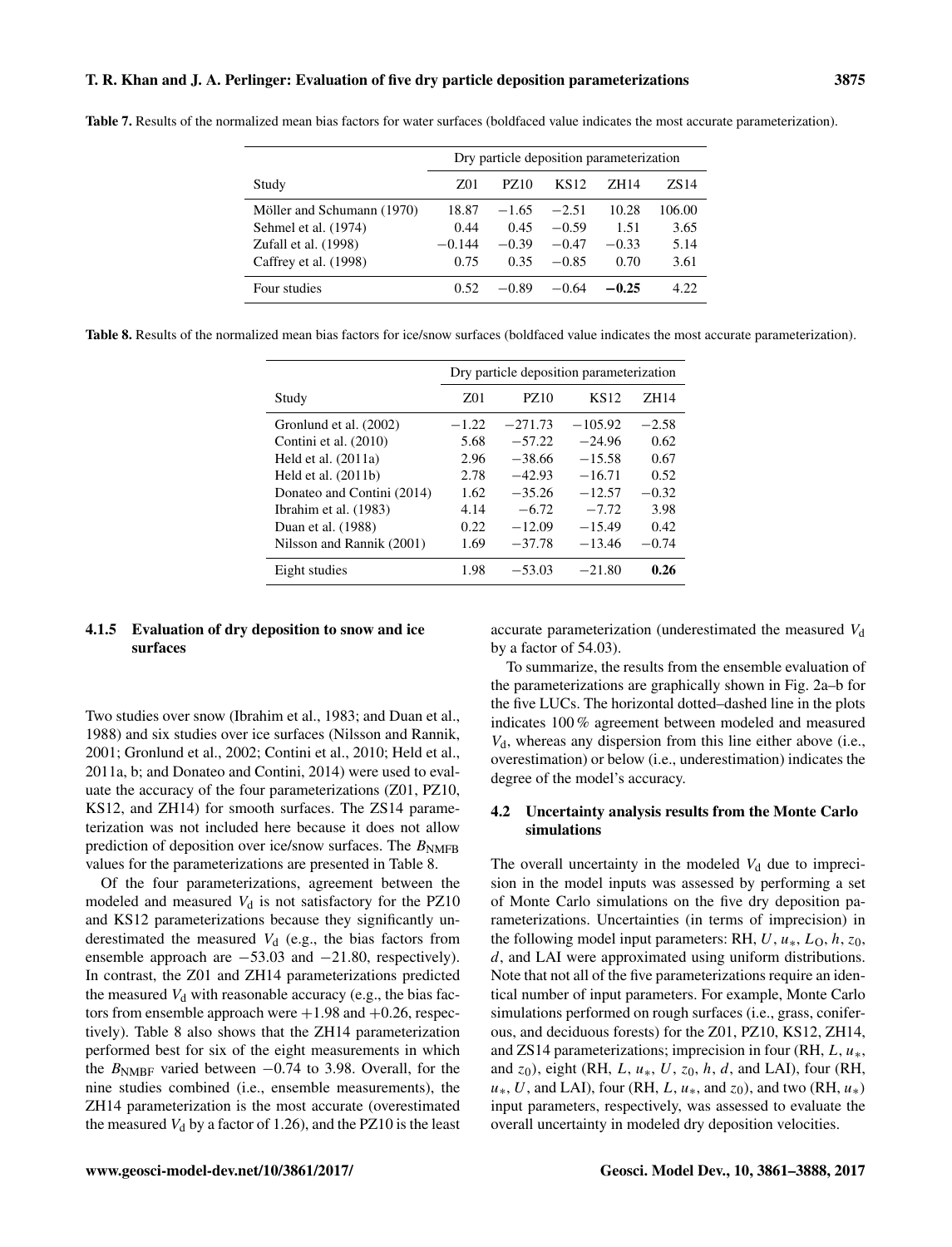

Figure 2. Ensemble-averaged, normalized mean bias factors for the five parameterizations: (a) three rough surfaces and water; (b) ice/snow.

The results from the Monte Carlo simulations are summarized in Table 9 and are presented and discussed in two steps. First, the uncertainty estimates that are shown in Table 9 for five parameterizations on five LUCs are used to elucidate the models' precision, which is one of the indicators of overall performance of the parameterization (Sect. 3.2.1– 3.2.5). Second, the size-dependent uncertainty ranges (i.e., the difference between the 95th and 5th percentiles) was divided by the 50th percentile  $V<sub>d</sub>$ , which can be treated as a normalized measure of uncertainty. This approach was taken to make reasonable comparison between different particle sizes for different parameterizations (Sect. 3.2.6). Note that the ZS14 parameterization does not treat different vegetative covers separately; therefore, intercomparison of the Monte Carlo simulation results is confined to the first four parameterizations listed in Table 9.

## 4.2.1 Uncertainties in the modeled  $V_d$  for grass

The uncertainties in simulated  $V<sub>d</sub>$  (i.e., differences between 95th and 5th percentiles of distribution) for the given range of  $d_p$  (i.e., 0.005–2.5  $\mu$ m) on grass varied widely (Table 9). In the Z01 parameterization, the estimated uncertainty for nucleation mode particles (0.0038 m s<sup>-1</sup> for  $d_p = 0.005 \,\text{\mu m}$ ) was larger than that of coarse mode particles  $(0.0001 \text{ m s}^{-1})$ for  $d_p > 1.0 \,\text{\mu m}$ ). Overall, in the Z01 parameterization, the trend was that as the particle size increased from 0.005 to 2.5  $\mu$ m, uncertainties in modeled  $V_d$  decreased considerably. In the PZ10 parameterization, the range of uncertainty for the simulated particle sizes is narrower compared to those of the Z01 parameterization. Although not consistent, a decreasing trend in uncertainties can be seen for all the particle sizes in the PZ10 parameterization. Of the simulated particle sizes, the uncertainty for  $d_p = 0.005 \,\mu\text{m}$  is the largest (0.0016 m s−<sup>1</sup> ) in the KS12 parameterization. As particle size increased from  $0.005$  to  $2.5 \mu m$ , significant decrease in uncertainties is observed. For  $d_p = 0.05$  to 1.5  $\mu$ m, the 5th and 95th percentile  $V_d$  values were nearly identical (Table 9), suggesting that the KS12 parameterization is the most precise of five parameterizations specifically for those particle sizes. From Table 9, it can be deduced that the uncertainties associated with the ZH14 parameterization, which is an improved and simplified version of the Z01 parameterization, were fairly constant (approximately 0.0003 m s−<sup>1</sup> ) for the seven particle sizes simulated here for grass.

# 4.2.2 Uncertainties in the modeled  $V_d$  for coniferous forest

For nucleation mode particles (i.e.,  $d_p = 0.005 \text{ }\mu\text{m}$ ), the largest uncertainty  $(0.0036 \text{ m s}^{-1})$ , , median  $V_d = 0.0180 \text{ m s}^{-1}$  was associated with the Z01 parameterization (Table 9). Overall, the uncertainties in the Z01 parameterization showed a decreasing trend as the particle size increased from 0.005 to 2.5 µm. We note that, in the PZ10 parameterization, the relative magnitude of the uncertainties associated with 0.005, 1.0, 1.5, 2.0, and 2.5 µm particles was of the same order (i.e., varied between 0.0010 to 0.0031 m s−<sup>1</sup> ). In comparison, uncertainties in modeled  $V<sub>d</sub>$  for 0.05 and 0.5 µm particles were smaller by factors of approximately 10. In the KS12 parameterization, the largest uncertainty was found for the nucleation mode particles (i.e.,  $0.0027 \text{ m s}^{-1}$ ; median  $V_d = 0.0299 \text{ m s}^{-1}$ ), and the uncertainties in modeled  $V_d$  decreased substantially as  $d_p$ increased. The uncertainties in modeled  $V<sub>d</sub>$  in the ZH14 parameterization were constant  $(0.0002 \text{ m s}^{-1})$  for all seven particle sizes, indicating the model's ability to reproduce dry deposition velocities with high precision.

# 4.2.3 Uncertainties in the modeled  $V_d$  for deciduous forest

A similar comparison of the uncertainties in modeled  $V<sub>d</sub>$  can be made for deciduous forest. It is seen from Table 9 that, for all the parameterizations except for ZH14, the largest uncertainties were associated with nucleation mode particles. That is, Z01 and KS12 parameterizations showed substantially greater uncertainties for  $d_p = 0.005 \,\text{\mu m}$  (0.0030 and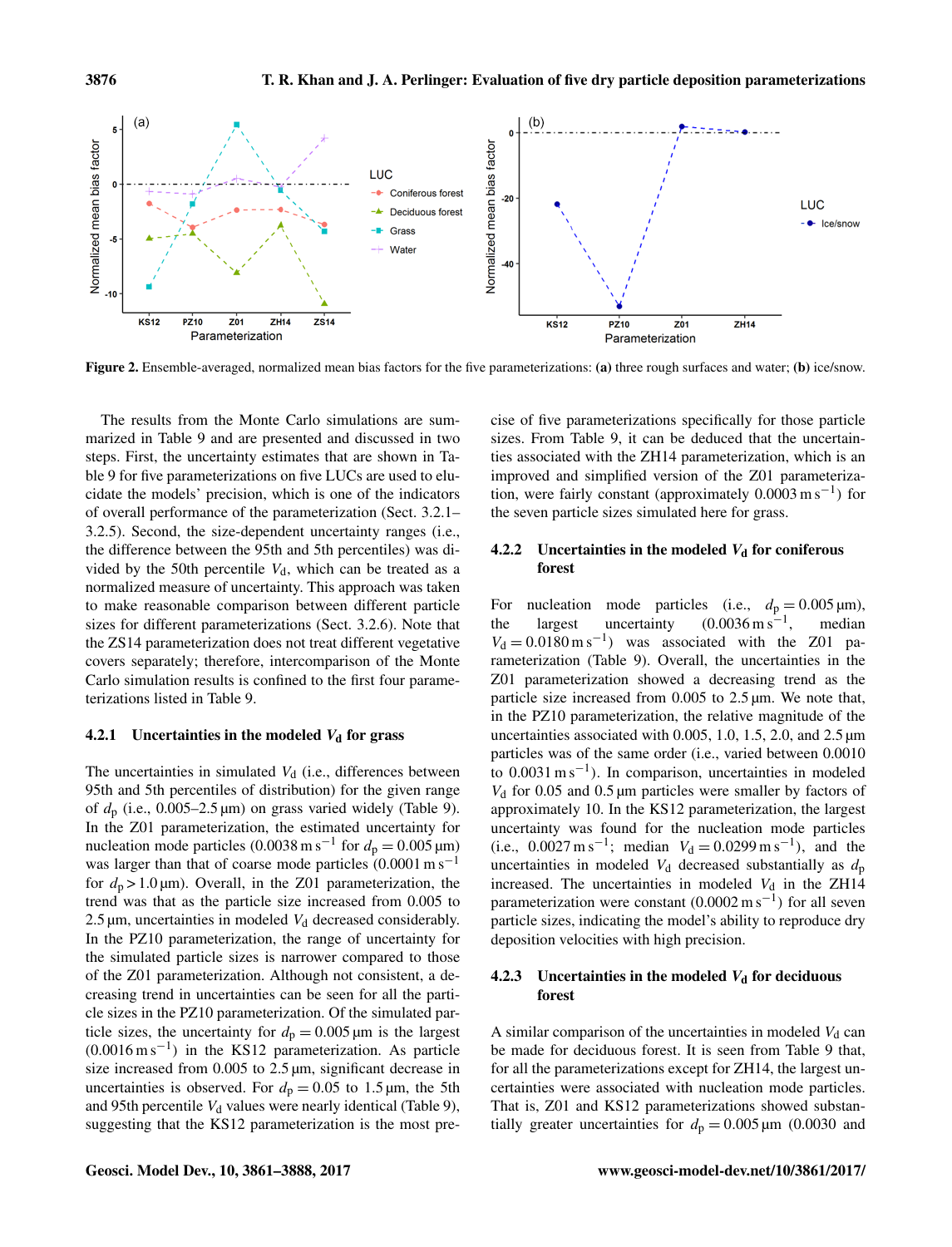| Land use             | Particle                                                          |                                                                                                                                                                          | $\overline{201}$                                                                                                                                                             |                                                                                                                                                                         |                                                                                                                                                                                                                    | PZ10                                                                                                                                                                      |                                                                                                                                                                         |                                                                                                                                                                                                     | KS12                                                                                                                                                                                                  |                                                                                                                                                                                                    |                                                                                                                                                                                                | ZH14                                                                                                                                                                                                                       |                                                                                                                                                                                                |                                                                                                                                                                    | ZS14*                                                                                                                                                                              |                                                                                                                                                                                   |
|----------------------|-------------------------------------------------------------------|--------------------------------------------------------------------------------------------------------------------------------------------------------------------------|------------------------------------------------------------------------------------------------------------------------------------------------------------------------------|-------------------------------------------------------------------------------------------------------------------------------------------------------------------------|--------------------------------------------------------------------------------------------------------------------------------------------------------------------------------------------------------------------|---------------------------------------------------------------------------------------------------------------------------------------------------------------------------|-------------------------------------------------------------------------------------------------------------------------------------------------------------------------|-----------------------------------------------------------------------------------------------------------------------------------------------------------------------------------------------------|-------------------------------------------------------------------------------------------------------------------------------------------------------------------------------------------------------|----------------------------------------------------------------------------------------------------------------------------------------------------------------------------------------------------|------------------------------------------------------------------------------------------------------------------------------------------------------------------------------------------------|----------------------------------------------------------------------------------------------------------------------------------------------------------------------------------------------------------------------------|------------------------------------------------------------------------------------------------------------------------------------------------------------------------------------------------|--------------------------------------------------------------------------------------------------------------------------------------------------------------------|------------------------------------------------------------------------------------------------------------------------------------------------------------------------------------|-----------------------------------------------------------------------------------------------------------------------------------------------------------------------------------|
| category             | size<br>(mu)                                                      | 5th                                                                                                                                                                      | 50th                                                                                                                                                                         | 95th                                                                                                                                                                    | 5th                                                                                                                                                                                                                | 50th                                                                                                                                                                      | 95 <sup>th</sup>                                                                                                                                                        | 5th                                                                                                                                                                                                 | 50th                                                                                                                                                                                                  | 95th                                                                                                                                                                                               | 5th                                                                                                                                                                                            | 50th                                                                                                                                                                                                                       | 95 <sup>th</sup>                                                                                                                                                                               | <b>5th</b>                                                                                                                                                         | 50th                                                                                                                                                                               | 95 <sup>th</sup>                                                                                                                                                                  |
| Grass                | 1.5<br>$2.0$<br>$2.5$<br>0.5<br>$\overline{1.0}$<br>0.05<br>0.005 | $1.72 \times 10^{-2}$<br>$5.2 \times 10^{-3}$<br>$6.15 \times 10^{-4}$<br>$5.72 \times 10^{-4}$<br>$7.0 \times 10^{-4}$<br>$9.0 \times 10^{-4}$<br>$6.16 \times 10^{-4}$ | $5.7\times10^{-3}$<br>$1.9 \times 10^{-2}$<br>$9.0 \times 10^{-4}$<br>$6.7 \times 10^{-4}$<br>$6.16 \times 10^{-4}$<br>$6.55 \times 10^{-4}$<br>$7.0 \times 10^{-4}$         | $2.1 \times 10^{-2}$<br>$6.2 \times 10^{-3}$<br>$1.1 \times 10^{-3}$<br>$7.25 \times 10^{-4}$<br>$6.59 \times 10^{-4}$<br>$6.93 \times 10^{-4}$<br>$8.0 \times 10^{-4}$ | $5.6\times10^{-3}$<br>$9.0\times10^{-3}$<br>$8.0\times10^{-4}$<br>$9.0\times10^{-4}$<br>$1.7\times10^{-3}$<br>$2.71\times10^{-3}$<br>$3.97\times10^{-3}$                                                           | $9.0 \times 10^{-4}$<br>$1.8 \times 10^{-3}$<br>$2.87 \times 10^{-3}$<br>$4.23 \times 10^{-3}$<br>$9.5 \times 10^{-3}$<br>$8.0 \times 10^{-4}$<br>$6.0 \times 10^{-3}$    | $9.0 \times 10^{-4}$<br>$9.0 \times 10^{-4}$<br>$1.9 \times 10^{-3}$<br>$3.04 \times 10^{-3}$<br>$4.5 \times 10^{-3}$<br>$6.4 \times 10^{-3}$<br>$1.0 \times 10^{-7}$   | $9.0 \times 10^{-4}$<br>$1.0 \times 10^{-4}$<br>$1.45 \times 10^{-4}$<br>$2.59 \times 10^{-4}$<br>$1.7 \times 10^{-2}$<br>$4.3 \times 10^{-4}$<br>$7.0 \times 10^{-4}$                              | $9.0 \times 10^{-4}$<br>$1.0 \times 10^{-4}$<br>$1.49 \times 10^{-4}$<br>$2.74 \times 10^{-4}$<br>$4.6 \times 10^{-4}$<br>$1.77 \times 10^{-2}$<br>$7.0 \times 10^{-4}$                               | $9.0 \times 10^{-4}$<br>$1.0 \times 10^{-4}$<br>$1.55 \times 10^{-4}$<br>$2.91 \times 10^{-4}$<br>$4.94 \times 10^{-4}$<br>$1.86 \times 10^{-2}$<br>$8.0 \times 10^{-4}$                           | $1.4\times10^{-3}$<br>$1.4 \times 10^{-3}$ $1.45 \times 10^{-3}$<br>$1.52\times10^{-3}$<br>$\begin{array}{l} 1.63 \times 10^{-3} \\ 1.8 \times 10^{-3} \end{array}$<br>$1.4 \times 10^{-3}$    | $1.5\times10^{-3}$<br>$\begin{array}{l} 1.5\times 10^{-3}\\ 1.58\times 10^{-3} \end{array}$<br>$1.66 \times 10^{-3}$<br>$1.77 \times 10^{-3}$ $1.9 \times 10^{-3}$<br>$1.5 \times 10^{-3}$                                 | $1.7 \times 10^{-3}$<br>$1.7\times10^{-3}$<br>$.72\times10^{-3}$<br>$1.8\times10^{-3}$<br>$1.7\times10^{-3}$<br>$\begin{array}{l} 1.9 \times 10^{-3} \\ 2.0 \times 10^{-3} \end{array}$        | $2.20\times10^{-3}$<br>$2.91\times10^{-3}$<br>$3.6\times10^{-3}$<br>$7.0 \times 10^{-4}$<br>$1.47 \times 10^{-3}$<br>$1.0 \times 10^{-4}$<br>$4.0 \times 10^{-4}$  | $1.75 \times 10^{-3}$<br>$2.61 \times 10^{-3}$<br>$3.44 \times 10^{-3}$<br>$4.2 \times 10^{-3}$<br>$9.0 \times 10^{-4}$<br>$1.0 \times 10^{-4}$<br>$\frac{1}{2}$<br>$5.0 \times$   | $1.0\times10^{-3}$<br>$2.06\times10^{-3}$<br>$3.06\times10^{-3}$<br>$4.10 \times 10^{-3}$<br>$4.9\times10^{-3}$<br>$1.0 \times 10^{-4}$<br>ไ<br>$5.0 \times$                      |
| Coniferous<br>Forest | 0.5<br>$1.0\,$<br>$2.0$<br>2.5<br>0.05<br>1.5<br>0.005            | $4.4 \times 10^{-3}$<br>$4.87 \times 10^{-4}$<br>$6.0 \times 10^{-4}$<br>$7.0 \times 10^{-4}$<br>$4.7 \times 10^{-4}$<br>$1.62 \times 10^{-2}$<br>$5.29 \times 10^{-4}$  | $4.9 \times 10^{-3}$<br>$5.29 \times 10^{-4}$<br>$1.8 \times 10^{-2}$<br>$8.0 \times 10^{-4}$<br>$5.03 \times 10^{-4}$<br>$7.0 \times 10^{-4}$<br>$5.6 \times 10^{-4}$       | $5.3\times10^{-3}$<br>$5.71 \times 10^{-4}$<br>$5.73 \times 10^{-4}$<br>$5.92 \times 10^{-4}$<br>$1.98 \times 10^{-2}$<br>$8.0 \times 10^{-4}$<br>$7.0 \times 10^{-4}$  | $2.31 \times 10^{-2}$ $2.6 \times 10^{-3}$<br>$9.28 \times 10^{-3}$<br>$1.48\times10^{-2}$<br>$2.72\times10^{-2}$<br>$4.7\times10^{-3}$<br>$2.11\times10^{-2}$                                                     | $9.76 \times 10^{-3}$<br>$2.7 \times 10^{-3}$<br>$4.9 \times 10^{-3}$<br>$1.57 \times 10^{-2}$<br>$2.26 \times 10^{-2}$<br>$2.93 \times 10^{-2}$<br>$2.46 \times 10^{-7}$ | $1.03\times10^{-2}$<br>$2.41\times10^{-2}$<br>$2.9\times10^{-3}$<br>$5.1 \times 10^{-3}$<br>$1.66 \times 10^{-2}$<br>$3.15 \times 10^{-2}$<br>$2.62 \times 10^{-2}$     | $\begin{array}{c} 1.07 \times 10^{-3} \\ 1.7 \times 10^{-3} \end{array}$<br>$1.4\times10^{-3}$<br>$2.0 \times 10^{-4}$<br>$3.24 \times 10^{-4}$<br>$6.27 \times 10^{-4}$<br>$2.87 \times 10^{-2}$   | $1.5 \times 10^{-3}$<br>$3.5 \times 10^{-4}$<br>$1.20 \times 10^{-3}$ $1.9 \times 10^{-3}$<br>$2.0 \times 10^{-4}$<br>$6.96 \times 10^{-4}$<br>$2.99 \times 10^{-7}$                                  | $\begin{array}{c} 1.34 \times 10^{-3} \\ 2.1 \times 10^{-3} \end{array}$<br>$1.6 \times 10^{-3}$<br>$3.79 \times 10^{-4}$<br>$7.7 \times 10^{-4}$<br>$2.0 \times 10^{-4}$<br>$3.14 \times 10^{-2}$ | $1.1\times10^{-3}$<br>$1.16 \times 10^{-3}$<br>$1.23\times10^{-3}$<br>$1.1\times10^{-3}$<br>$1.34 \times 10^{-3}$ $1.5 \times 10^{-3}$<br>$1.1 \times 10^{-3}$                                 | $1.2 \times 10^{-3}$<br>$1.2 \times 10^{-3}$<br>$1.2\times10^{-3}$<br>$1.27 \times 10^{-3}$<br>$1.34\times10^{-3}$<br>$1.45 \times 10^{-3}$ $1.6 \times 10^{-3}$<br>$\times$ 10 $^{-3}$                                    | $1.3\times10^{-3}$<br>$1.3\times10^{-3}$<br>$.38\times10^{-3}$<br>$1.45\times10^{-3}$<br>$1.56 \times 10^{-3}$<br>$1.7\times10^{-3}$<br>$1.3 \times 10^{-3}$                                   |                                                                                                                                                                    |                                                                                                                                                                                    |                                                                                                                                                                                   |
| Deciduous<br>Forest  | 1.0<br>1.5<br>$2.0$<br>2.5<br>0.05<br>0.5<br>0.005                | $1.28 \times 10^{-2}$<br>$4.10 \times 10^{-3}$<br>$7.0 \times 10^{-4}$<br>$4.84 \times 10^{-4}$<br>$4.65 \times 10^{-4}$<br>$5.2 \times 10^{-4}$<br>$6.0 \times 10^{-4}$ | $4.6\times10^{-3}$<br>$1.42 \times 10^{-2}$<br>$8.0 \times 10^{-4}$<br>$5.25 \times 10^{-4}$<br>$5.49 \times 10^{-4}$<br>$4.98 \times 10^{-4}$<br>$7.0 \times 10^{-4}$       | $1.58 \times 10^{-2}$<br>$5.0\times10^{-3}$<br>$8.0 \times 10^{-4}$<br>$5.67 \times 10^{-4}$<br>$5.78 \times 10^{-4}$<br>$5.31 \times 10^{-4}$<br>$7.0 \times 10^{-4}$  | $\begin{array}{c} 9.0 \times 10^{-4} \\ 1.68 \times 10^{-3} \end{array}$<br>$3.29 \times 10^{-3}$<br>$4.2 \times 10^{-3}$<br>$9.7\times10^{-3}$<br>$9.0\times10^{-4}$<br>$2.46 \times 10^{-3}$<br>$3.29 \times 10$ | $1.0\times10^{-3}$<br>$1.1\times10^{-3}$<br>$1.96 \times 10^{-3}$<br>$1.08 \times 10^{-2}$<br>$2.86 \times 10^{-3}$<br>$3.81 \times 10^{-3}$<br>$4.8 \times 10^{-3}$      | $1.2\times10^{-3}$<br>$1.1\times10^{-3}$<br>$2.25 \times 10^{-3}$<br>$3.28 \times 10^{-3}$<br>$4.35 \times 10^{-3}$<br>$1.2 \times 10^{-2}$<br>$5.5 \times 10^{-3}$     | $1.4\times10^{-3}$<br>$9.02 \times 10^{-5}$<br>$2.0\times10^{-4}$<br>$2.77 \times 10^{-4}$<br>$2.87 \times 10^{-2}$<br>$1.66 \times 10^{-4}$<br>$10^{-3}$<br>$1.7 \times$                           | $1.5\times10^{-3}$<br>$2.0 \times 10^{-4}$<br>$9.16 \times 10^{-5}$<br>$3.0 \times 10^{-2}$<br>$1.71 \times 10^{-4}$<br>$2.87 \times 10^{-4}$<br>$1.9 \times 10^{-3}$                                 | $1.6\times10^{-3}$<br>$9.35 \times 10^{-5}$<br>$3.14 \times 10^{-2}$<br>$2.0 \times 10^{-4}$<br>$1.77 \times 10^{-4}$<br>$3.0 \times 10^{-4}$<br>$2.1 \times 10^{-3}$                              | $2.2\times10^{-3}$<br>$\begin{array}{l} 2.2 \times 10^{-3} \\ 2.25 \times 10^{-3} \end{array}$<br>$2.33 \times 10^{-3}$<br>$2.43 \times 10^{-3}$ $2.6 \times 10^{-3}$<br>$2.2 \times 10^{-3}$  | $2.46\times10^{-3}$<br>$2.2\times10^{-3}$<br>$2.2\times10^{-3}$<br>$2.54\times10^{-3}$<br>$\begin{array}{l} 2.65 \times 10^{-3} \\ 2.6 \times 10^{-3} \end{array}$<br>$2 \times 10^{-3}$<br>2.2                            | $2.6\times10^{-3}$<br>$2.6\times10^{-3}$<br>$\begin{array}{l} 2.68 \times 10^{-3} \\ 2.76 \times 10^{-3} \end{array}$<br>$2.6 \times 10^{-3}$<br>$2.86 \times 10^{-3}$<br>$3.0 \times 10^{-3}$ |                                                                                                                                                                    |                                                                                                                                                                                    |                                                                                                                                                                                   |
| Water                | $1.0\,$<br>$2.0$<br>$2.5$<br>0.05<br>0.5<br>1.5<br>0.005          | $4.0\times10^{-3}$<br>$6.82 \times 10^{-4}$<br>$9.0 \times 10^{-4}$<br>$6.39 \times 10^{-4}$<br>$8.9 \times 10^{-3}$<br>$6.88 \times 10^{-4}$<br>$8.0 \times 10^{-4}$    | $4.4\times10^{-3}$<br>$1.0\times10^{-3}$<br>$7.44 \times 10^{-4}$<br>$9.9 \times 10^{-3}$<br>$6.92 \times 10^{-4}$<br>$7.42 \times 10^{-4}$<br>9.0 $\times 10^{-4}$          | $1.1 \times 10^{-2}$<br>$4.8\times10^{-3}$<br>$1.1 \times 10^{-3}$<br>$8.07 \times 10^{-4}$<br>$7.47 \times 10^{-4}$<br>$9.0 \times 10^{-4}$<br>$8.0 \times 10^{-4}$    | $\begin{array}{c} 4.0 \times 10^{-4} \\ 1.0 \times 10^{-4} \\ 1.0 \times 10^{-4} \end{array}$<br>$1.11 \times 10^{-4}$<br>$1.85\times10^{-4}$<br>$2.87\times10^{-4}$<br>$4.0 \times 10^{-4}$                       | $1.0 \times 10^{-4}$<br>$1.0 \times 10^{-4}$<br>$1.13 \times 10^{-4}$<br>$1.89 \times 10^{-4}$<br>$2.95 \times 10^{-4}$<br>$4.0 \times 10^{-4}$<br>$4.0 \times 10^{-4}$   | $5.0 \times 10^{-5}$<br>$1.0 \times 10^{-4}$<br>$1.15 \times 10^{-4}$<br>$1.94 \times 10^{-4}$<br>$3.06 \times 10^{-4}$<br>$1.0 \times 10^{-4}$<br>$5.0 \times 10^{-4}$ | $5.0\times10^{-5}$<br>$5.06 \times 10^{-5}$<br>$1.49 \times 10^{-5}$<br>$1.08 \times 10^{-4}$<br>$\begin{array}{l} 1.90 \times 10^{-4} \\ 2.96 \times 10^{-4} \end{array}$<br>$4.66 \times 10^{-4}$ | $5.5 \times 10^{-5}$<br>$6.06 \times 10^{-5}$<br>$1.64 \times 10^{-5}$<br>$\begin{array}{l} 2.09 \times 10^{-4} \\ 3.25 \times 10^{-4} \end{array}$<br>$1.19 \times 10^{-4}$<br>$5.12 \times 10^{-4}$ | $6.06 \times 10^{-5}$<br>$1.79\times10^{-5}$<br>$5.99 \times 10^{-5}$<br>$1.3 \times 10^{-4}$<br>$2.27 \times 10^{-4}$<br>$3.55 \times 10^{-4}$<br>$5.58 \times 10^{-4}$                           | $1.6\times10^{-3}$<br>$1.6\times10^{-3}$<br>$1.66 \times 10^{-3}$<br>$1.73 \times 10^{-3}$<br>$\begin{array}{l} 1.84 \times 10^{-3} \\ 2.0 \times 10^{-3} \end{array}$<br>$1.6 \times 10^{-3}$ | $\begin{array}{ll} 1.8 \times 10^{-3} \\ 1.8 \times 10^{-3} \end{array}$<br>$1.82 \times 10^{-3}$<br>$1.9\times10^{-3}$<br>$\begin{array}{l} 2.0 \times 10^{-3} \\ 2.1 \times 10^{-3} \end{array}$<br>$1.8 \times 10^{-3}$ | $1.9\times10^{-3}$<br>$2.06 \times 10^{-3}$<br>$1.9 \times 10^{-3}$<br>$1.9\times10^{-3}$<br>$1.98\times10^{-3}$<br>$\begin{array}{l} 2.17 \times 10^{-3} \\ 2.3 \times 10^{-3} \end{array}$   | $4.32\times10^{-2}$<br>$1.04 \times 10^{-2}$<br>$2.3 \times 10^{-3}$<br>$2.19\times10^{-2}$<br>$6.26 \times 10^{-2}$<br>$8.02\times10^{-2}$<br>$9.63\times10^{-2}$ | $2.8\times10^{-3}$<br>$2.62 \times 10^{-2}$<br>$5.08 \times 10^{-2}$<br>$7.29 \times 10^{-2}$<br>$9.25 \times 10^{-2}$<br>$1.14 \times 10^{-2}$<br>$\bar{b}$<br>$\times$<br>$\Box$ | $1.24 \times 10^{-2}$<br>$3.3 \times 10^{-3}$<br>$3.06\times10^{-2}$<br>$5.87\times10^{-2}$<br>$8.31 \times 10^{-2}$<br>$10^{\rm -1}$<br>$1.04 \times 10^{-1}$<br>$1.23 \times 1$ |
| <b>Ice/snow</b>      | 0.5<br>$\overline{1.0}$<br>1.5<br>$2.0$<br>2.5<br>0.05<br>0.005   | $3.4 \times 10^{-3}$<br>$4.41 \times 10^{-4}$<br>$1.15 \times 10^{-2}$<br>$6.0 \times 10^{-4}$<br>$4.67 \times 10^{-4}$<br>$6.0 \times 10^{-4}$<br>$9.0 \times 10^{-4}$  | $3.7 \times 10^{-3}$<br>$7.0 \times 10^{-4}$<br>$4.81 \times 10^{-4}$<br>$5.14 \times 10^{-4}$<br>$6.84 \times 10^{-4}$<br>$1.26 \times 10^{-2}$<br>$10^{-3}$<br>$1.0\times$ | $1.38 \times 10^{-2}$<br>$4.0\times10^{-3}$<br>$5.23 \times 10^{-4}$<br>$7.0 \times 10^{-4}$<br>$7.92 \times 10^{-4}$<br>$1.2 \times 10^{-3}$<br>$5.69 \times 10^{-4}$  | $2.0\times10^{-5}$<br>$4.0 \times 10^{-4}$<br>$\begin{array}{c} 2.0 \times 10^{-5} \\ 6.71 \times 10^{-5} \end{array}$<br>$1.45 \times 10^{-4}$<br>$2.54 \times 10^{-4}$<br>$4.0 \times 10^{-4}$                   | $2.0 \times 10^{-5}$<br>$2.0\times10^{-5}$<br>$6.86 \times 10^{-5}$<br>$4.0 \times 10^{-4}$<br>$1.49 \times 10^{-4}$<br>$2.63 \times 10^{-4}$<br>$4.0 \times 10^{-4}$     | $2.0\times10^{-5}$<br>$2.0\times10^{-5}$<br>$7.06 \times 10^{-5}$<br>$1.55 \times 10^{-4}$<br>$2.75 \times 10^{-4}$<br>$4.0 \times 10^{-4}$<br>$4.0 \times 10^{-4}$     | $1.4\times10^{-3}$<br>$2.0 \times 10^{-4}$<br>$4.38 \times 10^{-4}$<br>$1.61\times10^{-3}$<br>$2.8 \times 10^{-2}$<br>$9.14 \times 10^{-4}$<br>$10^{-3}$<br>$2.5\times$                             | $1.5\times10^{-3}$<br>$2.0 \times 10^{-4}$<br>$4.85 \times 10^{-4}$<br>$\begin{array}{l} 1.84 \times 10^{-3} \\ 2.9 \times 10^{-3} \end{array}$<br>$2.93 \times 10^{-2}$<br>$1.04 \times 10^{-3}$     | $1.5\times10^{-3}$<br>$5.37 \times 10^{-4}$<br>$1.17 \times 10^{-3}$<br>$2.1 \times 10^{-3}$<br>$3.3 \times 10^{-3}$<br>$3.07 \times 10^{-2}$<br>$2.0 \times 10^{-4}$                              | $1.1\times10^{-3}$<br>$1.1\times10^{-3}$<br>$1.15 \times 10^{-3}$<br>$1.24 \times 10^{-3}$<br>$1.35 \times 10^{-3}$<br>$1.5 \times 10^{-3}$<br>$1.1 \times 10^{-3}$                            | $1.2\times10^{-3}$<br>$1.2\times10^{-3}$<br>$1.26 \times 10^{-3}$<br>$1.34 \times 10^{-3}$<br>$1.46\times10^{-3}$<br>$1.6\times10^{-3}$<br>$1.2 \times 10^{-3}$                                                            | $1.3\times10^{-2}$<br>$1.3\times10^{-2}$<br>$1.37\times10^{-3}$<br>$1.45\times10^{-3}$<br>$1.3 \times 10^{-2}$<br>$1.57\times10^{-3}$<br>$10^{-3}$<br>$\times$<br>1.7                          |                                                                                                                                                                    |                                                                                                                                                                                    |                                                                                                                                                                                   |
|                      |                                                                   | * The parameterization does not categorize rough or vegetative surfaces into different LUCs. In this analysis, grass is used to represent a rough surface.               |                                                                                                                                                                              |                                                                                                                                                                         |                                                                                                                                                                                                                    |                                                                                                                                                                           |                                                                                                                                                                         |                                                                                                                                                                                                     |                                                                                                                                                                                                       |                                                                                                                                                                                                    |                                                                                                                                                                                                |                                                                                                                                                                                                                            |                                                                                                                                                                                                |                                                                                                                                                                    |                                                                                                                                                                                    |                                                                                                                                                                                   |

Table 9. Median (50th percentile) values of the simulated dry deposition velocities (m s − )with 5th and 95th percentiles of distribution indicating the range of uncertainty.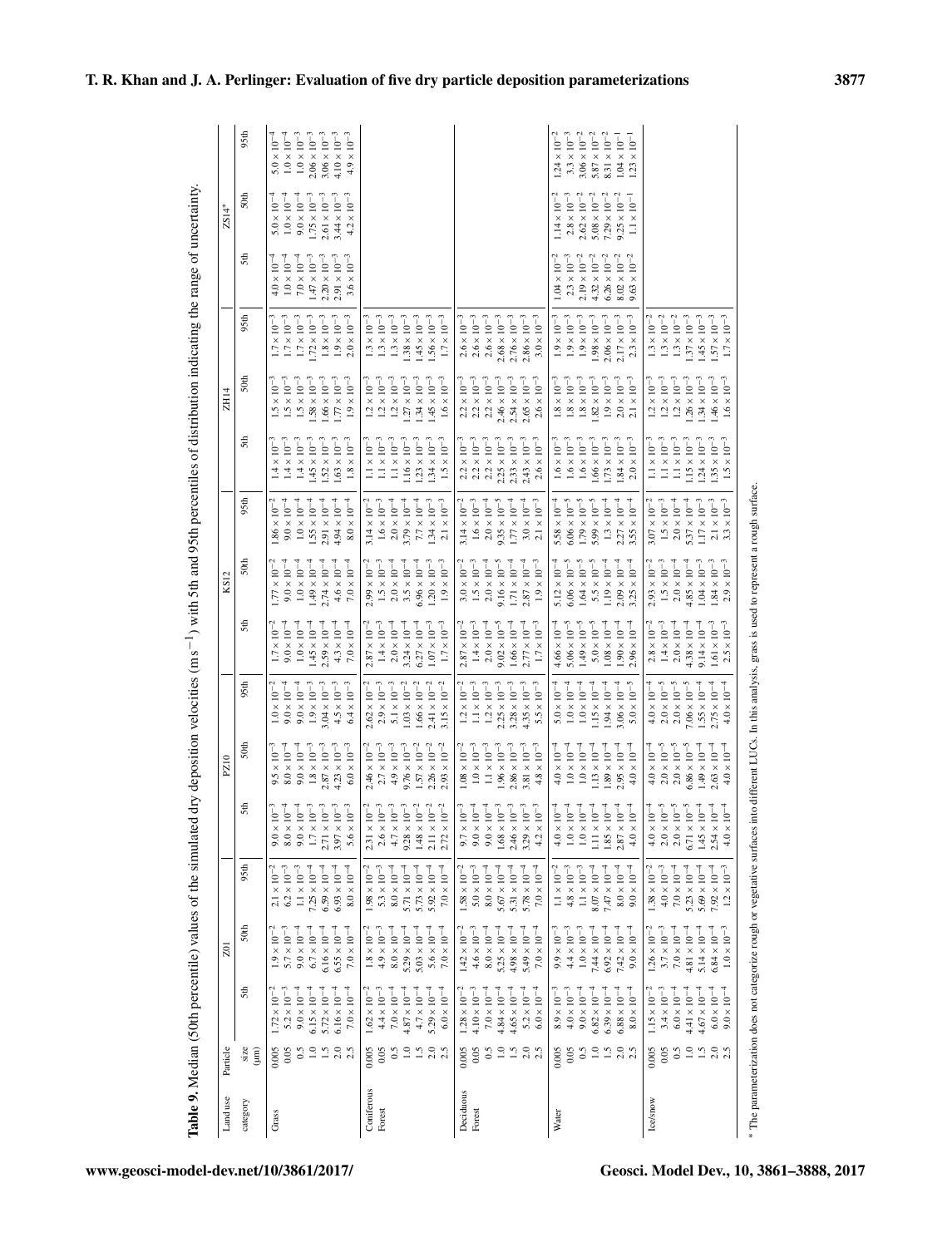$0.0027 \text{ m s}^{-1}$ , respectively) as compared to the Aitken or coarse mode particles, for which the relative magnitude of the uncertainties was smaller by factors of approximately 13– 30. In the KS12 parameterization, the identical values of the 5th and 95th percentile  $V<sub>d</sub>$  values resulted in uncertainty values of zero for each simulated particle size of  $0.5$  to  $2.0 \,\mu$ m, which indicates that it is the most precise of all four parameterizations. In addition, the uncertainties in the modeled  $V<sub>d</sub>$ in the ZH14 parameterization were constant  $(0.0004 \text{ m s}^{-1})$ for all seven particle sizes.

# 4.2.4 Uncertainties in the modeled  $V_d$  for water surfaces

For water surfaces, the uncertainties in modeled  $V<sub>d</sub>$  varied largely for the Z01 parameterization (Table 9). That is, the largest uncertainty  $(0.0021 \text{ m s}^{-1})$  was associated with  $d_p = 0.005 \,\text{\mu m}$  (median  $V_d = 0.0099 \,\text{m s}^{-1}$ ), and as  $d_p$  increased to  $2.5 \mu m$ , the uncertainty decreased to  $0.0001 \text{ m s}^{-1}$ (for 2.5 µm particles, median  $V_d = 0.0009 \text{ m s}^{-1}$ ). Relatively narrower ranges in the uncertainties in modeled  $V<sub>d</sub>$  for the PZ10 and KS12, and constant uncertainties in the ZH14 parameterizations with regard to changes in particle size suggest their higher precision as compared to the Z01 parameterization under similar model input parameter uncertainties. Overall, as compared to the simulated uncertainties in the modeled  $V_d$  by the Z01, PZ10, KS12, and ZH14 parameterizations, uncertainties in the ZS14 parameterization are larger for  $d_p = 0.05$  to 2.5  $\mu$ m.

# 4.2.5 Uncertainties in the modeled  $V_d$  for ice/snow surfaces

Comparison between the simulated uncertainties in modeled  $V<sub>d</sub>$  revealed that the uncertainties vary significantly for the Z01 and KS12 parameterizations as  $d_p$  changes. For example, uncertainties estimated from Table 9 for these two parameterizations decreased from 0.0023 to 0.0003 and 0.0027 to  $0.0008 \text{ m s}^{-1}$ , respectively, as particle size increased from 0.005 to 2.5  $\mu$ m. Note that the median  $V_d$  by the PZ10 parameterization is an order of magnitude lower than that of the other three parameterizations, which results in close to zero uncertainties for all seven particle sizes. It was also revealed in Table 9 that the uncertainties in the ZH14 parameterization are constant  $(0.0002 \text{ m s}^{-1})$  with regard to changes in the particle size.

# 4.2.6 Normalized uncertainties in the modeled  $V_d$

An extended analysis of the results presented in the previous sections is summarized here. The normalized uncertainties presented in Table 10 can be interpreted as follows: any value that is closer to zero indicates higher model precision (i.e., less uncertainty). As shown in Table 10, the normalized uncertainties for grass and  $d_p = 0.005 \,\mu \text{m}$  associated with the Z01, PZ10, KS12, ZH14, and ZS14 parame-

|           | Table 10. Normalized uncertainties in modeled dry deposition ve- |  |  |  |
|-----------|------------------------------------------------------------------|--|--|--|
| locities. |                                                                  |  |  |  |

|            |                  |      |      |             | Dry particle deposition parameterization |      |
|------------|------------------|------|------|-------------|------------------------------------------|------|
| Land use   | Particle size,   | Z01  | PZ10 | <b>KS12</b> | ZH14                                     | ZS14 |
| category   | $d_{\rm p}$ (µm) |      |      |             |                                          |      |
| Grass      | 0.005            | 0.20 | 0.11 | 0.09        | 0.20                                     | 0.20 |
|            | 0.05             | 0.18 | 0.13 | 0.00        | 0.20                                     | 0.00 |
|            | 0.5              | 0.22 | 0.00 | 0.00        | 0.20                                     | 0.33 |
|            | 1.0              | 0.16 | 0.11 | 0.07        | 0.17                                     | 0.34 |
|            | 1.5              | 0.14 | 0.11 | 0.12        | 0.17                                     | 0.33 |
|            | 2.0              | 0.12 | 0.12 | 0.14        | 0.16                                     | 0.32 |
|            | 2.5              | 0.14 | 0.13 | 0.14        | 0.11                                     | 0.31 |
| Coniferous | 0.005            | 0.20 | 0.13 | 0.09        | 0.17                                     |      |
| forest     | 0.05             | 0.18 | 0.11 | 0.13        | 0.17                                     |      |
|            | 0.5              | 0.13 | 0.08 | 0.00        | 0.17                                     |      |
|            | 1.0              | 0.16 | 0.10 | 0.16        | 0.17                                     |      |
|            | 1.5              | 0.13 | 0.11 | 0.20        | 0.16                                     |      |
|            | 2.0              | 0.11 | 0.13 | 0.22        | 0.15                                     |      |
|            | 2.5              | 0.14 | 0.15 | 0.21        | 0.13                                     |      |
| Deciduous  | 0.005            | 0.21 | 0.21 | 0.09        | 0.18                                     |      |
| forest     | 0.05             | 0.20 | 0.20 | 0.13        | 0.18                                     |      |
|            | 0.5              | 0.13 | 0.27 | 0.00        | 0.18                                     |      |
|            | 1.0              | 0.16 | 0.29 | 0.04        | 0.18                                     |      |
|            | 1.5              | 0.13 | 0.28 | 0.06        | 0.17                                     |      |
|            | 2.0              | 0.10 | 0.28 | 0.08        | 0.16                                     |      |
|            | 2.5              | 0.14 | 0.27 | 0.21        | 0.15                                     |      |
| Water      | 0.005            | 0.21 | 0.25 | 0.18        | 0.17                                     | 0.18 |
|            | 0.05             | 0.18 | 0.00 | 0.18        | 0.17                                     | 0.36 |
|            | 0.5              | 0.20 | 0.00 | 0.18        | 0.17                                     | 0.33 |
|            | 1.0              | 0.17 | 0.03 | 0.18        | 0.18                                     | 0.31 |
|            | 1.5              | 0.15 | 0.05 | 0.18        | 0.17                                     | 0.28 |
|            | 2.0              | 0.15 | 0.07 | 0.18        | 0.16                                     | 0.26 |
|            | 2.5              | 0.11 | 0.25 | 0.18        | 0.14                                     | 0.24 |
| Ice/snow   | 0.005            | 0.18 | 0.00 | 0.09        | 0.17                                     |      |
|            | 0.05             | 0.16 | 0.00 | 0.07        | 0.17                                     |      |
|            | 0.5              | 0.14 | 0.00 | 0.00        | 0.17                                     |      |
|            | 1.0              | 0.17 | 0.05 | 0.20        | 0.17                                     |      |
|            | 1.5              | 0.20 | 0.07 | 0.25        | 0.16                                     |      |
|            | 2.0              | 0.28 | 0.08 | 0.27        | 0.15                                     |      |
|            | 2.5              | 0.30 | 0.00 | 0.28        | 0.13                                     |      |

terizations are 0.20, 0.11, 0.09, 0.20, and 0.20, respectively. These results suggest that KS12 is the least uncertain (i.e., most precise) parameterization for nucleation mode particles, whereas the Z01, ZH14, and ZS14 are the most uncertain (i.e., least precise) parameterizations. Similar comparisons can be made for other particle sizes, as well as between the different LUCs. For example, the uncertainties associated with  $d_p = 0.05$  µm are greater for the PZ10 parameterization for deciduous forest as compared to grass  $(0.20 > 0.13)$ .

Comparison of the normalized uncertainties in modeled  $V<sub>d</sub>$  over smooth surfaces (i.e., water and ice/snow) also reveals interesting findings. For example, for  $d_p = 0.5 \,\text{\textmu}$ , the normalized uncertainties over water surfaces for the Z01, PZ10, KS12, and ZH14 parameterizations are 0.20, 0.00, 0.50, and 0.17, respectively. These results suggest that the PZ10 parameterization is the least uncertain (i.e., most pre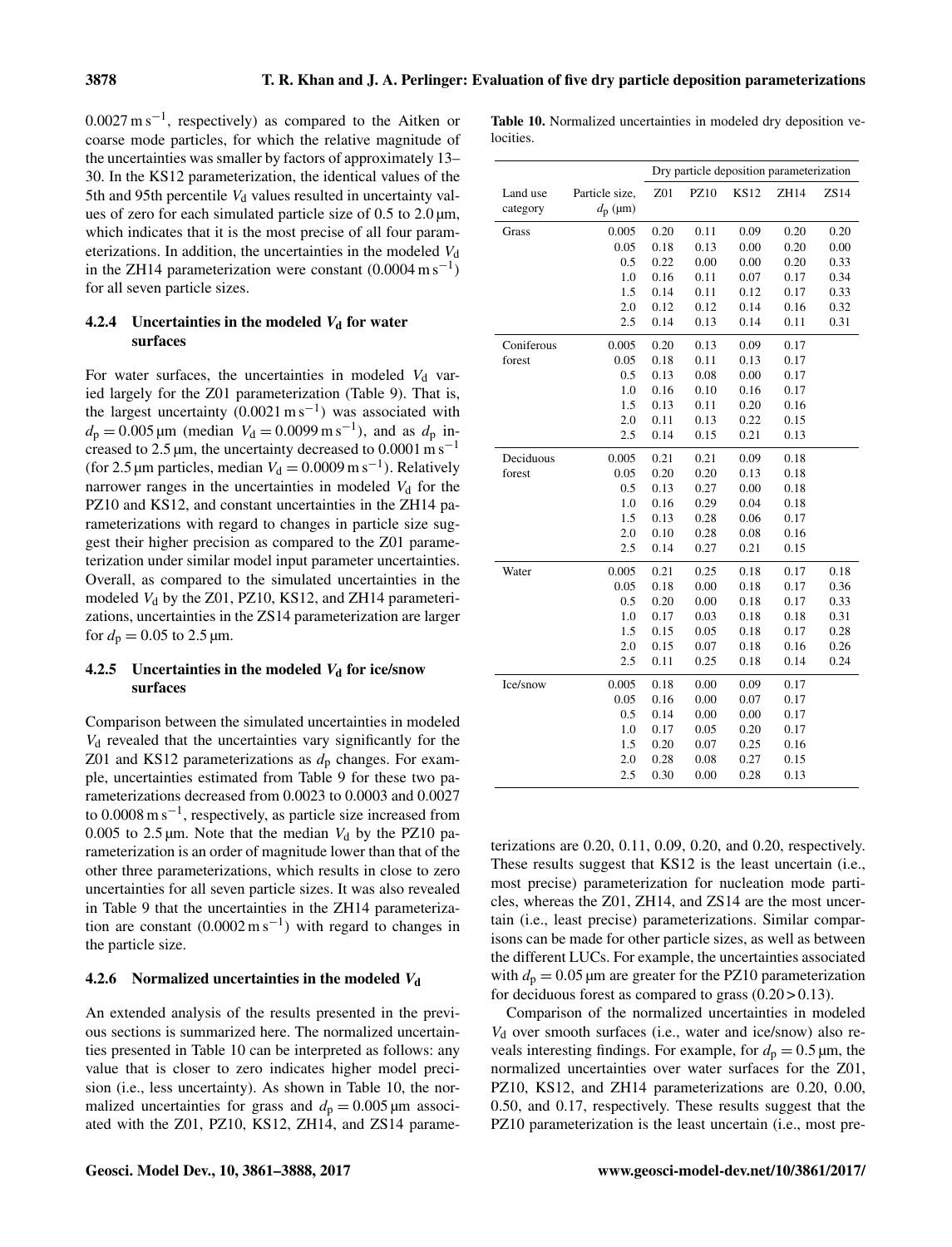Parameterization

**KS12** 

**PZ10** -4

 $Z<sub>01</sub>$ 

LUC: grass

 $(a)$ 

 $40%$ 

30%

20%





 $(b)$ 

40%

30 %

20%

Figure 3. Comparison of the simulated uncertainties in the modeled dry deposition velocities as a function of particle size in five parameterizations for five LUCs.

cise), whereas the KS12 is the most uncertain (i.e., least precise) parameterization for accumulation mode particles. Over ice/snow surfaces, with  $d_p = 0.005 \,\mu\text{m}$ , both the Z01 and ZH14 parameterizations have large uncertainties (normalized uncertainties are 0.18 and 0.17). In contrast, PZ10 is the most precise parameterization with close to zero normalized uncertainty value.

The normalized uncertainties presented in Table 10 also reveal interesting findings about the relative magnitude of imprecision for a given particle size on various LUCs by one parameterization. For example, with  $d_p = 0.005 \,\mu\text{m}$ , the range in normalized uncertainties varies from 0.18 to 0.20

and 0.09 to 0.20 for all the five LUCs for the Z01 and KS12 parameterizations, respectively.

Figure 3a–e show the relative comparison between uncertainties in modeled  $V<sub>d</sub>$  by five parameterization for seven particle sizes across five LUCs. For LUC grass, Fig. 3a shows that the uncertainties in the Z01 and ZH14 parameterizations show nearly identical trends, which are relatively narrow. That is, the uncertainties for particle sizes from 0.005 to 2.5 µm varied from 12 to 22 and 11 to 20 % in the Z01 and ZH14 parameterizations, respectively. In contrast, uncertainties in the PZ10 and KS12 parameterizations exhibit large dispersion (i.e., uncertainty ranges from  $\sim$  0 to 13 % in the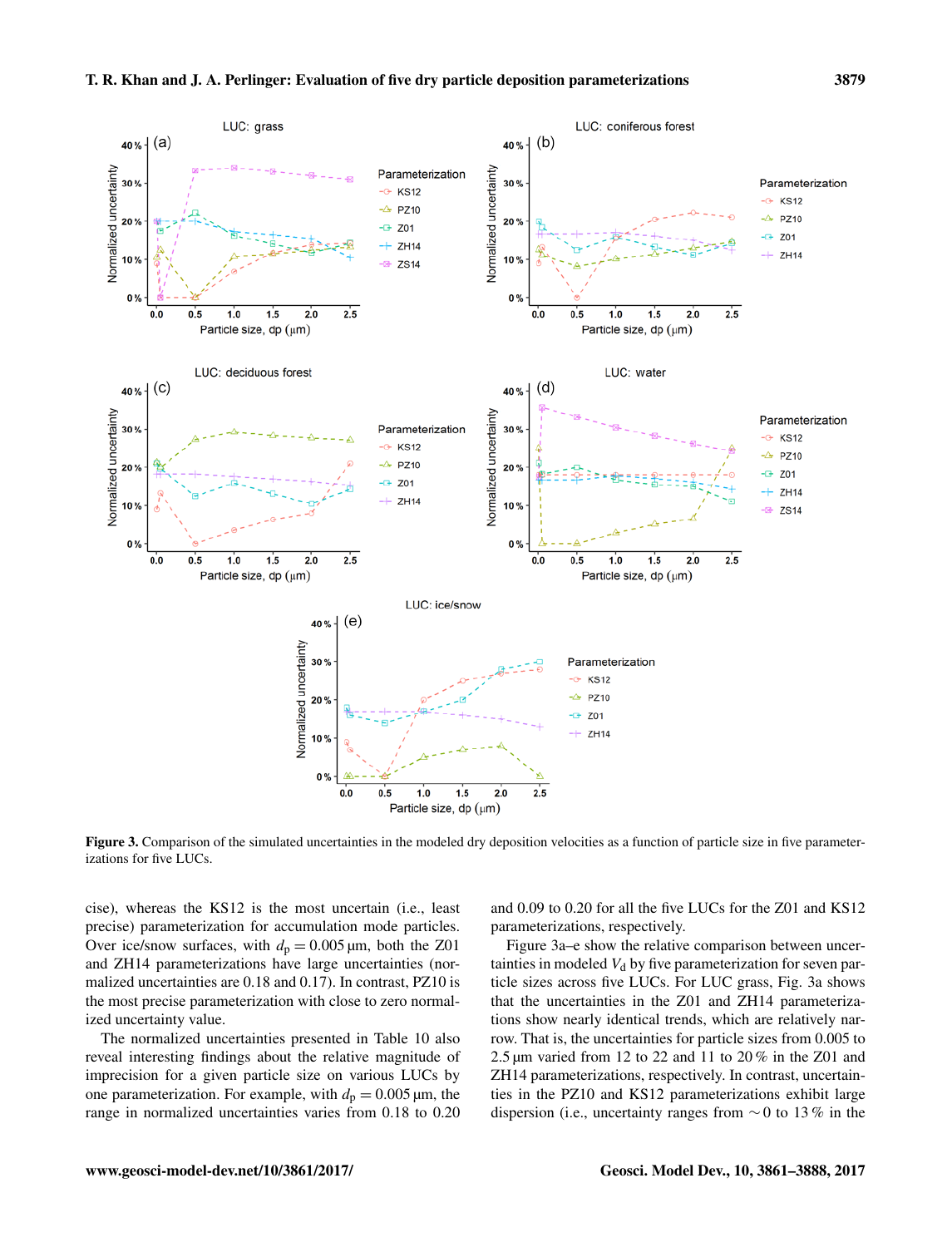PZ10 and  $\sim$  0 to 14 % in the KS12 parameterizations). The largest uncertainties in the simulated  $V<sub>d</sub>$  are associated with the ZS14 parameterization, in which the range of uncertainty varied from  $\sim$  0 to 34 % for the seven particle sizes. We note that the minimum  $V<sub>d</sub>$  produced by the KS12 parameterization is at  $d_p = 0.5 \,\text{\mu m}$  for grass, coniferous and deciduous forest, and ice/snow surfaces, which can be confirmed from Fig. 3a–c and e. In addition, Fig. 3d–e show that the position of this minimum  $V<sub>d</sub>$  in the PZ10 parameterization ranged from  $d_p = 0.5$  to 1.0 µm for water and ice/snow surfaces.

Similar comparison can be made to evaluate the relative magnitude of the uncertainties in the modeled  $V<sub>d</sub>$  predicted by the parameterizations over other LUCs from Fig. 3b–e. In Fig. 3b, uncertainties in modeled  $V<sub>d</sub>$  for coniferous forest ranged from 11 to 20, 8 to 15, ∼ 0 to 21, and 13 to 17 % in the Z01, PZ10, KS12, and ZH14 parameterizations, respectively. In Fig. 3c, uncertainties in modeled  $V_d$  for deciduous forest ranged from 10 to 21, 20 to 29,  $\sim$  0 to 21, and 15 to 18 % in the Z01, PZ10, KS12, and ZH14 parameterizations, respectively. In Fig. 3d, uncertainties in modeled  $V<sub>d</sub>$  for water surfaces ranged from 11 to 21, ∼0 to 25, 18, 14 to 18, and 18 to 36 % in the Z01, PZ10, KS12, ZH14, and ZS14 parameterizations, respectively. In Fig. 3e, uncertainties in modeled  $V<sub>d</sub>$  for ice/snow surfaces ranged from 14 to 30,  $\sim$  0 to 8,  $\sim$  0 to 28, and 13 to 17 % in the Z01, PZ10, KS12, and ZH14 parameterizations, respectively.

# 4.3 Sensitivity analysis results: Sobol' first-order sensitivity index

For Sobol' first-order sensitivity analysis, five particle sizes (i.e.,  $d_p = 0.001$ , 0.01, 0.1, 1.0, and 10  $\mu$ m) were selected. A sample size  $(n)$  of 100 000 was used for model evaluations for each of the five particle sizes. To assess the confidence intervals for the first-order Sobol' sensitivity index, bootstrapping resampling was used. In the bootstrapping method, the n samples used for the sensitivity simulations were sampled 1000 times with replacement. In the following sections, the results from the Sobol' sensitivity analysis and evolution of the parameter rankings are presented.

The Sobol' sensitivity analysis performed here is used to achieve a ranking of the model input parameters. The ranking of the parameters from most to least sensitive of the five particle sizes for the five parameterizations is shown in Table 11. Tables S1–S5 in the Supplement show the first-order Sobol' indices of the various input parameters used in five dry deposition parameterizations for five LUCs. In these tables, the particle-size-dependent first-order Sobol' index  $(S_i)$  for different model input parameters is presented with 95 % confidence intervals (CIs) obtained by bootstrap sampling. For example, the results of the first-order Sobol' indices for the Z01 parameterization on five LUCs are presented in Table S1. It is important to note that the number of parameters tested for Sobol' analysis varied between different LUCs, mainly because the number of parameters required for modeling  $V_d$ 

for one LUC may be greater or smaller compared to another LUC.

As shown in Table S1, for the Z01 parameterization on grass, the importance of the most influential parameters on the modeled dry deposition velocities for five particles sizes can be compared using the corresponding  $S_i$  values of the model input parameters ( $i = RH$ ,  $\rho$ ,  $L_0$ ,  $u_*$ , etc.). For example, with  $d_p = 0.001 \,\text{\mu m}$ , it can be clearly seen that the  $u_*$  is by far the single most sensitive parameter with an  $S_i$  value of 0.918, which indicates that 91.8 % of the variation in the modeled  $V_d$  can be attributed to variations in  $u_*$ . The other parameters that have significant effect on the modeled  $V<sub>d</sub>$  are  $z_0$  and  $L<sub>O</sub>$ . These two parameters have  $S<sub>i</sub>$  values of 0.044 and 0.009, respectively. As compared to the first-order Sobol' value of  $u<sub>*</sub>$ , these values are significantly smaller; however, the lower limits of the corresponding 95 % confidence intervals for  $z_0$  and  $L<sub>O</sub>$  are greater than zero, indicating that they have a significant effect on the modeled velocities. The S<sub>i</sub> values for the other two parameters, RH and particle  $\rho$ , were approximately zero for  $d_p = 0.001 \,\mu\text{m}$  (Table S1) and indicate that these variables have no influence on the modeled  $V_{d}$ .

Comparison between the first-order Sobol' indices for different particle sizes for grass shows strong variations for certain input parameters, which reveals interesting findings about the relative importance (from the most to the least) of the model input parameters to the modeled dry  $V_d$ . For example, as seen from Table S1, as  $d_p$  increases from 0.001 to 10 μm,  $S_i$  values of  $u_*$  decrease from 0.918 to 0.245, which indicates that deposition of coarse particles is not strongly influenced by variations in friction velocity. From Table S1 it is also seen that parameters that influence particle properties (i.e., RH and  $\rho_P$ ) have higher S<sub>i</sub> values for the coarse particles as compared to the fine or accumulation mode particles. Similar comparisons between size-dependent behavior of parameter sensitivity for other rough surfaces (i.e., coniferous and deciduous forests) can be made using the  $S_i$  values reported in Table S1.

The results of the first-order Sobol' indices for the Z01 parameterization on two smooth surfaces (water and ice/snow) are also presented in Table S1. Over liquid water surfaces, variation in  $u_*$  values has the largest influence modeled  $V_d$ for  $d_p = 0.001$  to 10.0 µm. As is seen from Table S1, the S<sub>i</sub> values of  $u_*$  can alone explain 98.3–99.5 % of the variations in modeled  $V_d$  for particle sizes up to fine mode (i.e., 0.001– 0.01 µm). For coarse mode particles (e.g.,  $d_p = 10 \text{ µm}$ ),  $u_*$ is also the most influential parameter, contributing approximately 56 % of the total variation in modeled  $V_d$ , while relative humidity is the second most influential/sensitive parameter with an  $S_i$  value of 0.393. The influence of  $u_*$  also tends to dominate the modeled  $V_d$  over ice/snow surfaces. This theory can be confirmed by comparing the size-dependent  $S_i$  values of  $u_*$  shown in Table S1, which suggest that  $u_*$  is the single most sensitive parameter ( $S_i = 0.978$ ) for  $d_p = 1.0 \,\text{\mu m}$ . As the particle size increased to 10  $\mu$ m, RH and  $u_*$  can ex-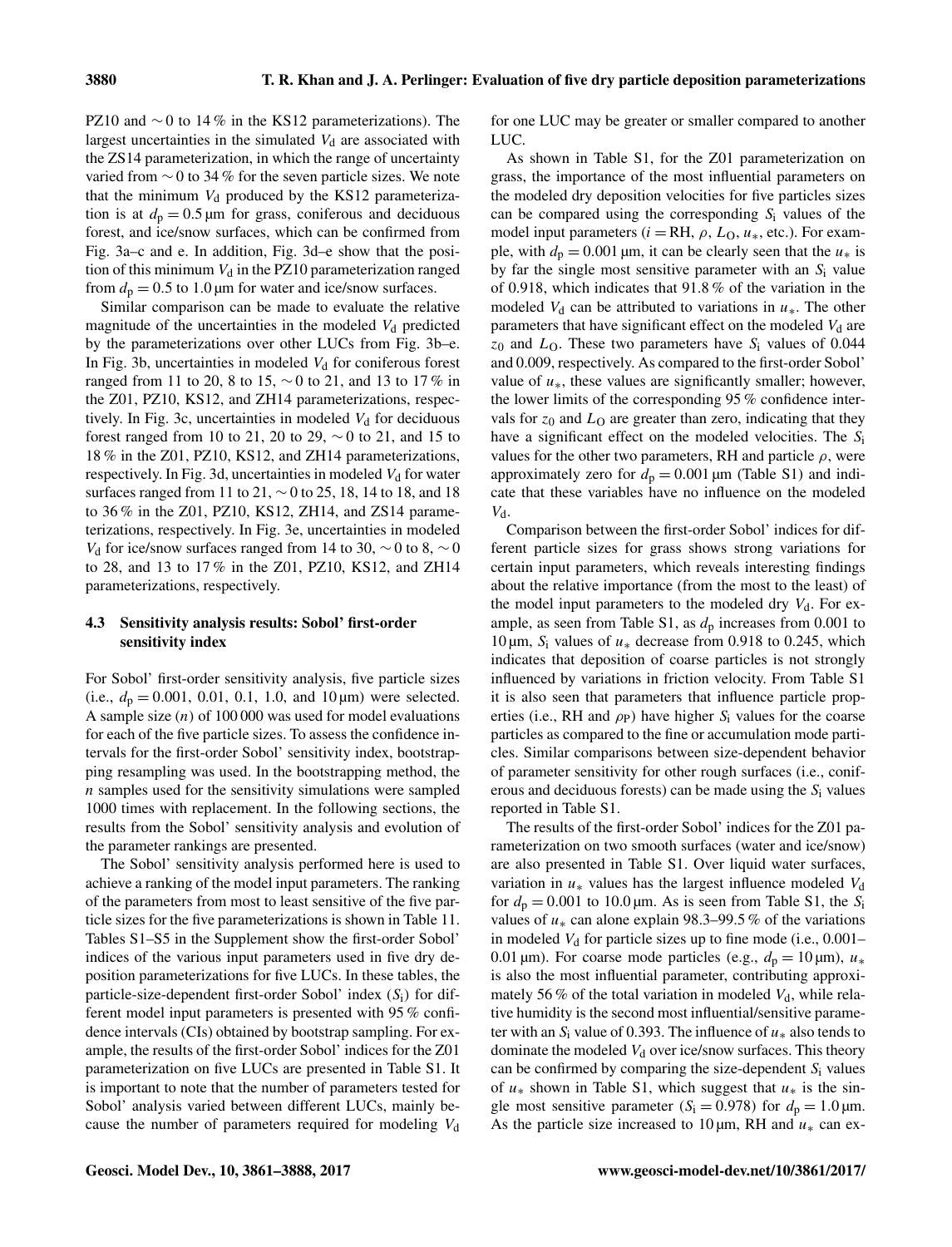| Land use<br>category | $d_{\rm p}$ (µm) | Z01                                          | <b>PZ10</b>                                                               | <b>KS12</b>                          | ZH14                                     | ZS14                                       |
|----------------------|------------------|----------------------------------------------|---------------------------------------------------------------------------|--------------------------------------|------------------------------------------|--------------------------------------------|
| Grass                | 0.001            | $u_*, z_0, L_0$ , (RH, $\rho$ <sub>P</sub> ) | $u_*, LAI, z_0, U, L_O, (h,$<br>d, RH, $\rho_P$ )                         | $u_*$ , (RH, $\rho$ p, LAI)          | $u_*, (z_0, L_0, RH, \rho_P)$            | $U, u_*$ , (RH, $\rho_P$ )                 |
|                      | 0.01             | $u_*, z_0, L_0$ , (RH, $\rho$ <sub>P</sub> ) | LAI, $U, u_*, (L_0, h),$<br>$(z_0, d, RH, \rho_P)$                        | $u_*$ , (RH, $\rho$ p, LAI)          | $u_*, (z_0, L_0, RH, \rho_P)$            | $U, u_*, (\mathrm{RH}, \rho_{\mathrm{P}})$ |
|                      | 0.1              | $u_*, (z_0, L_0, RH, \rho_P)$                | AI, U, d, $(u_*, L_0, h,$<br>$z_0$ , RH, $\rho$ <sub>P</sub> )            | $u_*$ , (RH, $\rho$ p, LAI)          | $u_*, (z_0, L_0, RH, \rho_P)$            | $u_*, U$ , (RH, $\rho$ <sub>P</sub> )      |
|                      | 1.0              | $u_*, \rho_P$ , RH, $(z_0, L_0)$             | U, LAI, RH, $u_*, L_0$ ,<br>$(h, z_0, d, \rho_P)$                         | RH, $u_*$ , $\rho$ p, LAI            | $u_*, (z_0, L_0, RH, \rho_P)$            | $u_*, U, RH, \rho_P$                       |
|                      | 10               | RH, $u_*$ , $\rho$ p, $(z_0, L_0)$           | RH, $u_*$ , U, LAI, ( $\rho$ p,<br>$z_0$ , $L_0$ , $(h, d)$               | RH, $u_*$ , LAI, $\rho_P$            | RH, $\rho$ p, $(u_*, L_0, z_0)$          | $u_*, U, RH, \rho_P$                       |
| Coniferous<br>forest | 0.001            | $u_*, L_0, z_0$ , (RH, $\rho$ <sub>P</sub> ) | $u_*, L_0, z_0, LAI, h, (d,$<br>U, RH, $\rho_P$ )                         | $u_*$ , (RH, $\rho$ p, LAI)          | $u_*, L_0, (z_0, RH, \rho_P)$            |                                            |
|                      | 0.01             | $u_*, L_0, z_0$ , (RH, $\rho$ <sub>P</sub> ) | $L_0$ , LAI, $u_*, U, z_0, h,$<br>$(d, RH, \rho_P)$                       | $u_*$ , (RH, $\rho$ p, LAI)          | $u_*, L_0, (z_0, RH, \rho_P)$            |                                            |
|                      | 0.1              | $u_*, L_0, (z_0, RH, \rho_P)$                | $L_0$ , LAI, $U, u_*, (d, z_0,$<br>$h$ , RH, $\rho$ <sub>P</sub> )        | $u_*$ , (RH, $\rho$ p, LAI)          | $u_*, (L_0, z_0, RH, \rho_P)$            |                                            |
|                      | 1.0              | $u_*, \rho_P, RH, (L_0, z_0)$                | $L_0$ , U, LAI, $u_*$ , RH,<br>$(\rho_P, d, z_0, h)$                      | $u_*$ , RH, $\rho_{\rm P}$ , LAI     | $u_*, L_0, (z_0, RH, \rho_P)$            |                                            |
|                      | 10               | RH, $u_*$ , $\rho$ p, $L_0$ , $z_0$          | $u_*, L_0$ , RH, $z_0$ , ( $\rho$ <sub>P</sub> ,<br>$U$ ), (LAI, $d, h$ ) | RH, $u_*$ , LAI, $\rho_P$            | RH, $u_*, L_0, z_0, \rho_P$              |                                            |
| Deciduous<br>forest  | 0.001            | $u_*, z_0, L_0$ , (RH, $\rho$ <sub>P</sub> ) | $L_0, u_*, LAI, z_0, U, (h,$<br>d, RH, $\rho$ <sub>P</sub> )              | $u_*$ , (RH, $\rho$ p, LAI)          | $u_*, L_0, (z_0, RH, \rho_P)$            |                                            |
|                      | 0.01             | $u_*, z_0, L_0$ , (RH, $\rho$ <sub>P</sub> ) | $L_0$ , LAI, $u_*, U, (z_0,$<br>d), $(h, RH, \rho_P)$                     | $u_*$ , (RH, $\rho$ p, LAI)          | $u_*, L_0, (z_0, RH, \rho_P)$            |                                            |
|                      | 0.1              | $u_*, z_0, (L_0, RH, \rho_P)$                | $L_0$ , LAI, U, $u_*, d$ , $(z_0,$<br>$h, RH, \rho_P$                     | $u_*$ , (RH, $\rho$ p, LAI)          | $u_*, L_0, (z_0, RH, \rho_P)$            |                                            |
|                      | 1.0              | $u_*, \rho_P, (L_O, z_0, RH)$                | $L_0$ , LAI, U, $u_*$ , RH,<br>$(z_0, d), (h, \rho_P)$                    | RH, $\rho$ p, $u_*$ , LAI            | $u_*, L_0, (z_0, RH, \rho_P)$            |                                            |
|                      | 10               | RH, $u_*$ , $\rho$ p, $z_0$ , $L_0$          | $LO$ , RH, $u*$ , LAI, $\rho$ <sub>P</sub> ,<br>$U, z_0, (d, h)$          | RH, $\rho$ p, $u$ <sup>*</sup> , LAI | RH, $u_*$ , LAI, $L_0$ , $\rho$ p, $z_0$ |                                            |

Note that the ranking of the parameters is from most sensitive to least sensitive. Parameters within the parentheses have identical Sobol' first-order indices.

Ice/snow 0.001  $u_*$ ,  $L_O$ ,  $(z_0, RH, \rho_P)$   $u_*$ ,  $(L_O, z_0, RH, \rho_P)$   $u_*$ ,  $RH, \rho_P$   $u_*$ ,  $(L_O, z_0, RH, \rho_P)$ <br>0.01  $u_*$ ,  $z_0$ ,  $L_O$ ,  $(RH, \rho_P)$   $u_*$ ,  $(L_O, z_0, RH, \rho_P)$   $u_*$ ,  $RH, \rho_P$   $u_*$ ,  $(L_O, z_0, RH, \rho_P)$ 

Water 0.001  $u_*, (L_0, RH, \rho_P)$   $u_*, (L_0, RH, \rho_P)$   $u_*, L_0, (\rho_P, RH)$   $u_*, (L_0, RH, \rho_P)$ <br>0.01  $u_*, (L_0, RH, \rho_P)$   $u_*, (L_0, RH, \rho_P)$   $u_*, L_0, (\rho_P, RH)$   $u_*, (L_0, RH, \rho_P)$ 

0.01  $u_*, (L_0, RH, \rho_P)$   $u_*, (L_0, RH, \rho_P)$   $u_*, L_0, (\rho_P, RH)$   $u_*, (L_0, RH, \rho_P)$ <br>0.1  $u_*, (L_0, RH, \rho_P)$   $u_*, \rho_P, (L_0, RH)$   $u_*, L_0, (\rho_P, RH)$   $u_*, (L_0, RH, \rho_P)$ 0.1  $u_*, (L_0, RH, \rho_P)$   $u_*, \rho_P, (L_0, RH)$   $u_*, L_0, (\rho_P, RH)$   $u_*, (L_0, RH, \rho_P)$ <br>1.0  $u_*, \rho_P, (RH, L_0)$  RH,  $\rho_P, (u_*, L_0)$   $\rho_P, u_*, (RH, L)$   $u_*, (L_0, RH, \rho_P)$ 1.0  $u_*$ ,  $\rho_P$ , (RH,  $L_O$ ) RH,  $\rho_P$ ,  $(u_*$ ,  $L_O$ )  $\rho_P$ ,  $u_*$ , (RH,  $L$ )  $u_*$ ,  $(L_O, RH, \rho_P)$ <br>10  $u_*$ , RH,  $(\rho_P, L_O)$  RH,  $\rho_P$ ,  $(u_*$ ,  $L_O)$   $\rho_P$ ,  $u_*$ ,  $L_O$ , RH  $u_*$ , RH,  $(L_O, \rho_P)$ 

0.01  $u_*$ ,  $z_0$ ,  $L_O$ ,  $(RH, \rho_P)$   $u_*$ ,  $(L_O, z_0, RH, \rho_P)$   $u_*$ ,  $RH, \rho_P$   $u_*$ ,  $(L_O, z_0, RH, \rho_P)$ <br>0.1  $u_*$ ,  $(L_O, z_0, RH, \rho_P)$   $u_*$ ,  $(L_O, z_0, RH, \rho_P)$   $u_*$ ,  $RH, \rho_P$   $u_*$ ,  $(L_O, z_0, RH, \rho_P)$ 0.1  $u_*, (L_0, z_0, RH, \rho_P)$   $u_*, (L_0, z_0, RH, \rho_P)$   $u_*, (L_0, z_0, RH, \rho_P)$  u<sub>\*</sub>,  $(R_0, z_0, RH, \rho_P)$ <br>1.0  $u_*, (L_0, z_0, RH, \rho_P)$  RH,  $\rho_P, (z_0, L_0, z_0)$  u<sub>\*</sub>, RH,  $\rho_P$  u<sub>\*</sub>,  $(L_0, z_0, RH, \rho_P)$ 

10  $u_*, \text{RH}, (\rho_P, L_O, z_0)$  RH,  $\rho_P, (z_0, L_O, z_0)$  RH,  $u_*, \rho_P$   $u_*, \text{RH}, (z_0, L_O, \rho_P)$ 

plain 92.7 % of the total variation in modeled  $V_d$  in the Z01 parameterization.

 $u_*, \text{RH}, (\rho_P, L_O)$ 

 $u_*, (L_0, z_0, RH, \rho_P)$ 

The results of the first-order Sobol' indices for the PZ10 parameterization on five LUCs are presented in Table S2. The size-dependent  $S_i$  values on coniferous forest can be compared here to elucidate the contribution of different input parameters on the modeled  $V_d$ . It can be noted that, on rough surfaces, the PZ10 parameterization was tested for the greatest number of input parameters (i.e., nine) among the five parameterizations. Some canopy properties such as  $h, d$ , and LAI, and meteorological properties such as U were tested for their influence on modeled  $V_d$  in addition to those parameters that were tested for the rough surfaces in the Z01 parameterization. As seen from Table S2, for coniferous forest, for  $d_p = 0.001 \,\text{\mu m}$ ,  $u_*$  and  $L_0$  are the two most influential parameters  $(S_i$  values of 0.492 and 0.462, respectively). Although LAI is not the most influential parameter for the range of  $d_p$  tested here, its influence on the overall variability in the modeled  $V_d$  increases from 0.5 to 31.3% as particle size increases from 0.001 to 0.1  $\mu$ m. Similarly, wind speed tends to show an increasing influence as  $d_p$  increases from 0.001 to 1.0  $\mu$ m (overall contribution of U in the variability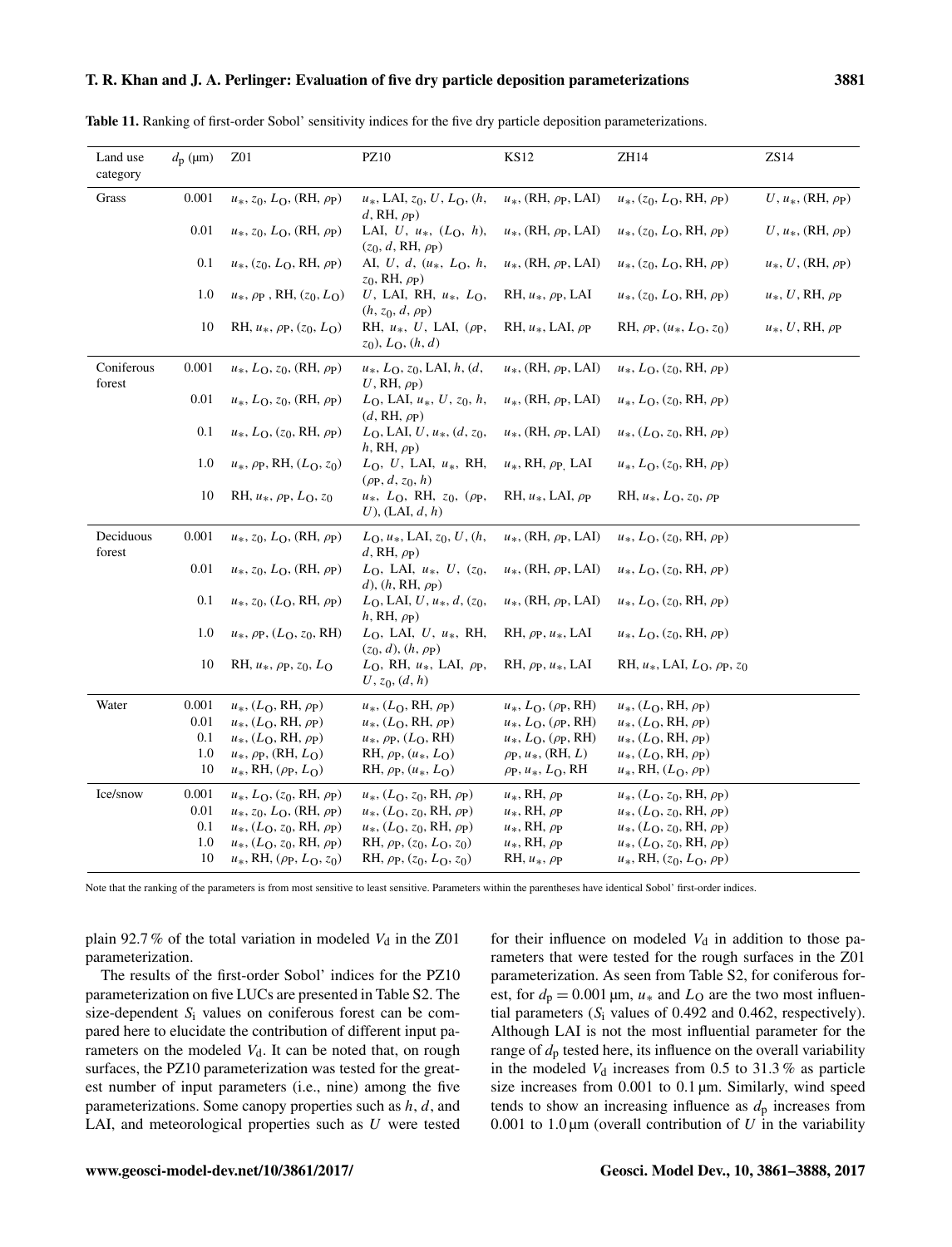in  $V_d$  shows an increase from 0.1 to 27.7%). For coarse particles (i.e.,  $d_p = 10 \,\mu\text{m}$ ),  $u_*$  and  $L_0$  are the two most influential parameters with  $S_i$  values of 0.372 and 0.350, respectively. Together with RH, the three parameters can explain 92 % of the variation in the modeled  $V_d$ . Results from the first-order Sobol' indices for the other LUCs for the PZ10 parameterization presented in Table S2 can be explained in a manner similar to that used to explain the contribution of the most sensitive parameters to the modeled dry deposition velocities. For the water surface,  $u_*$  is the most influential parameter for  $d_p = 0.001 \,\text{\mu m}$  as 99.4 % of the total variance on the modeled  $V_d$  is attributed to its variability. Indeed, for particle sizes up to 0.1  $\mu$ m, the  $u_*$  itself is most sensitive parameter. As seen from Table 11, RH becomes the most influential model parameter for  $d_p = 1.0$  and  $10.0 \,\mu$ m, which alone contribute to 69.5 and 95.6 % of the total variabilities in the modeled  $V<sub>d</sub>$ , respectively.

Table S3 shows the first-order Sobol' indices for the KS12 parameterization on five LUCs. For brevity, the results of the first-order sensitivity indices for deciduous forest are discussed herein. It is seen that  $u_*$  is the single most influential parameter for  $d_p = 0.001$  to 0.1 µm (e.g., total contribution on the modeled  $V_d$  attributable to  $u_*$  ranges from 94.4 to 96.7%). For  $d_p = 1.0$  and 10 µm, RH is the most influential parameter with  $S_i$  values of 0.629 and 0.934, respectively.

Table S4 shows the first-order Sobol' indices for the ZH14 parameterization on five LUCs. The results show a strong influence of  $u_*$  on the modeled  $V_d$ . As shown in Table S4, the  $S_i$  values alone can explain nearly 100 % of the variation in the modeled  $V_d$  for  $d_p = 0.001$  to 1.0 µm. For large particles (e.g.,  $d_p = 10 \,\text{\mu m}$ ), RH is the most influential parameter; however, the contributions of other parameters as listed in Table S4 vary with regard to changes in LUCs.

## 5 Discussion

The accuracy of the parameterizations should be interpreted within the context of the field measurements used in this study assuming that they were accurate. In addition, the intercomparison of the parameterizations' accuracy is subject to uncertainties with regard to the assumed values of missing meteorological parameters, particle properties, or surface features. Evidently, the normalized mean bias factors obtained using the ensemble approach are a useful measure to intercompare the parameterizations' performance against a subset of field measurements for a given LUC. Extending the comparison of the normalized mean bias factors across the five LUCs for the five parameterizations investigated in this study provides a relative assessment of their accuracy. However, the ZH14 parameterization is most accurate for all parameterizations except coniferous forest, where it is a close second to the KS12 parameterization.

For rough surfaces, our results suggest that ZH14 is the most accurate parameterization for grass and deciduous forest, and it is the second most accurate parameterization for coniferous forest. In contrast, KS12, PZ10, and ZS14 are the least accurate parameterizations for grass, coniferous, and deciduous forests, respectively. It is interesting that in most cases the models underpredicted the measured dry deposition velocities (negative bias factors in Tables 4–8). Indeed, for grass, except for the Z01 parameterization, the other four parameterizations underpredicted the measured  $V_d$  by factors of 1.54 to 10.37 ( $B_{\text{NMBF}}$  varied from  $-0.54$  to  $-9.37$ ). With regard to deciduous and coniferous forests, all of the five models (from the most to the least accurate: ZH14, PZ10, KS12, Z01, and ZS14; KS12, ZH14, Z01, ZS14, and PZ10) underpredicted the measured  $V_d$  by factors of 4.75 to 11.93, and 2.75 to 4.93, respectively.

A direct quantitative comparison of the accuracy of the five parameterizations with those reported in other studies is impossible because the metric used in the present study  $(B<sub>NMBF</sub>)$  is not commonly used to evaluate the accuracy of the dry deposition models. However, qualitatively, our findings regarding the PZ10 performance for coniferous forests are in accordance with those reported by Petroff and Zhang (2010). They reported that the PZ10 parameterization underpredicted the measured deposition velocities for the subset of observations that we also investigated for coniferous forest – Lamaud et al. (1994), Gallagher et al. (1997), Buzorious et al. (2000), Gaman et al. (2004) – and overpredicted for Grönholm et al. (2009).

The accuracy results over smooth surfaces suggest that, for the water surface, the best agreement between the measured and modeled  $V<sub>d</sub>$  was found for the ZH14 parameterization. Overall, the accuracy ranking from best to worst is as follows: ZH14, Z01, KS12, PZ10, and ZS14. Over ice/snow surface, the results suggest that the ZH14 is the most accurate parameterization, and PZ10 is the least accurate. Qualitatively, this finding is consistent with Petroff and Zhang (2010), who reported that their model significantly underestimated the measured deposition velocities over ice/snow surface for the following studies: Ibrahim et al. (1983), Duan et al. (1988), Nilsson and Rannik (2001), and Contini et al. (2010), which were also investigated in the present study. We also note that the Z01 parameterization overestimated the measured  $V<sub>d</sub>$  from the aforementioned studies. This finding is consistent with Petroff and Zhang (2010), as they compared their model with Z01 over the ice/snow surface. One possible explanation for a large discrepancy between modeled and measured  $V_d$  by PZ10 is an incorrect magnitude of the drift velocity applied, corresponding to phoretic effects on ice and snow.

Collectively for both rough and smooth surfaces, it is found that the ZH14 scheme is the most accurate for these LUCs: grass, deciduous forest, water, and ice/snow surfaces. KS12 performed slightly better for coniferous forest only. The performance of the PZ10 scheme could be viewed as moderate. This finding is interesting considering that the ZH14 is the simplest resistance-based scheme of the five pa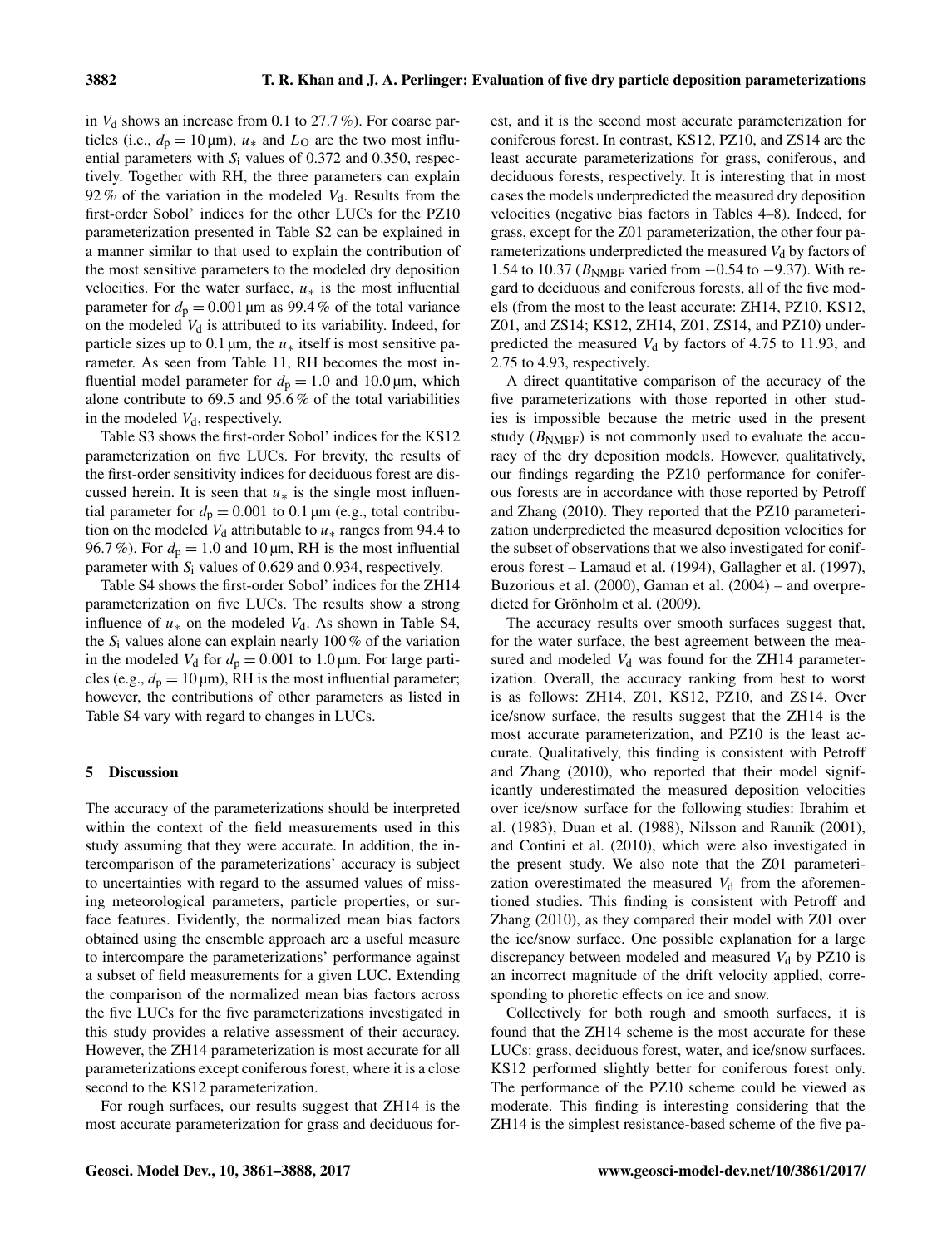rameterizations. We emphasize that Z01 and ZH14 parameterizations share similar structural features, but simplifications of the particle collection processes by constant values by ZH14 (see Eqs. 46–50) could produce better agreement. In addition, we note that the KS12 parameterization is based exclusively on wind tunnel measurements and its performance over forest canopies is not satisfactory, as reported by the model developers Kouznetsov and Sofiev (2012). However, we find that KS12 performed the best over coniferous forests with the nine studies used in this research. However, Kouznetsov and Sofiev (2012) did not use the same subset of studies to evaluate the model performance as we used.

Given the complex nature and incomplete knowledge of the dry deposition process, it is important to account for the uncertainties in the modeled deposition velocities in atmospheric transport models (Petroff and Zhang, 2010; Zhang et al., 2012). Although there have been many dry deposition models developed over the years, the information on the model output uncertainties is meager and not up to date. To assert uncertainty on the modeled dry deposition velocities, Gould and Davidson (1992) adopted a stepwise uncertainty test of Slinn's (1982) model. However, in reality, the model parameters are subject to simultaneous variability, and a OAT test cannot adequately propagate the error to the overall model outputs. This limitation was partially overcome by Ruijgrok (1992), who performed a probabilistic uncertainty test of Slinn's model.

The Monte Carlo uncertainty analysis performed in this study assumes that in the five parameterizations all the major physical processes (e.g., turbulent diffusion, Brownian diffusion, impaction, interception, and gravitational settling) of dry deposition are accounted for satisfactorily. Thus, the uncertainty analysis conforms to the uncertainties in the model input variables and their overall contribution to the propagated uncertainties in the modeled dry deposition velocities. Additional uncertainties in the modeled deposition velocities may arise from inadequate model formulation and/or inappropriate use of certain micrometeorological parameters. For example, in dry deposition models (such as PZ10), d and  $z_0$ are often calculated as a fraction of h and are often taken as  $d \approx 2h/3$  and  $z_0 \approx 0.1h$ . These expressions are valid for dense canopies (Katul et al., 2010). If the leaf area density is highly skewed or shows a bimodal distribution, such approximations cannot be used (Katul et al., 2010). In addition, the parameter values of  $d$  and  $z_0$  are subject to large uncertainty and are very difficult to measure in urban areas (Cherin et al., 2015). Therefore, caution must be taken when using constant  $d$  and  $z_0$  values from lookup tables. Also, current deposition models do not consider terrain complexity in their formulations. Hicks (2008) argued that conventional use of d and  $z_0$  for non-flat terrain such as mountains is not appropriate for modeling deposition on complex terrain. In addition, experimentally derived values of  $d$  and  $z_0$  often represent local characteristics. Thus, it poses a challenge to scale those up in a model grid cell (Schaudt and Dickinson, 2000) in atmospheric transport models. Using remote sensing, robust scaling of these parameter values is achieved, which could be used to acquire representative values in a model grid cell (Tian et al., 2011). However, addressing the issue of a model's structural uncertainty in a detailed manner was outside the scope of this paper.

The values of the eight model parameters, covering four meteorological ( $U, u_*, L_0$ , and RH) and four canopy morphological  $(z_0, d, h, \text{ and LAI})$  properties, used in the Monte Carlo simulations were assumed to be uniformly distributed because their true distributions were unknown. It is emphasized that these parameters are not all necessarily independent;  $z_0$  and d are functions of the surface characteristics (Zhang and Shao, 2014; Shao and Yang, 2005, 2008). Considering these underlying assumptions, the uncertainties in modeled  $V_d$  reported in this paper should be viewed as the effect of the chosen parameter PDFs on the output uncertainty. The uncertainty bounds (i.e., the central 90 % values) reported in Table 9 could be treated as a metric of the quality of the modeled outputs. The normalized uncertainties reported in this study are a useful indicator to assess the overall performance of a model for four particle modes (seven particle sizes) across five LUCs.

We applied Sobol' sensitivity analysis to identify the most influential parameter(s) of the five parameterizations. Parameter rankings achieved using the Sobol' first-order indices for different models provide a robust evaluation of the models' sensitivity by varying a set of input parameters within their plausible ranges. It is emphasized that a local sensitivity analysis such as OAT could lead to incomplete or misleading inference of the parameter sensitivity on the model's output because assumptions of model linearity are not always justified for dry deposition parameterizations due to their complex formulations.

The Sobol' sensitivity rankings presented in Table 11 can be used for intercomparison between models' parameter sensitivity. Over rough surfaces, for nucleation size particles (e.g.,  $d_p = 0.001 \,\text{\mu m}$ ),  $u_*$  is the most sensitive parameter for Z01, PZ10, KS12, and ZH14 parameterizations. As particle size increases from  $0.001$  to  $1.0 \mu m$ , except for the PZ10 scheme and for 1.0 µm for grass in KS12 scheme,  $u_*$  remains the most influential parameter. This finding is in accordance with previous studies (Zhang et al., 2001; Zhang and He, 2014) that show that dry deposition velocities for atmospheric particles are greatly influenced by friction velocity. We note that, in the PZ10 scheme, LAI and  $L<sub>O</sub>$  are the two most commonly found sensitive parameters for  $d_p = 0.001$ to  $1.0 \mu m$  for rough surfaces. As seen from the parameter rankings (Table 11), for  $d_p = 10 \,\mu\text{m}$  in the Z01, PZ10, KS12, ZH14 schemes, RH is the most influential factor. We postulate that with particle growth, high humidity may have a significant effect on coarse mode particles, and as a result, other model input parameters become less sensitive. The parameter ranking of the PZ10 scheme for deciduous forest shows that  $L<sub>O</sub>$  is the most influential parameter. Similarly, for conif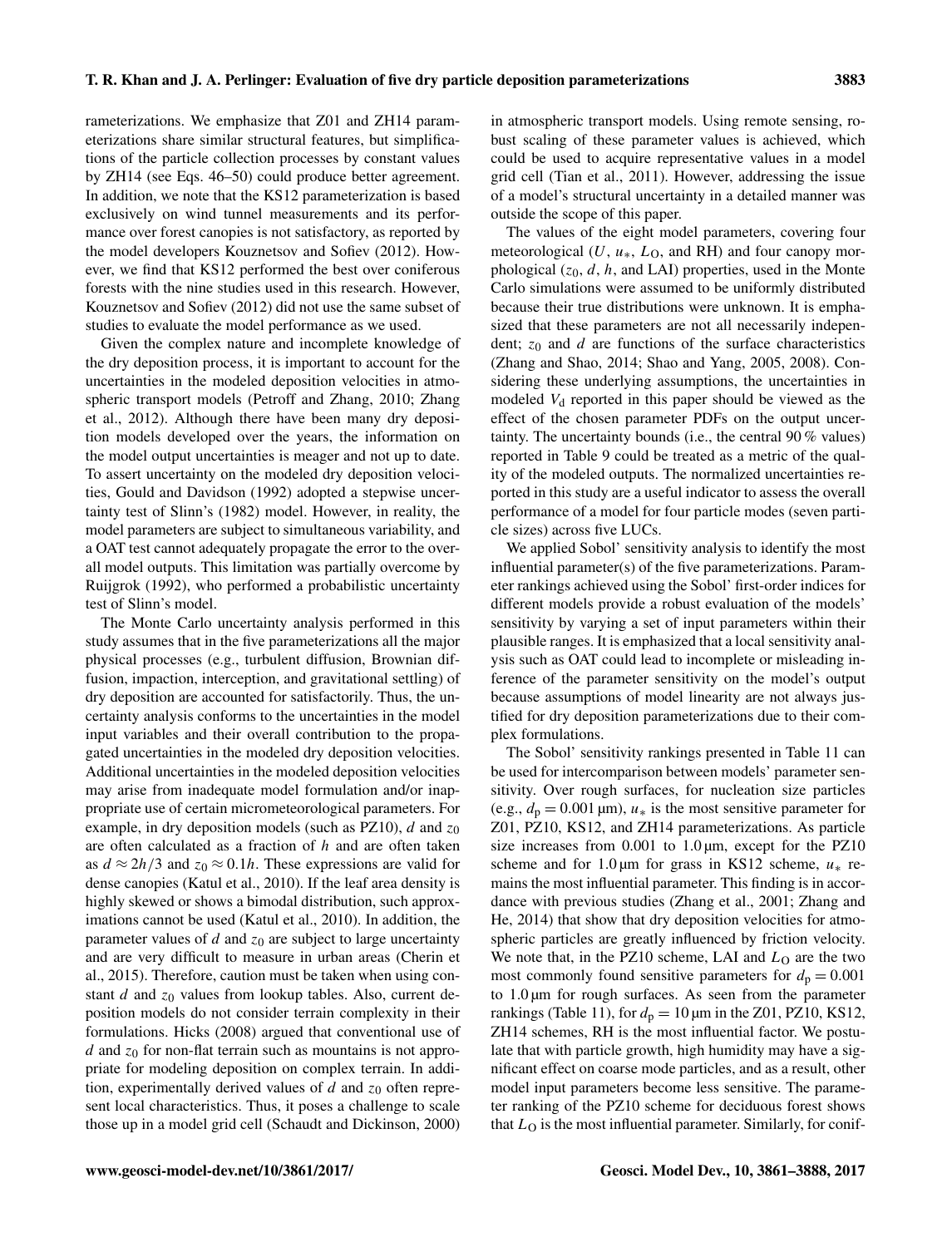erous forest,  $L<sub>O</sub>$  is found to be one of the most sensitive parameters for most particle sizes. One possible reason for this finding could be the interdependency of the particle mixing length parameter and  $L<sub>O</sub>$  in the PZ10 scheme. Indeed, the mixing length indirectly relates to particle collection efficiencies in the PZ10 parameterization (see Eqs. 18, 25, and 26). The rankings of the Z01 and ZH14 parameters are nearly identical for rough and smooth surfaces. This finding is not surprising given that these two parameterizations were developed by applying similar assumptions.

In general, dry deposition parameterizations developed for different particle size ranges and surfaces vary widely in terms of their complexity in model structure. The complexity in their numerical formulations often depends on the purpose (e.g., operational or research) of the model development (Petroff et al., 2008a). Comparing two previously developed one-dimensional aerosol deposition models for broadleaf and coniferous canopies (see details in Petroff et al., 2008b, 2009) with the PZ10 parameterization, Petroff and Zhang (2010) argued that the mathematical formulations in those models are too complex and require numerous input parameters for implementation in aerosol transport models. Following this hypothesis, we attempt to qualitatively evaluate the relative complexity of the five dry deposition parameterizations tested in this study for incorporation into atmospheric transport models.

Of the five parameterizations, we note that the model structure of the PZ10 is relatively more complex than that of the Z01, ZH14, and ZS14 parameterizations. The complexity of the KS12 parameterization tends to be different by a large degree between rough (i.e., vegetative canopies and snow) and smooth (i.e., water) surfaces. The ZS14 formulation (Eqs. 51–63) is of comparable complexity to the rough surface formulation in the KS12 parameterization (Eqs. 35– 45), and these parameterizations can be viewed as moderately complex. The formulation of the Z01 parameterization can be viewed as moderately complex as well. In this parameterization, three processes (Brownian diffusion, interception, and impaction) were parameterized using Eqs. (8)–(14) to describe the particle deposition at the collection surface. We claim that the KS12 parameterization for smooth surfaces is the most complex of the five models. This is mainly because it requires solving the dimensionless dry deposition velocity profiles over smooth surfaces using an analytical approach, which can be complex and computationally expensive.

A direct qualitative comparison of the relative complexities of the major process terms in the PZ10 and Z01 parameterizations is possible because both of these parameterizations are resistance based (i.e., expressions of  $V<sub>d</sub>$  in Eqs. 2 and 16 are of similar forms). It is evident from Eqs. (19)–(31) that the formulations in the PZ10 parameterization to compute the three surface collection process terms are relatively complex as compared to those in the Z01 parameterization. In the ZH14 parameterization (a resistance-based scheme

as well), these process terms are not explicitly parameterized. Presumably, by incorporating a large number of LUCdependent constants to compute surface deposition velocity using Eqs. (46)–(50), simplifications were made possible to the ZH14 parameterization. The use of fitting parameters to account for poorly understood dry deposition processes in parameterizations is not uncommon. Due to the complex nature and inadequate understanding of the particle collection processes to leaf surfaces, suggestions were made to treat particle deposition on vegetative surfaces in a simplified manner using empirically derived fitting parameters (Petroff et al., 2008a). Consequently, Petroff and Zhang (2010) also introduced a large number of artificial parameters to account for characteristic length and orientation of the canopy obstacle, and different LUCs to parameterize the particle collection efficiencies (e.g., due to Brownian diffusion, interception, turbulent and inertial impaction). Based on these considerations and those in the previous paragraph, we claim that the ZH14 is the simplest of the five parameterizations.

# 6 Conclusions

In terms of overall performance for incorporation in atmospheric transport models, we suggest that parameterization accuracy and uncertainty should be considered jointly, while, based on our findings, sensitivity of the model input parameters should be treated separately for each dry deposition parameterization. The paper presents a comprehensive evaluation of the performance of five parameterizations in terms of their accuracy, model output uncertainty, and parameter sensitivity. Based on the results, it is evident that the ZH14 parameterization is the most accurate for four of the five LUCs (grass, deciduous forest, water, and ice/snow surfaces) and second most accurate for the fifth LUC (coniferous forest). Of the five parameterizations, the uncertainty range for the ZH14 (11–20 %) has the lowest upper bound across the five LUCs for particle size ranging from 0.005 to 2.5 µm. In terms of the lower bound of the uncertainty range, the ZH14 is second to the Z01 (10–30%) parameterization. We demonstrated that the Sobol' sensitivity analysis can be successfully applied to dry deposition models to rank the input parameters by taking into account the complex interactions between them. One could argue that, if the different models exhibited greatest sensitivities to different parameters, and those parameters were more uncertain, the models exhibiting greatest sensitivity to the least certain parameters would be the most uncertain. In this way, sensitivity plays a potential role in determining which model is better. However, because our results showed that all models were most sensitive to  $u<sub>*</sub>$ , or, at large size, RH, sensitivity does not end up playing a role in assigning which model is best. We also note that accurate measurement of  $u_*$  is extremely challenging (Andreas, 1992; Weber, 1999), and there exists ambiguity in its definition in boundary-layer meteorology (Weber, 1999).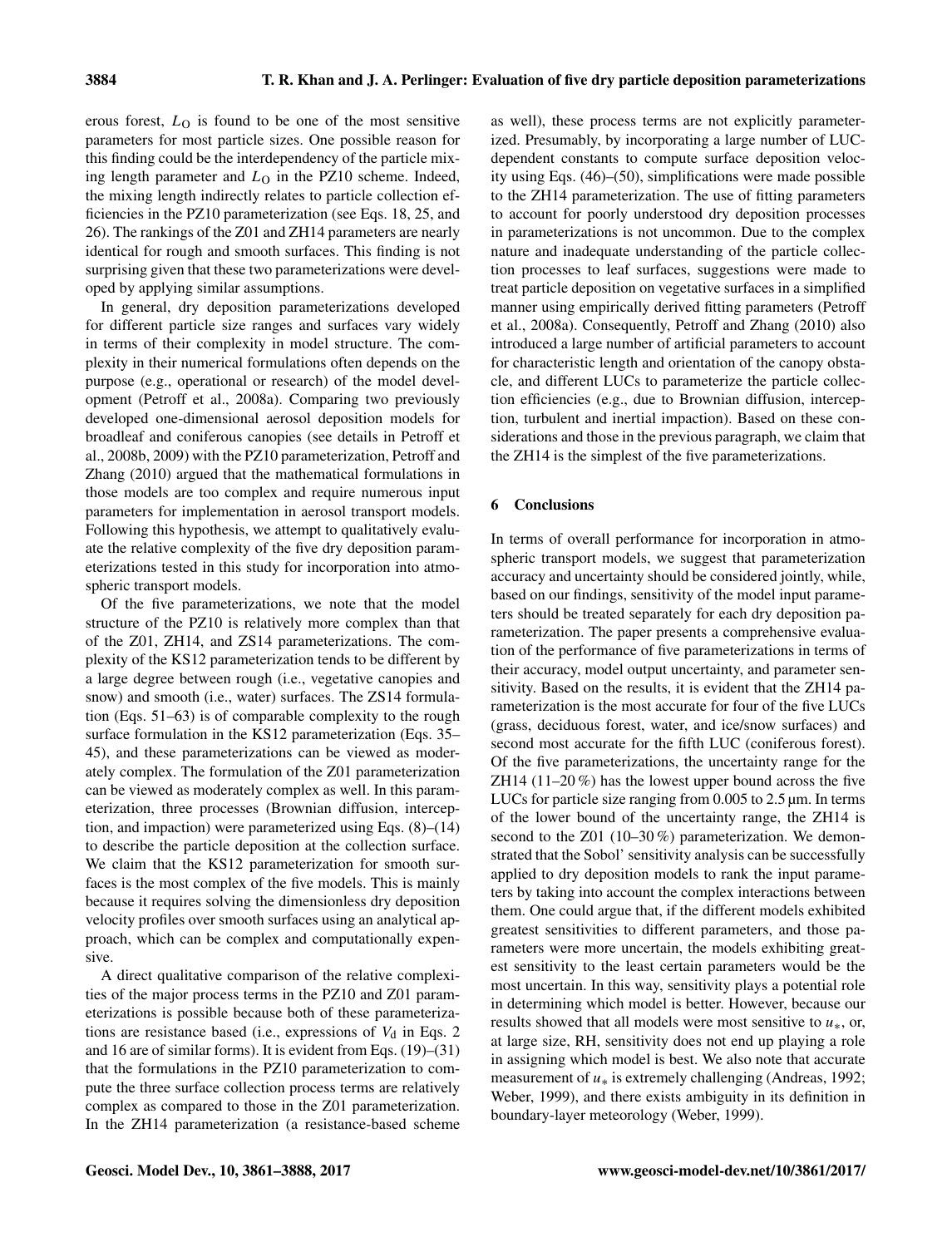The large dispersion in the parameterizations' accuracy may indicate that despite considerable efforts in developing sophisticated process-based dry deposition models, there remain major gaps in our understanding of the dry deposition process. Another possible explanation for the large dispersion may be that it is significantly caused by measurement uncertainties, which were not addressed in this paper. However, intervariability in modeled deposition velocities is not uncommon, as pointed out by Ruijgrok et al. (1995) in an intercomparison study of several earlier dry deposition models. We emphasize that the accuracy results presented in this paper should be discussed in terms of the locations in which the parameterization accuracy has been evaluated against measurements for the five LUCs (Table 1; Fig. 1).

The results from the uncertainty analysis using the Monte Carlo simulations on the size-segregated particles should be of interest to atmospheric transport modelers as well as to the scientific community interested in quantifying the uncertainty bounds in the atmospheric deposition fluxes of pollutants to ecosystems using concentration data from monitoring stations. This is because, until now, uncertainties in modeled  $V_d$  for size-segregated particles for a suite of currently available dry deposition parameterizations have been unavailable. We stress that future work on probabilistic uncertainty analysis should focus on quantifying uncertainties for additional LUCs than those covered in this study. One of the major limitations of our uncertainty analysis approach is the assumption of uniform distribution of all imprecise model input parameters. To address this limitation, accurate information on the input parameter PDFs is needed.

With the help of field observations, and improved theoretical knowledge of dry deposition, the Sobol' parameter rankings could be used to fine-tune dry deposition models to better account for processes that are currently lacking or poorly parameterized. Future work should focus on estimating higher-order (i.e., second-order and total-order) Sobol' indices. Such indices would be useful for model developers interested in understanding the joint influence of multiple input parameters on the modeled deposition velocities.

Based on the qualitative evaluation of relative complexity of the five parameterizations, we suggest that the model structure of the ZH14 parameterization is the least complex. After reviewing over 100 air quality models, Kouznetsov and Sofiev (2012) reported that resistance-based approaches are extensively implemented in most of those models. Thus, in practice, it may be preferable to use a relatively simple parameterization over a complex (and potentially computationally expensive) one, if the accuracy and uncertainty of the model justify it. Based on these criteria (i.e., accuracy, uncertainty, and complexity), we propose that, of the five parameterizations we tested, the ZH14 parameterization is currently superior for incorporation into atmospheric transport models.

*Code availability.* The R scripts used in this study are available in the Supplement and can be found online at [https://osf.io/a6q97/.](https://osf.io/a6q97/) R version 3.2.4 was used to create the scripts. A similar or higher version of R is required to run the scripts. The codes can be used, distributed, and reproduced for all non-commercial use under the terms of the Creative Commons – Attribution-NonCommercial 3.0 Unported license [\(http://creativecommons.org/licenses/by-nc/3.0/\)](http://creativecommons.org/licenses/by-nc/3.0/), provided the original work is properly cited.

# The Supplement related to this article is available online at [https://doi.org/10.5194/gmd-10-3861-2017](https://doi.org/10.5194/gmd-10-3861-2017-supplement) [supplement.](https://doi.org/10.5194/gmd-10-3861-2017-supplement)

*Competing interests.* The authors declare that they have no conflict of interest.

*Acknowledgements.* This project was funded by the US National Science Foundation's Coupled Natural–Human System Program through award no. 1313755.

Edited by: Jason Williams Reviewed by: Bruce Hicks and Ali Oskouie

#### References

- Alcamo, J. and Bartnicki, J.: A framework for error analysis of a long-range transport model with emphasis on parameter uncertainty, Atmos. Environ., 21, 2121–2131, 1987.
- Allen, A., Harrison, R., and Nicholson, K.: Dry deposition of fine aerosol to a short grass surface, Atmos. Environ. A-Gen., 25, 2671–2676, 1991.
- Andreas, E. L.: Uncertainty in a Path-averaged Measurement of the Friction Velocity u, J. Appl. Meteorol., 31, 1312–1321, 1992.
- Beekmann, M. and Derognat, C.: Monte Carlo uncertainty analysis of a regional-scale transport chemistry model constrained by measurements from the atmospheric pollution over the Paris area (ESQUIF) campaign, J. Geophys. Res.-Atmos., 108, 8559, https://doi.org[/10.1029/2003JD003391,](https://doi.org/10.1029/2003JD003391) 2003.
- Bergin, M. S. and Milford, J. B.: Application of Bayesian Monte Carlo analysis to a Lagrangian photochemical air quality model, Atmos. Environ., 34, 781–792, 2000.
- Bergin, M. S., Noblet, G. S., Petrini, K., Dhieux, J. R., Milford, J. B., and Harley, R. A.: Formal uncertainty analysis of a Lagrangian photochemical air pollution model, Environ. Sci. Technol., 33, 1116–1126, 1999.
- Buzorius, G., Rannik, Ü., Mäkelä, J., Keronen, P., Vesala, T., and Kulmala, M.: Vertical aerosol fluxes measured by the eddy covariance method and deposition of nucleation mode particles above a Scots pine forest in southern Finland, J. Geophys. Res.- Atmos., 105, 19905–19916, 2000.
- Caffrey, P. F., Ondov, J. M., Zufall, M. J., and Davidson, C. I.: Determination of size-dependent dry particle deposition velocities with multiple intrinsic elemental tracers, Environ. Sci. Technol., 32, 1615–1622, 1998.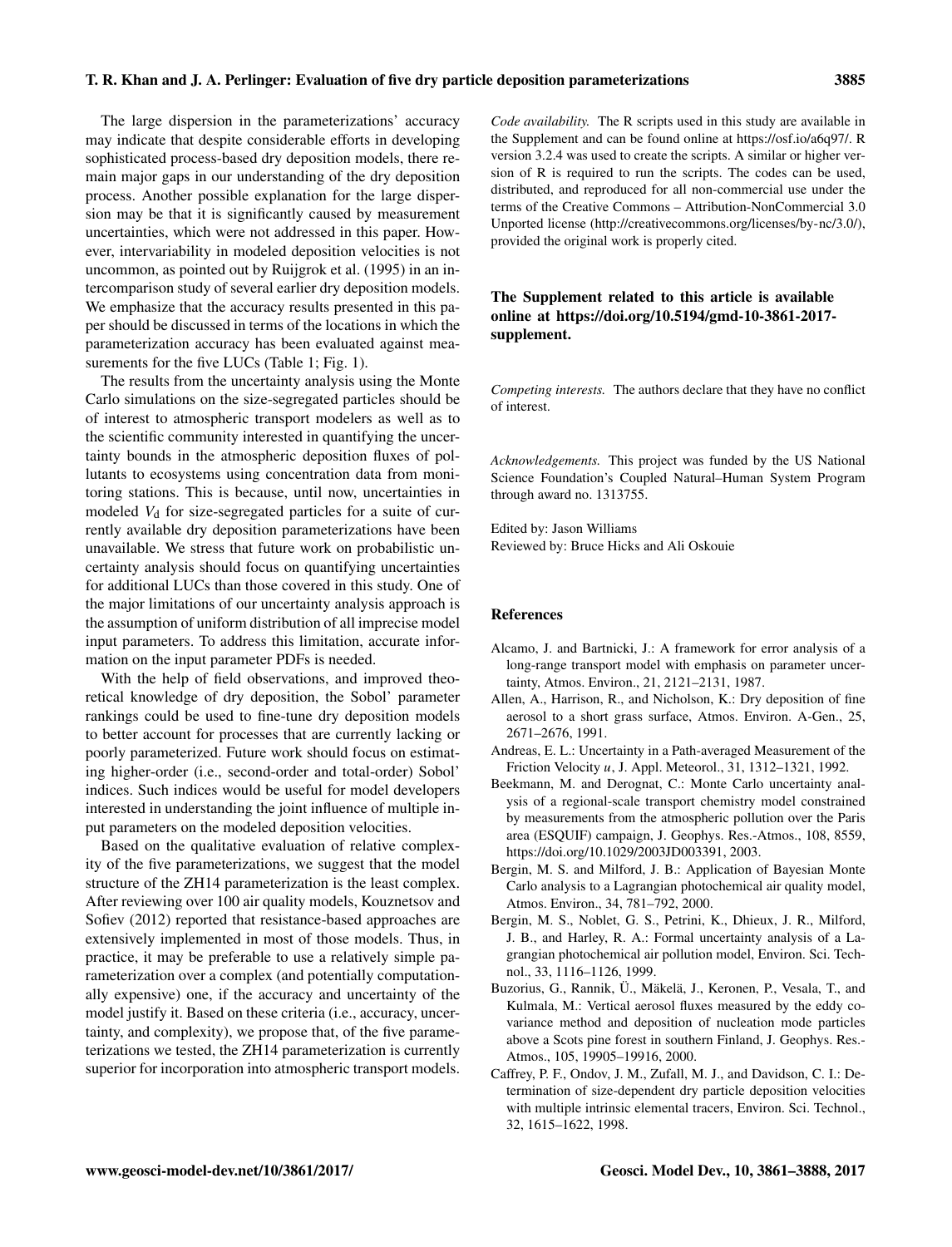- Chen, L., Rabitz, H., Considine, D. B., Jackman, C. H., and Shorter, J. A.: Chemical reaction rate sensitivity and uncertainty in a twodimensional middle atmospheric ozone model, J. Geophys. Res.- Atmos., 102, 16201–16214, 1997.
- Cherin, N., Roustan, Y., Musson-Genon, L., and Seigneur, C.: Modelling atmospheric dry deposition in urban areas using an urban canopy approach, Geosci. Model Dev., 8, 893–910, https://doi.org[/10.5194/gmd-8-893-2015,](https://doi.org/10.5194/gmd-8-893-2015) 2015.
- Contini, D., Donateo, A., Belosi, F., Grasso, F., Santachiara, G., and Prodi, F.: Deposition velocity of ultrafine particles measured with the Eddy-Correlation Method over the Nansen Ice Sheet (Antarctica), J. Geophys. Res.-Atmos., 115, D16202, https://doi.org[/10.1029/2009JD013600,](https://doi.org/10.1029/2009JD013600) 2010.
- Derwent, R. and Hov,  $\emptyset$ .: Application of sensitivity and uncertainty analysis techniques to a photochemical ozone model, J. Geophys. Res.-Atmos., 93, 5185–5199, 1988.
- Donateo, A. and Contini, D.: Correlation of dry deposition velocity and friction velocity over different surfaces for  $PM_{2.5}$  and particle number concentrations, Advances in Meteorology, 2014, https://doi.org[/10.1155/2014/760393,](https://doi.org/10.1155/2014/760393) 2014.
- Duan, B., Fairall, C., and Thomson, D.: Eddy correlation measurements of the dry deposition of particles in wintertime, J. Appl. Meteorol., 27, 642–652, 1988.
- Efron, B. and Tibshirani, R. J.: An introduction to the bootstrap, CRC press, Boca Raton, USA, 1994.
- Feng, J.: A size-resolved model and a four-mode parameterization of dry deposition of atmospheric aerosols, J. Geophys. Res.- Atmos., 113, D12201, https://doi.org[/10.1029/2007JD009004,](https://doi.org/10.1029/2007JD009004) 2008.
- Gallagher, M., Beswick, K., Duyzer, J., Westrate, H., Choularton, T., and Hummelshøj, P.: Measurements of aerosol fluxes to Speulder forest using a micrometeorological technique, Atmos. Environ., 31, 359–373, 1997.
- Gaman, A., Rannik, Ü., Aalto, P., Pohja, T., Siivola, E., Kulmala, M., and Vesala, T.: Relaxed eddy accumulation system for sizeresolved aerosol particle flux measurements, J. Atmos. Ocean. Tech., 21, 933–943, 2004.
- Giorgi, F.: A particle dry-deposition parameterization scheme for use in tracer transport models, J. Geophys. Res.-Atmos., 91, 9794–9806, 1986.
- Gould, T. and Davidson, C.: Variability and uncertainty in particle dry deposition modelling, Precipitation Scavenging and Atmosphere–Surface Exchange Processes, Hemisphere, Publ., Washington, DC, USA, 1125–1142, 1992.
- Grönholm, T., Launiainen, S., Ahlm, L., Mårtensson, E., Kulmala, M., Vesala, T., and Nilsson, E.: Aerosol particle dry deposition to canopy and forest floor measured by two-layer eddy covariance system, J. Geophys. Res.-Atmos., 114, D04202, https://doi.org[/10.1029/2008JD010663,](https://doi.org/10.1029/2008JD010663) 2009.
- Gronlund, A., Nilsson, D., Koponen, I. K., Virkkula, A., and Hansson, M. E.: Aerosol dry deposition measured with eddycovariance technique at Wasa and Aboa, Dronning Maud Land, Antarctica, Ann. Glaciol., 35, 355–361, 2002.
- Hanna, S. R., Chang, J. C., and Fernau, M. E.: Monte Carlo estimates of uncertainties in predictions by a photochemical grid model (UAM-IV) due to uncertainties in input variables, Atmos. Environ., 32, 3619–3628, 1998.
- Hanna, S. R., Lu, Z., Frey, H. C., Wheeler, N., Vukovich, J., Arunachalam, S., Fernau, M., and Hansen, D. A.: Uncertainties

in predicted ozone concentrations due to input uncertainties for the UAM-V photochemical grid model applied to the July 1995 OTAG domain, Atmos. Environ., 35, 891–903, 2001.

- Heinonen, M.: A comparison of humidity standards at seven European national standards laboratories, Metrologia, 39, 303, https://doi.org[/10.1088/0026-1394/39/3/7,](https://doi.org/10.1088/0026-1394/39/3/7) 2002.
- Held, A., Brooks, I. M., Leck, C., and Tjernström, M.: On the potential contribution of open lead particle emissions to the central Arctic aerosol concentration, Atmos. Chem. Phys., 11, 3093– 3105, https://doi.org[/10.5194/acp-11-3093-2011,](https://doi.org/10.5194/acp-11-3093-2011) 2011a.
- Held, A., Orsini, D. A., Vaattovaara, P., Tjernström, M., and Leck, C.: Near-surface profiles of aerosol number concentration and temperature over the Arctic Ocean, Atmos. Meas. Tech., 4, 1603–1616, https://doi.org[/10.5194/amt-4-1603-2011,](https://doi.org/10.5194/amt-4-1603-2011) 2011b.
- Hicks, B. B.: On estimating dry deposition rates in complex terrain, J. Appl. Meteorol. Clim., 47, 1651–1658, 2008.
- Hicks, B. B., Baldocchi, D., Meyers, T., Hosker, R., and Matt, D.: A preliminary multiple resistance routine for deriving dry deposition velocities from measured quantities, Water Air Soil Poll., 36, 311–330, 1987.
- Hicks, B. B., Saylor, R. D., and Baker, B. D.: Dry deposition of particles to canopies – A look back and the road forward, J. Geophys. Res.-Atmos., 121, 14691–14707, https://doi.org[/10.1002/2015JD024742,](https://doi.org/10.1002/2015JD024742) 2016.
- Högström, U. and Smedman, A.-S.: Accuracy of sonic anemometers: laminar wind-tunnel calibrations compared to atmospheric in situ calibrations against a reference instrument, Bound.-Lay. Meteorol., 111, 33–54, 2004.
- Ibrahim, M., Barrie, L., and Fanaki, F.: An experimental and theoretical investigation of the dry deposition of particles to snow, pine trees and artificial collectors, Atmos. Environ., 17, 781–788, 1983.
- IPCC: Third assessment report, Cambridge University Press. Volumes I (The Scientific Basis), II (Impacts, Adaptation, and Vulnerability) and III (Mitigation), Cambridge, UK and New York, USA, 2001.
- Katul, G., Grönholm, T., Launiainen, S., and Vesala, T.: Predicting the dry deposition of aerosol-sized particles using layer-resolved canopy and pipe flow analogy models: Role of turbophoresis, J. Geophys. Res.-Atmos., 115, D12202, https://doi.org[/10.1029/2009JD012853,](https://doi.org/10.1029/2009JD012853) 2010.
- Kouznetsov, R. and Sofiev, M.: A methodology for evaluation of vertical dispersion and dry deposition of atmospheric aerosols, J. Geophys. Res.-Atmos., 117, D01202, https://doi.org[/10.1029/2011JD016366,](https://doi.org/10.1029/2011JD016366) 2012.
- Lamaud, E., Brunet, Y., Labatut, A., Lopez, A., Fontan, J., and Druilhet, A.: The Landes experiment: Biosphere-atmosphere exchanges of ozone and aerosol particles above a pine forest, J. Geophys. Res.-Atmos., 99, 16511–16521, 1994.
- Larjavaara, M. and Muller-Landau, H. C.: Measuring tree height: a quantitative comparison of two common field methods in a moist tropical forest, Methods Ecol. Evol., 4, 793–801, 2013.
- Lilburne, L. and Tarantola, S.: Sensitivity analysis of spatial models, Int. J. Geogr. Inf. Sci., 23, 151–168, 2009.
- McMahon, T. and Denison, P.: Empirical atmospheric deposition-a survey, Atmos. Environ., 13, 571–585, 1979.
- Mallet, V. and Sportisse, B.: Uncertainty in a chemistrytransport model due to physical parameterizations and numerical approximations: An ensemble approach applied to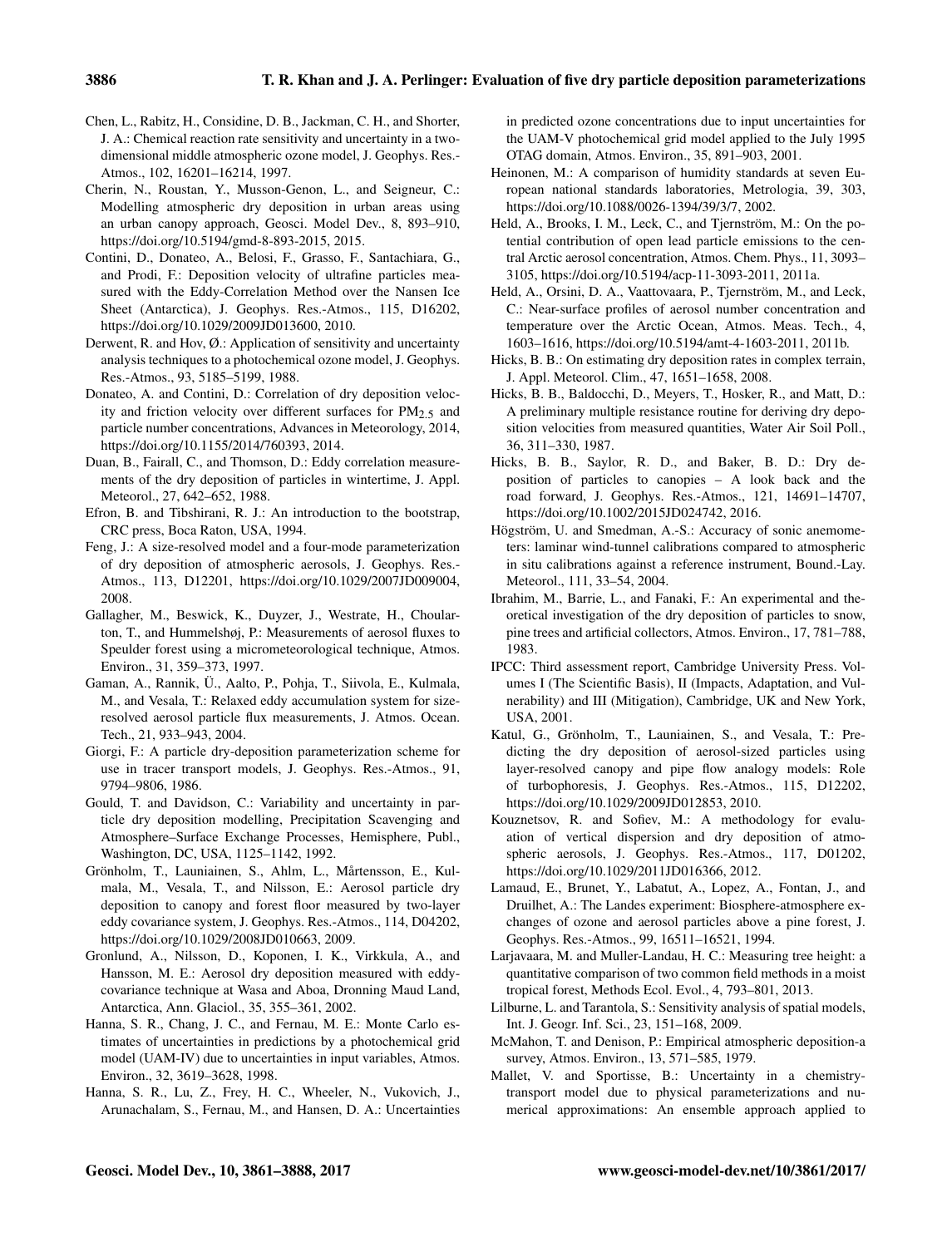ozone modeling, J. Geophys. Res.-Atmos., 111, D01302, https://doi.org[/10.1029/2005JD006149,](https://doi.org/10.1029/2005JD006149) 2006.

- Matsuda, K., Fujimura, Y., Hayashi, K., Takahashi, A., and Nakaya, K.: Deposition velocity of  $PM_{2.5}$  sulfate in the summer above a deciduous forest in central Japan, Atmos. Environ., 44, 4582– 4587, 2010.
- Möller, U. and Schumann, G.: Mechanisms of transport from the atmosphere to the Earth's surface, J. Geophys. Res., 75, 3013– 3019, 1970.
- Muyshondt, A., Anand, N., and McFarland, A. R.: Turbulent deposition of aerosol particles in large transport tubes, Aerosol Sci. Tech., 24, 107–116, 1996.
- Nemitz, E., Gallagher, M. W., Duyzer, J. H., and Fowler, D.: Micrometeorological measurements of particle deposition velocities to moorland vegetation, Q J. Roy. Meteor. Soc., 128, 2281– 2300, 2002.
- Neumann, H. and Den Hartog, G.: Eddy correlation measurements of atmospheric fluxes of ozone, sulphur, and particulates during the Champaign intercomparison study, J. Geophys. Res.-Atmos., 90, 2097–2110, 1985.
- Nilsson, E. D. and Rannik, Ü.: Turbulent aerosol fluxes over the Arctic Ocean, 1. Dry deposition over sea and pack ice, J. Geophys. Res., 106, 32125–32137, 2001.
- Noll, K. E., Jackson, M. M., and Oskouie, A. K.: Development of an atmospheric particle dry deposition model, Aerosol Sci. Tech., 35, 627–636, 2001.
- Nossent, J., Elsen, P., and Bauwens, W.: Sobol'sensitivity analysis of a complex environmental model, Environ. Modell. Softw., 26, 1515–1525, 2011.
- Oskouie, A. K., Noll, K. E., and Wang, H.-C.: Minimizing the effect of density in determination of particle aerodynamic diameter using a time of flight instrument, J. Aerosol Sci., 34, 501–506, 2003.
- Pappenberger, F., Beven, K. J., Ratto, M., and Matgen, P.: Multimethod global sensitivity analysis of flood inundation models, Adv. Water Resour., 31, 1–14, 2008.
- Petroff, A. and Zhang, L.: Development and validation of a size-resolved particle dry deposition scheme for application in aerosol transport models, Geosci. Model Dev., 3, 753–769, https://doi.org[/10.5194/gmd-3-753-2010,](https://doi.org/10.5194/gmd-3-753-2010) 2010.
- Petroff, A., Mailliat, A., Amielh, M., and Anselmet, F.: Aerosol dry deposition on vegetative canopies. Part I: review of present knowledge, Atmos. Environ., 42, 3625–3653, 2008a.
- Petroff, A., Mailliat, A., Amielh, M., and Anselmet, F.: Aerosol dry deposition on vegetative canopies. Part II: A new modelling approach and applications, Atmos. Environ., 42, 3654–3683, 2008b.
- Petroff, A., Zhang, L., Pryor, S. C., and Belot, Y.: An extended dry deposition model for aerosols onto broadleaf canopies, J. Aerosol Sci., 40, 218–240, 2009.
- Pryor, S.: Size-resolved particle deposition velocities of sub-100 nm diameter particles over a forest, Atmos. Environ., 40, 6192–6200, 2006.
- Pryor, S., Larsen, S. E., Sørensen, L. L., Barthelmie, R. J., Grönholm, T., Kulmala, M., Launiainen, S., Rannik, Ü., and Vesala, T.: Particle fluxes over forests: Analyses of flux methods and functional dependencies, J. Geophys. Res.-Atmos., 112, D07205, https://doi.org[/10.1029/2006JD008066,](https://doi.org/10.1029/2006JD008066) 2007.
- Pryor, S., Gallagher, M., Sievering, H., Larsen, S. E., Barthelmie, R. J., Birsan, F., Nemitz, E., Rinne, J., Kulmala, M., and Grönholm, T.: A review of measurement and modelling results of particle atmosphere–surface exchange, Tellus B, 60, 42–75, 2008.
- Pryor, S., Barthelmie, R., and Hornsby, K.: Size-resolved particle fluxes and vertical gradients over and in a sparse pine forest, Aerosol Sci. Tech., 47, 1248–1257, 2013.
- Rannik, Ü., Petäjä, T., Buzorius, G., Aalto, P., Vesala, T., and Kulmala, M.: Deposition velocities of nucleation mode particles into a Scots pine forest, Environmental and Chemical Physics, 22, 97–102, 2000.
- Rannik, Ü., Zhou, L., Zhou, P., Gierens, R., Mammarella, I., Sogachev, A., and Boy, M.: Aerosol dynamics within and above forest in relation to turbulent transport and dry deposition, Atmos. Chem. Phys., 16, 3145–3160, https://doi.org[/10.5194/acp-](https://doi.org/10.5194/acp-16-3145-2016)[16-3145-2016,](https://doi.org/10.5194/acp-16-3145-2016) 2016.
- Richardson, A. D., Dail, D. B., and Hollinger, D.: Leaf area index uncertainty estimates for model–data fusion applications, Agr. Forest Meteorol., 151, 1287–1292, 2011.
- Ruijgrok, W.: Uncertainty in models calculating the dry deposition of aerosols to forests, Nucleation and atmospheric aerosols, Deepak Publ., Hampton, USA, 481–485, 1992.
- Ruijgrok, W., Tieben, H., and Eisinga, P.: The dry deposition of particles to a forest canopy: a comparison of model and experimental results, Atmos. Environ., 31, 399–415, 1997.
- Ruijgrok, W., Davidson, C. I., and Nicholson, W.: Dry deposition of particles, Tellus B, 47, 587–601, 1995.
- Saltelli, A. and Annoni, P.: How to avoid a perfunctory sensitivity analysis, Environ. Modell. Softw., 25, 1508–1517, 2010.
- Saltelli, A., Annoni, P., Azzini, I., Campolongo, F., Ratto, M., and Tarantola, S.: Variance based sensitivity analysis of model output. Design and estimator for the total sensitivity index, Comput. Phys. Commun., 181, 259–270, 2010.
- Schaudt, K. and Dickinson, R.: An approach to deriving roughness length and zero-plane displacement height from satellite data, prototyped with BOREAS data, Agr. Forest Meteorol., 104, 143– 155, 2000.
- Sehmel, G. A.: Particle and gas dry deposition: a review, Atmos. Environ., 14, 983–1011, 1980.
- Sehmel, G. A. and Hodgson, W.: Model for predicting dry deposition of particles and gases to environmental surfaces, Battelle Pacific Northwest Labs., Richland, WA, USA, 1978.
- Sehmel, G. A., Sutter, S., and Simpson, C.: Particle deposition rates on a water surface as a function of particle diameter and air velocity, Battelle Pacific Northwest Labs., Richland, WA, USA, 1974.
- Seinfeld, J. and Pandis, S.: Atmospheric chemistry and physics: from air pollution to climate change, John Wiley & Sons, Inc., New Jersey, USA, 2006.
- Shao, Y. and Yang, Y.: A scheme for drag partition over rough surfaces, Atmos. Environ., 39, 7351–7361, 2005.
- Shao, Y. and Yang, Y.: A theory for drag partition over rough surfaces, J. Geophys. Res.-Earth, 113, https://doi.org[/10.1029/2007JF000791,](https://doi.org/10.1029/2007JF000791) 2008.
- Slinn, W.: Predictions for particle deposition to vegetative canopies, Atmos. Environ., 16, 1785–1794, 1982.
- Sobol', I. M.: Sensitivity estimates for nonlinear mathematical models, Math. Model. Comput. Exp., 1, 407–414, 1993.